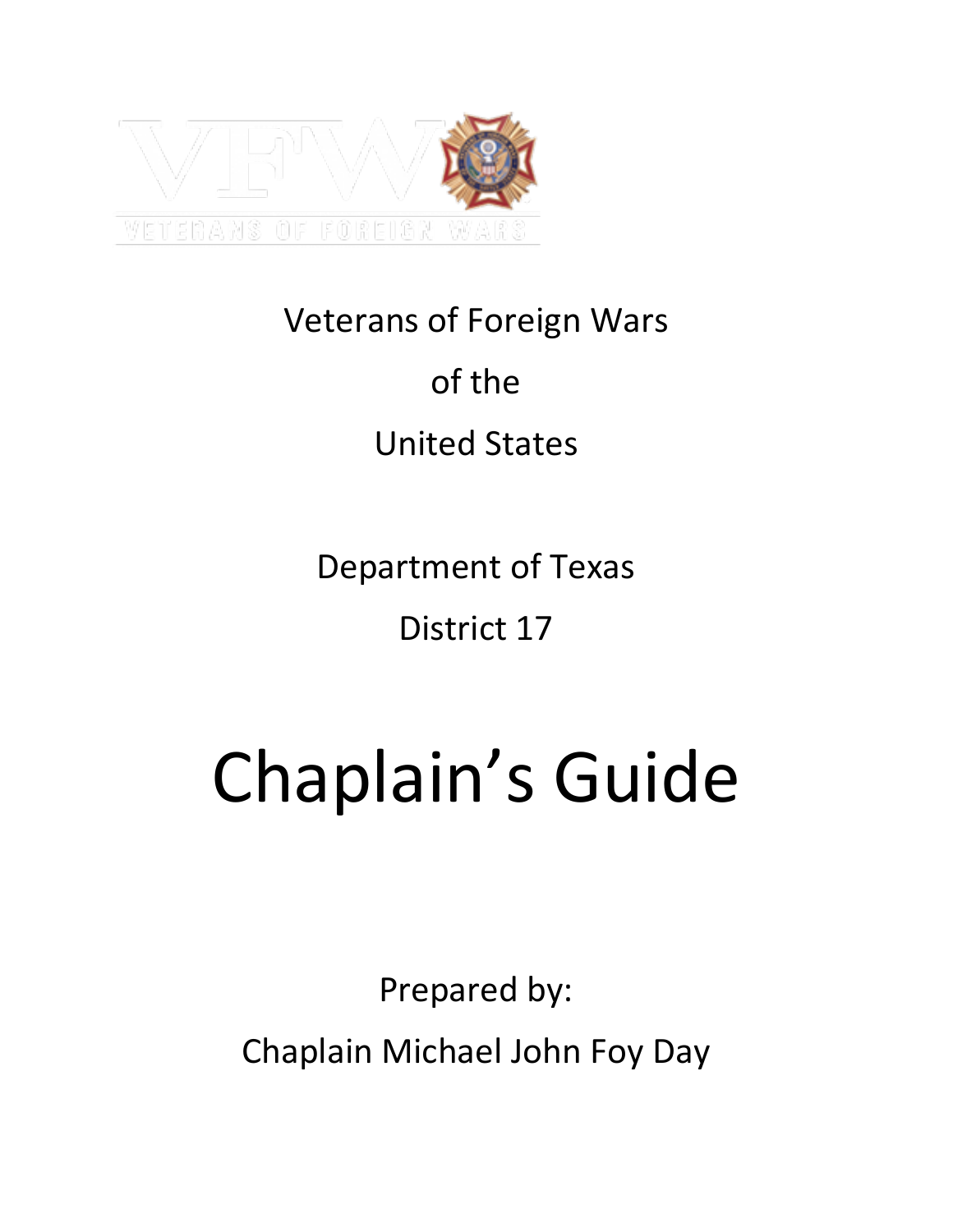#### **CREDITS AND ACKNOWLEDGEMENTS**

Special tribute to our Military Chaplains serving worldwide.

The contents of this Chaplain Guide were used from the following:

VFW Congressional Charter By-Laws: Article II, Sec. 230102, Post Level – Article II, Sec 216 – 218;

District Level – Article IV, Sec 416 – 418, Article VII, Sec 701.

Manual of Procedure: Post Level - Article II, Sec 217, 218a(7); District Level – Article IV, Sec 417, 418a(8).

VFW Ritual: Opening Post Ceremonies, Order of Business, Closing Ceremonies, Initiation Ceremony, Member's Obligation, Memorial Service, Chapel (Funeral) Service, VFW Burial Ritual, and Ceremony for Draping Charter.

Other material was obtained during my visits to the National Convention over the year and attending the National Chaplain's training session.

Again, this Chaplain Guide is provided to help our Post and District Chaplains across the Department of Texas and merely use as a teaching tool.

*I would like to dedicate this Chaplain Guide to two of my mentors over the years: The late Rev. William B. Moody and Dr. Allen Lowe, MA, DMin. both of whom I learned how to be a Chaplain and service to others within the Community over the years.*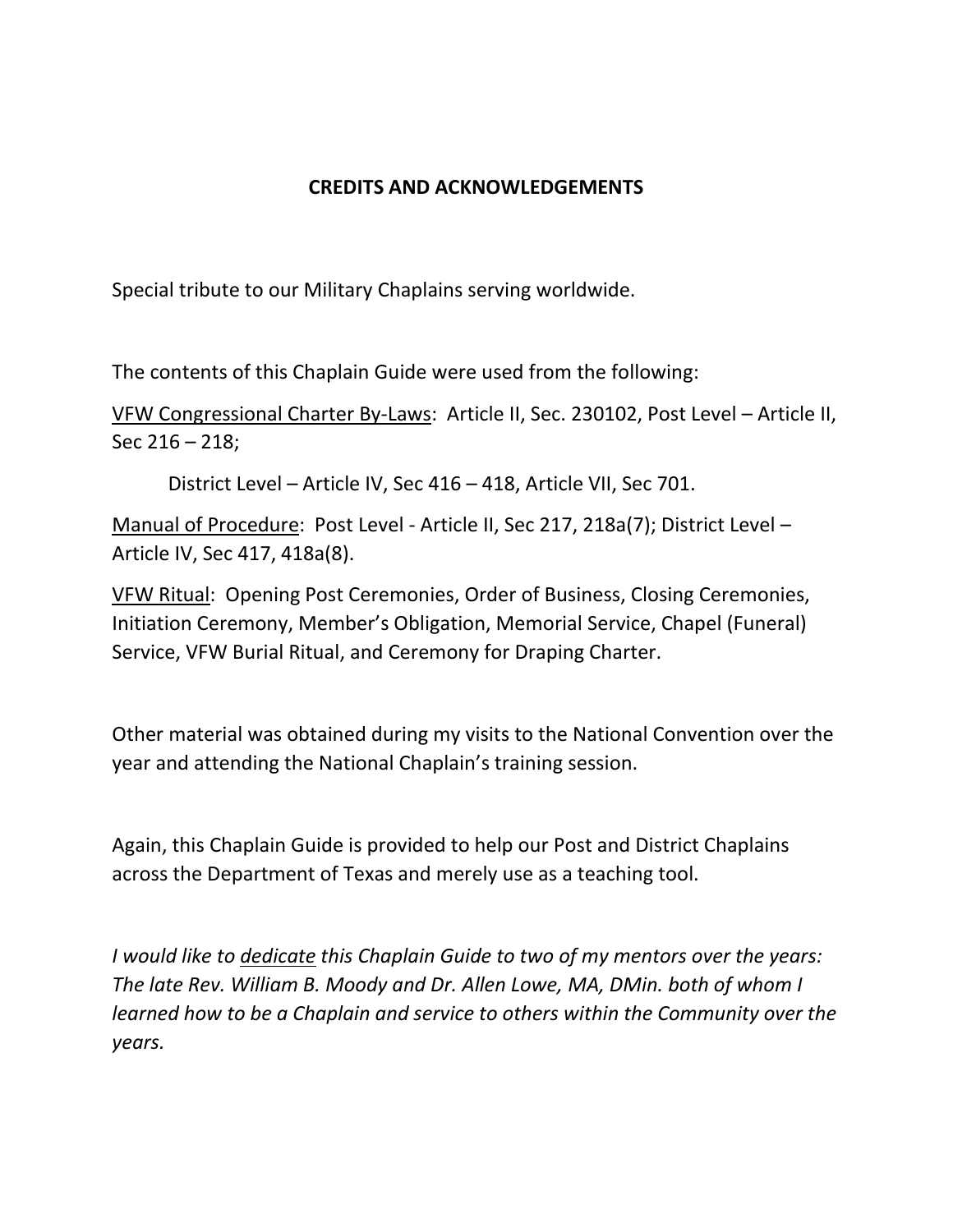#### **TABLE OF CONTENTS**

- Page 2 Credits and Acknowledgements
- Page 4 Chaplain Guide
- Page 6 Purpose of Corporation
- Page 6 History The Chaplaincy
- Page 7 POST Chaplain
- Page 8 Purpose of Chaplains
- Page 9 Qualifications of Chaplains
- Page 9 Duties and Responsibilities
- Page 11 Opening Prayer for Meeting
- Page 12 Prayer for the National Home
- Page 12 Closing Prayer for Meeting
- Page 13 Ceremonial Initiation
- Page 17 Memorial Service Preparation
- Page 20 Memorial Service
- Page 33 Funeral Ceremonies
- Page 44 VFW Burial Ritual
- Page 54 Ceremony for Draping Charter
- Page 59 Suicide Awareness Training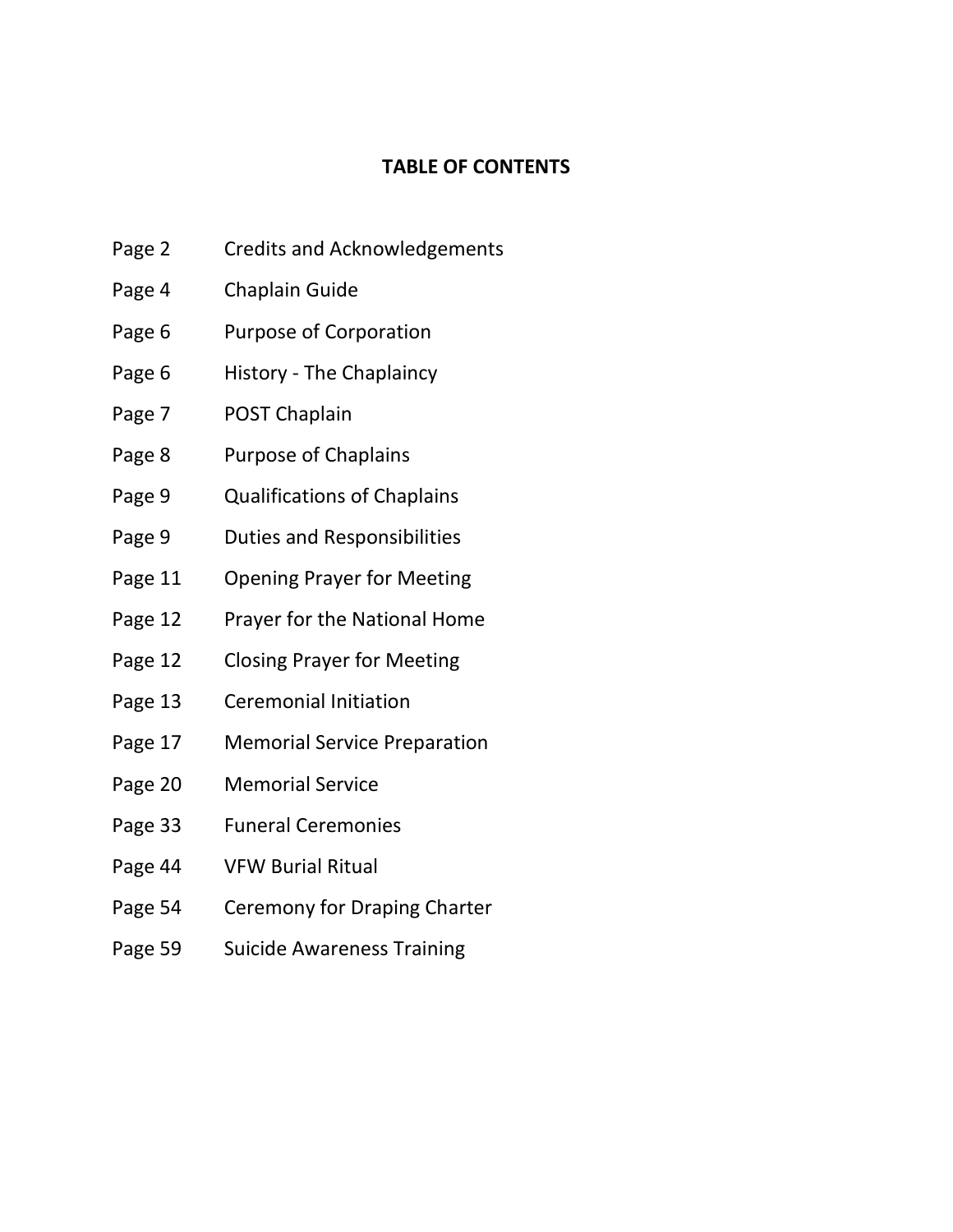This Chaplain's Guide was designed and is to be used as a tool for Chaplain's at the POST and District levels. The following contents are written to help you with your duties as outlined in the VFW Rituals. The follow contents are dedicated to our military Chaplains who have served over the years.

**THE ARMY**: Chaplains had no role in the United States Army until 1791. However, colonial clergymen frequently raised military units from their own congregations and community, and often led them in battle, shouldering their muskets. The first appointed Army Chaplain was Rev. John Hurt in 1791. He had already served seven years during the Revolutionary War.

During the War of 1812, Chaplain James J. Wilmer was the only chaplain known to have died during this war. During the Civil War the Army Chaplaincy developed many procedures still in place. Most chaplains became less a "fighting parson", and more "spiritual" in their emphasis. The Civil War witnessed for the first time a large number of Roman Catholic chaplains in the field, the advent of the first Jewish Chaplains; and the first Black and Indian chaplains. Three Army chaplains were awarded the Congressional Medal of Honor. The act of 1883 mandated that the chaplain should also "perform the duties of schoolmaster" at the Post. Additionally, chaplains generally held services in civilian settlements; established Indian congregations; officiated at functions; visited the sick, prisoners and soldiers in barracks; served at post gardeners; and, occasionally as legal counsel.

The period after the Spanish-American War saw not only the birth of the modern American Army, but also the birth of the modern chaplaincy. Between 1899 and 1920, the chaplaincy grew from an ill-organized adjunct of the Army into a small professional branch. The establishment of a school to train chaplains and the creation of the office of Chief of Chaplains did not take place until after World War I; however, the process by which the chaplaincy would evolve into an effective, professional branch of the Army had begun.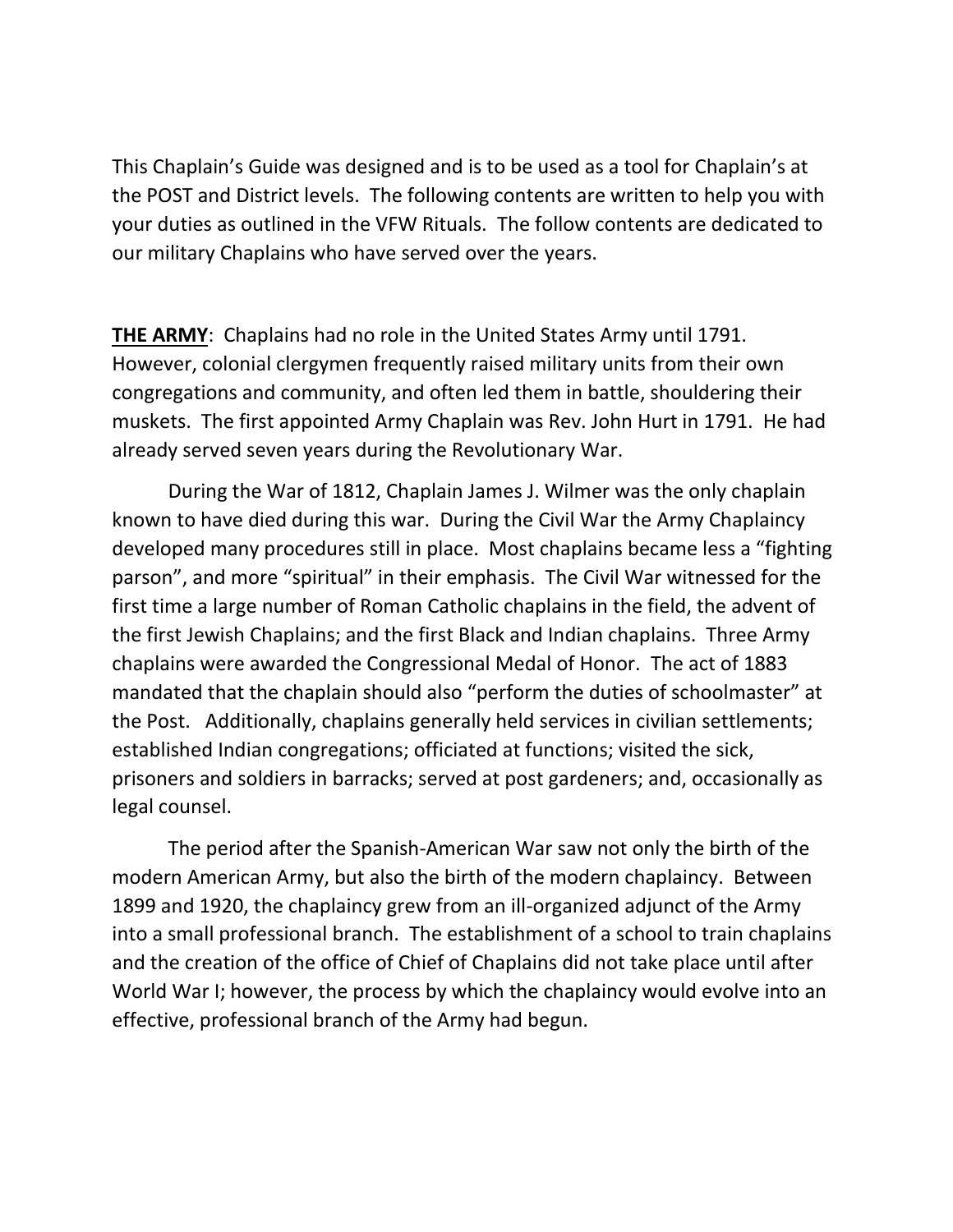Today, the Army Chaplains, men and women clergy, continue to minister to the soldiers of the United States Army, National Guard, and Reserves, providing them with quality spiritual and moral guidance.

**THE NAVY**: The Navy Chaplaincy dates back to the Continental Navy. The critical event was when the Continental Congress adopted regulations which provided a place for religion and the chaplain in the Navy. Using the guidelines of the "Mother Country," Divine Services were written into the Navy Regulations. However, few ships were authorized to be built and thus there were few Navy Chaplains. Rev. Benjamin Balch was the first chaplain known to have served in the Continental Navy.

From 1785 to 1798, there was no American Navy and, therefore, no Navy Chaplains. With a new edition of the Navy Regulations in 1802, additional duties of chaplains stated that they should "perform the duty of schoolmaster, instructing midshipmen…" The Navy Chaplain had to be a teacher of writing, mathematics, navigation, and whatever else they might need to make the men of the Navy proficient. This was in addition to his religious duties. That did not change much until 1906 when the Navy established certain guidelines that eliminated the teaching functions; established procedures and qualifications for Navy Chaplains; and established the Navy Chaplain Corps, including a Chief of Chaplains.

Navy Chaplains have served with distinction during all our wars and in time of peace. Navy Chaplains provide ministry to all the Sea Services, including the NAVY, MARINE CORPS, COAST GUARD, SEA BEES, and MERCHANT MARINE. He or she may wear many uniforms during their tours of duty.

**THE AIR FORCE**. Before 1939, the Army's air arm was a fledgling organization. By the end of World War II, the Army Air Forces had become a major military organization comprised of many air forces, commands, divisions, wings, groups, and squadrons, plus an assortment of other organizations. The National Security Act of 1947 became law on 26 July 1947. It created the Department of the Air Force, headed by a Secretary of the Air Force. From this beginning grew the Air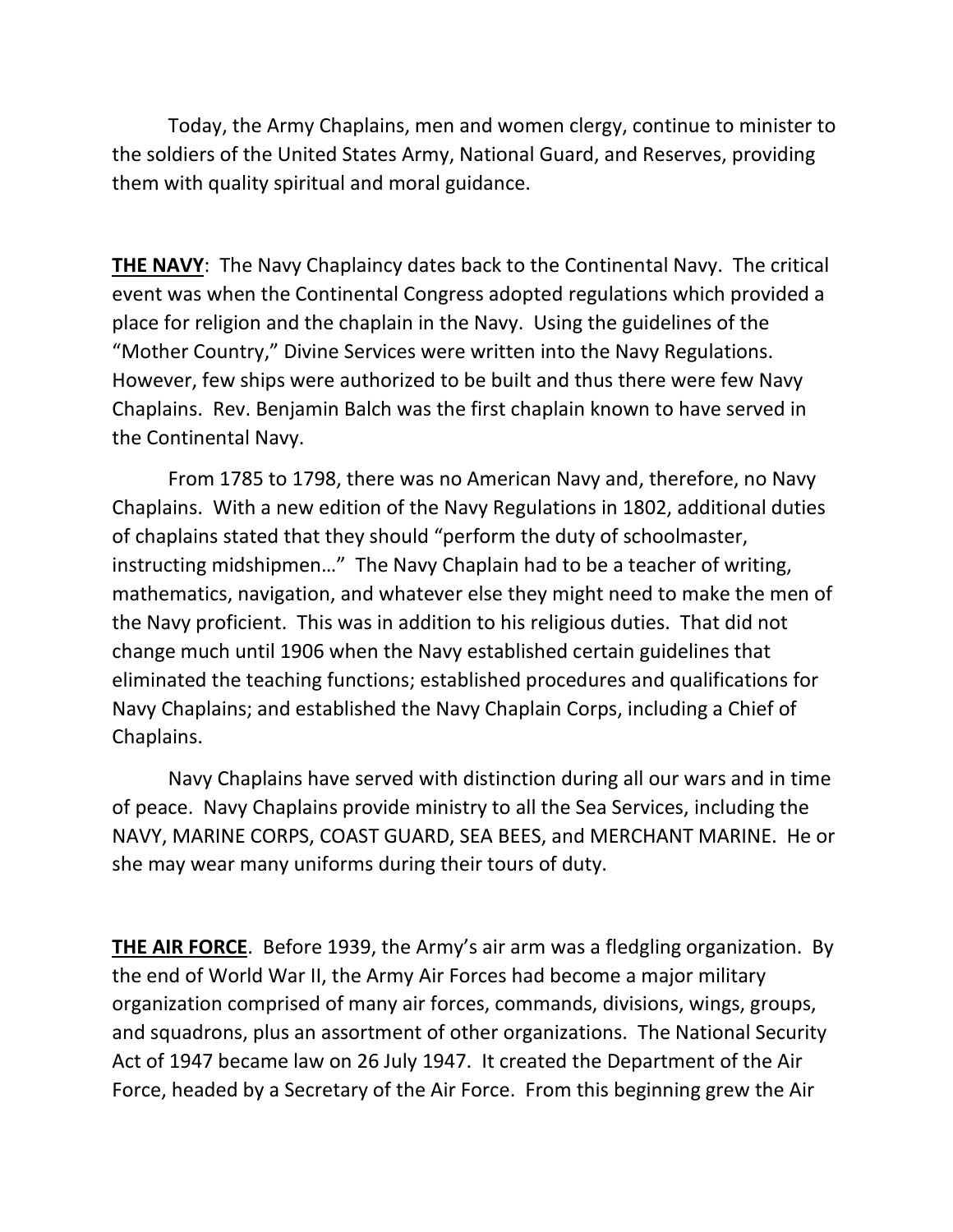Force Chaplaincy. On 10 May 1949, Transfer Order Number 35 allowed Army Chaplains to enter the new Air Force Chaplaincy. By 26 July, 458 active duty and 573 Reserve chaplains had made the change. Chaplain I. Carpenter became the first Chief of Air Force Chaplains. Air Force Chaplains received training at the Army Chaplain's school until they finally established their own school. As their counterparts in the Army and Navy, the Air Force Chaplains continue to provide ministry to their comrades during times of war and times of peace, providing spiritual and moral guidance to the Air Force family.

### **PURPOSE OF CORPORATION**

The Veterans of Foreign Wars of the United States – Purpose of Corporation, Congressional Charter, Article II, Section 203102 states that:

The purpose of this corporation shall be fraternal, patriotic, historical, charitable, and educational; to preserve and strengthen comradeship among its members; to assist worthy comrades; to perpetuate the memory and history of our dead, and to assist their widows and orphans; to maintain true allegiance to the Government of the United States of America, and fidelity to its Constitution and laws; to foster true patriotism; to maintain and extend the institutions of American freedom, and to preserve and defend the United States from all her enemies, whomsoever.

#### **HISTORY - THE CHAPLAINCY**

The Chaplaincy has played an important role in the annuals of military history. The term "Chaplain" comes from the fourth century story of St. Martin of Tours. As Martin and his men were returning from the battlefield in the middle of a severe winter, they met a shivering beggar at the gate of the city of Amiens. The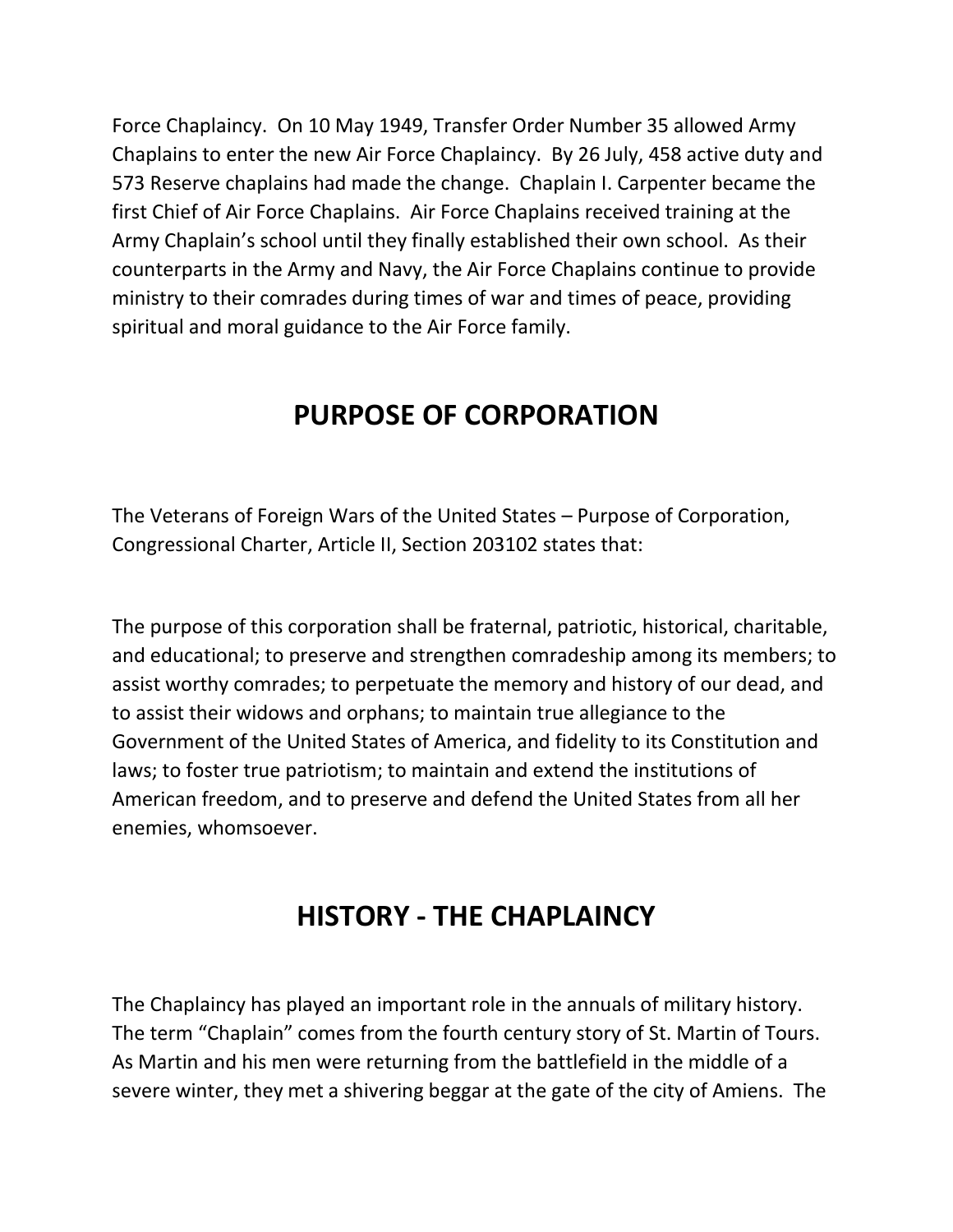others passed by, ignoring the man, but Martin had compassion on the beggar. He cut his cloak in two parts and gave one to the beggar. That night Martin had a vision of Christ wearing the part given to the beggar. The part he had, known as the "cappa" was later kept in a shrine called "cappella", becoming an object of veneration. French kings applied the term "chappelian". Which meant "keepers of the cloak", to those clergy who ministered to them. In years following, chaplains accompanied men who went to war.

Martin enraged Emperor Julian by saying, hitherto I have served you as a soldier; allow me now to become a soldier of God…" The Emperor later released him from the army. He was baptized and in 371, the people of Tours were so impressed by his holy life and miracles, made his Bishop by force.

In American military history, the origin of the chaplaincy dates from 29 July 1775 when the Continental Congress recognized the chaplaincy as being part of the Army. The chaplaincy now plays a significant role in all branches of the Armed Forces.

The Veterans of Foreign Wars of the United States have always recognized the importance of the spiritual life among our Comrades and its' Auxiliary. This Chaplain's Guide was developed to assist you in the performance of your duties and responsibilities as chaplains among their comrades and members of the auxiliary.

### **POST CHAPLAIN**

You were elected to the office of POST Chaplain. You have an important responsibility to your POST. Whether you have been selected for your religious training or past VFW experiences, you are expected to be the spiritual advisor to your organization and its members.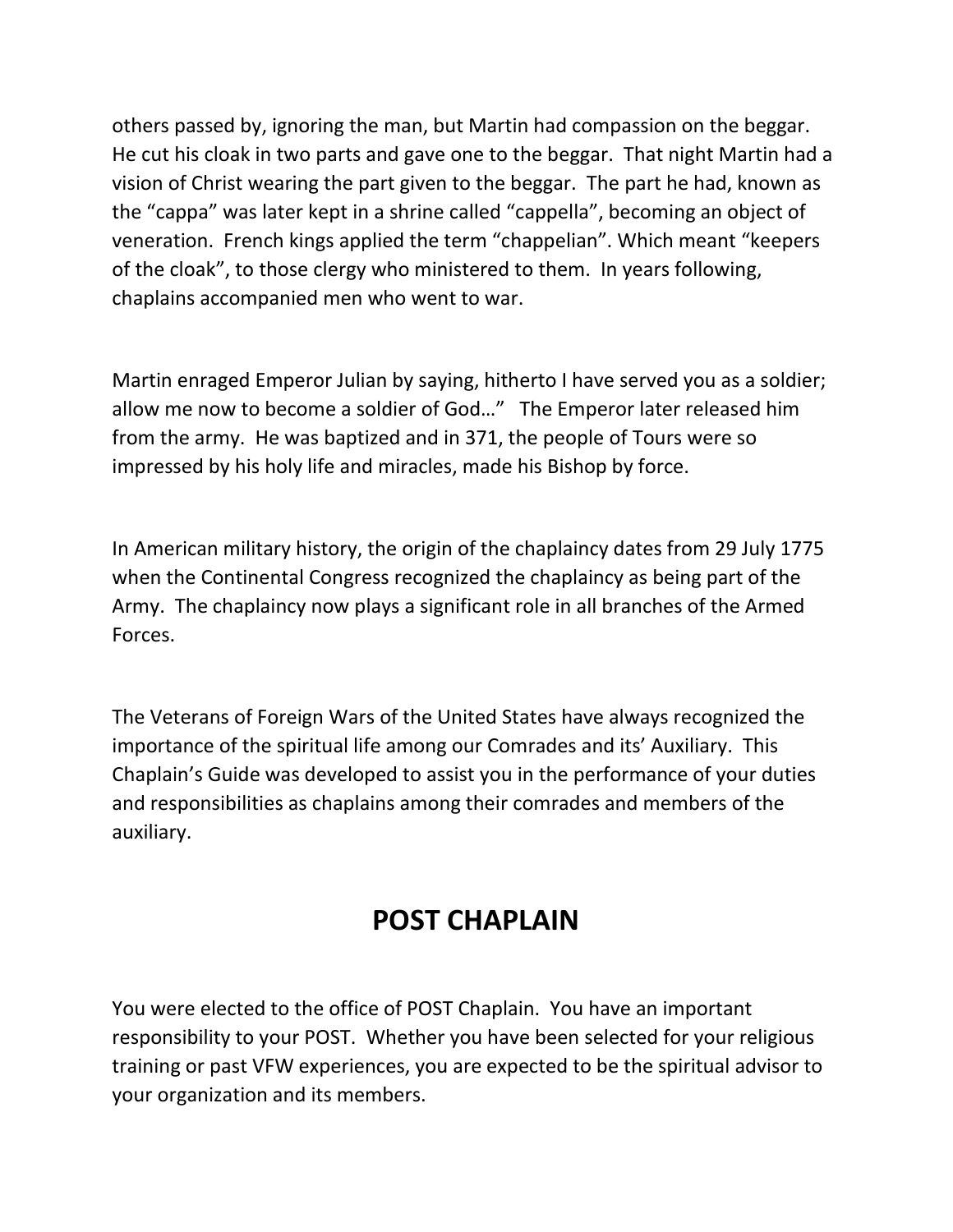Per the Manual of Procedure, Article II, Section 218 (7), The POST Chaplain shall be the Chairman of the Visiting Committee of the POST. He shall, with the assistance of such other members as may be appointed by the Commander, visit the sick and disabled members of the POST and make a report to the POST concerning the same. He shall perform such other duties as are usually incident to the office or as may from time to time be required of him by the laws and usages of this organization or lawful orders of proper authority.

### **PURPOSE OF CHAPLAINS**

The office of Chaplains is not just to provide a "religious" officer to the organization to offer prayers at meetings. He has loftier purposes.

- 1) To help individuals grow in their relationship with God.
- 2) To help individuals grow in their relationship to one another and become a true comrade to one another.
- 3) To serve as a reminder of the transcendent in life.
- 4) To develop an environment with which comrades are encouraged in their personal and collective moral and spiritual growth.
- 5) To remind all Americans that God is the source of all rights and privileges.
- 6) To provide annual Memorial Service for the Post.
- 7) To prepare and present Suicide Awareness briefings for the Post.

We must be reminded that the Veterans of Foreign Wars of the United States is comprehensive in nature, embracing all religions and faith groups within its ranks. The Chaplaincy, being non-sectarian, must minister to the spiritual needs of all without regard to either affiliation or non-affiliation. Chaplains will need to provide ministry to people wherever there is a need.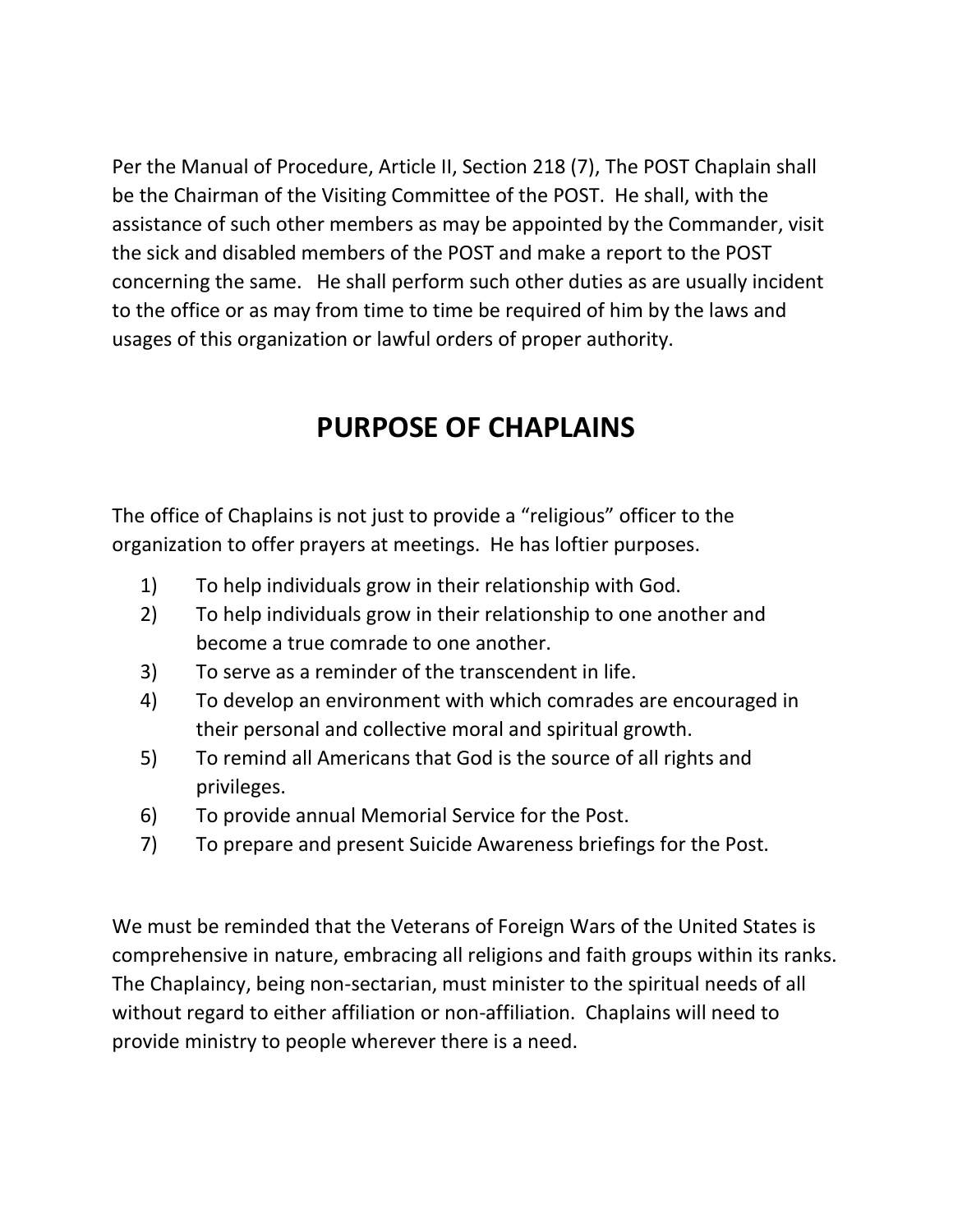### **QUALIFICATIONS OF CHAPLAINS**

The qualifications for the Veterans of Foreign Wars of the United States Chaplains are not academic or ecclesiastical. A Chaplain candidate is not required to be a "professional" clergy person (most POST Chaplains are not ordained). The qualifications are simple, yet important.

- 1) A willingness to serve the office.
- 2) A sense of spiritual maturity.
- 3) Committed to providing a Chaplain's ministry.
- 4) A caring individual.
- 5) A desire to help others.
- 6) The ability to keep things confidential.
- 7) Willing to be neutral and objective when settling disputes.
- 8) Voice projection and the ability to read well in public.
- 9) Have a positive attitude toward himself.
- 10) Chaplains should be proud of their office and determined to do a good job.

### **DUTIES AND RESPONSIBILITIES OF THE CHAPLAIN**

- 1) In a non-sectarian manner, you should be prepared to listen to your fellow comrades and provide aid and spiritual comfort in times of stress, sickness, or bereavement.
- 2) Work with your Service Officer to aid members and their families in time of need.
- 3) Your POST Commander or other officers may come to you in confidence. Remember the privileged communication you are having is for your ears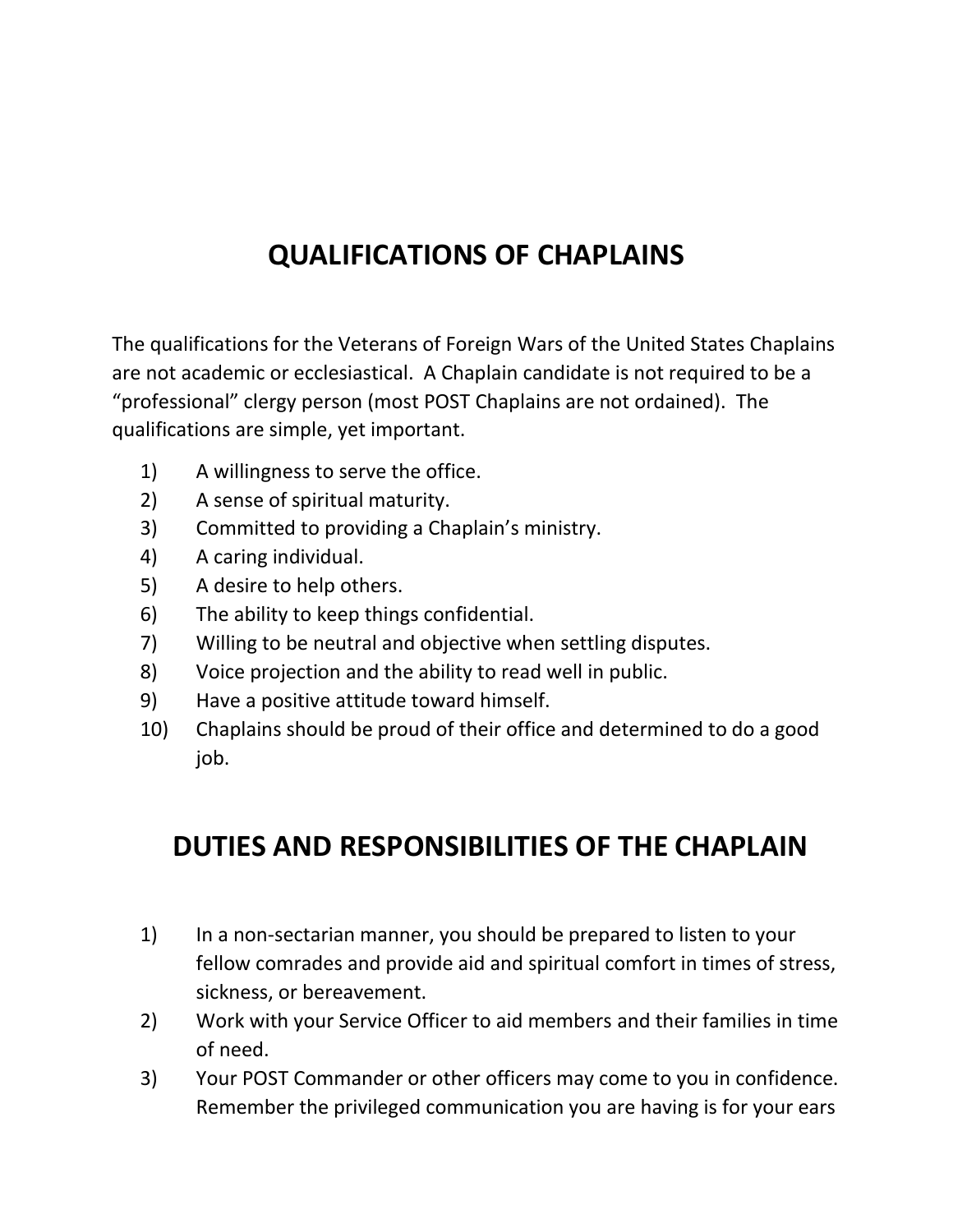– ONLY! Uphold the high ideals of the VFW in any advice that you may have to offer.

- 4) You should be prepared to offer the ritual prayers at each meeting of the POST. You will also be called upon to offer appropriate blessings at the initiation of new members; installation of officers; the dedication of a building, monument or colors; at the end of the special Commemorated Speeches or at the memorial service of a comrade. All such services are commemorated by use of the VFW ritual.
- 5) Being a member of the POST Memorial Team will provide an opportunity for contact with the grieving family and thus provides a caring ministry to them.
- 6) Use the persuasion of your office to promote harmony and unity in the POST home.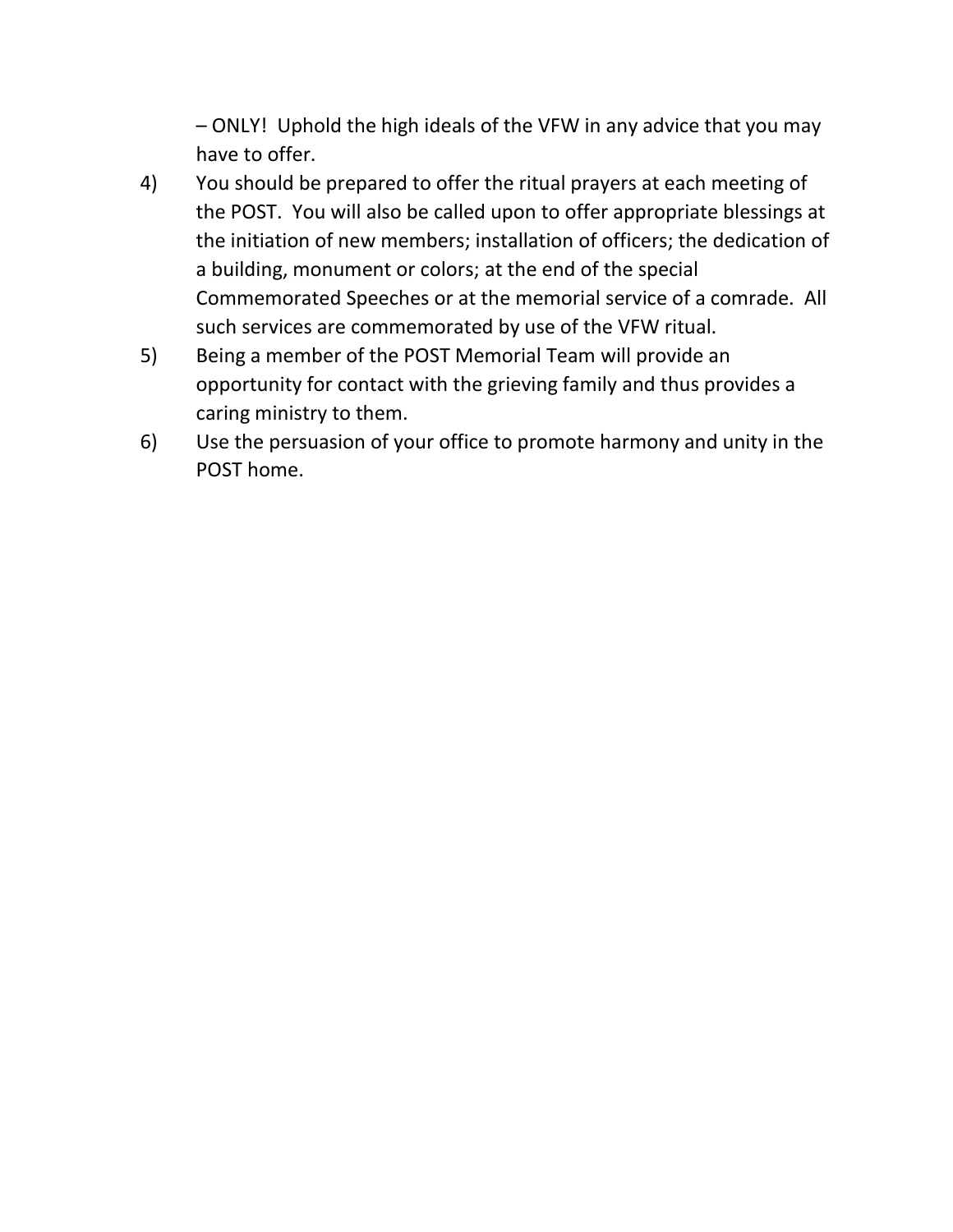### **OPENING PRAYER FOR MEETINGS**

O, Sovereign Ruler of the Universe who art the Lord of Hosts and God of Peace, without Thee our efforts are vain. Continue Thy blessings upon us and our families, we pray Thee, and guide use during our deliberations.

We beseech Thee, O God, to bless the departed comrades and to comfort all who gave their love ones to our nation's cause.

Bless and strengthen the sick, the needy and the afflicted. Bless, we ask Thee, the widows and children in our National Home and help us to fulfill our duty toward them.

Continue Thy favor upon our order, and help us to practice the spirit of true comradeship, both in our councils and with the world at large.

Enable us to better the community in which we live through our devotion to duty as citizens.

We now have a moment of silent prayer for our departed comrades and for those missing in action and those held as prisoners of war.

(*short pause*)

These and all other necessary blessing we ask of Thee, Mighty Ruler of the Universe. AMEN.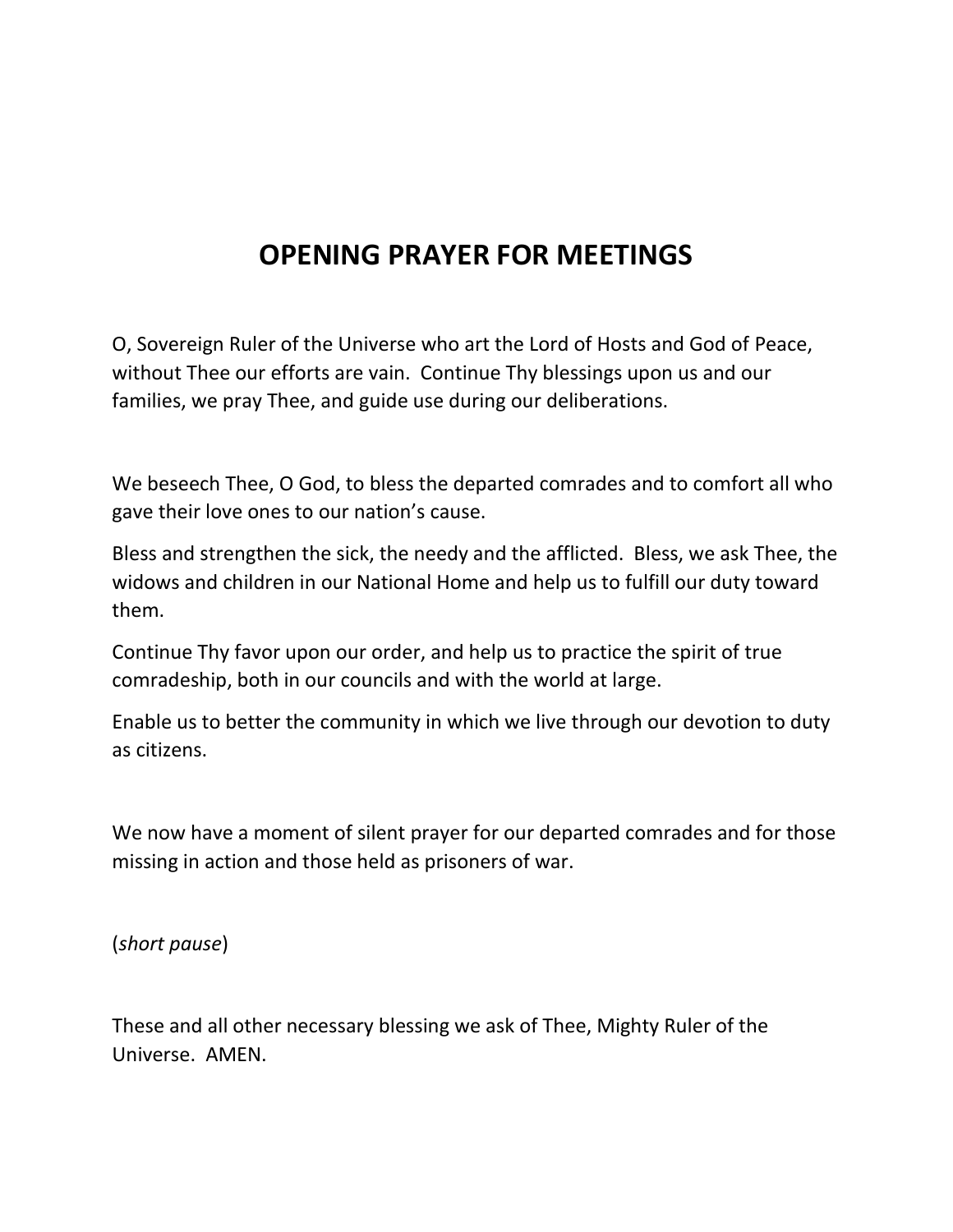### **NATIONAL HOME PRAYER**

Almighty God, we ask for Your divine blessing on the Children, families and staff of our National Home for Children in Easton Rapids, Michigan.

May Your Spirit dwell with them forever, giving them health and guiding their lives. Help us to always be faithful to our fallen comrades by providing (shelter and guidance) support for their families.

We ask in Your Holy Name. AMEN.

### **CLOSING PRAYER**

Almighty God, the hour has come when we must part.

We commit ourselves to Thy Love. Thou, who art our strong tower of defense and our protection, grant that in life's battles we may be strong and brave, living such lives of stainless integrity as shall reflect honor upon our country and the Veterans of Foreign Wars of the United States, and glorify Thy great and Holy Name.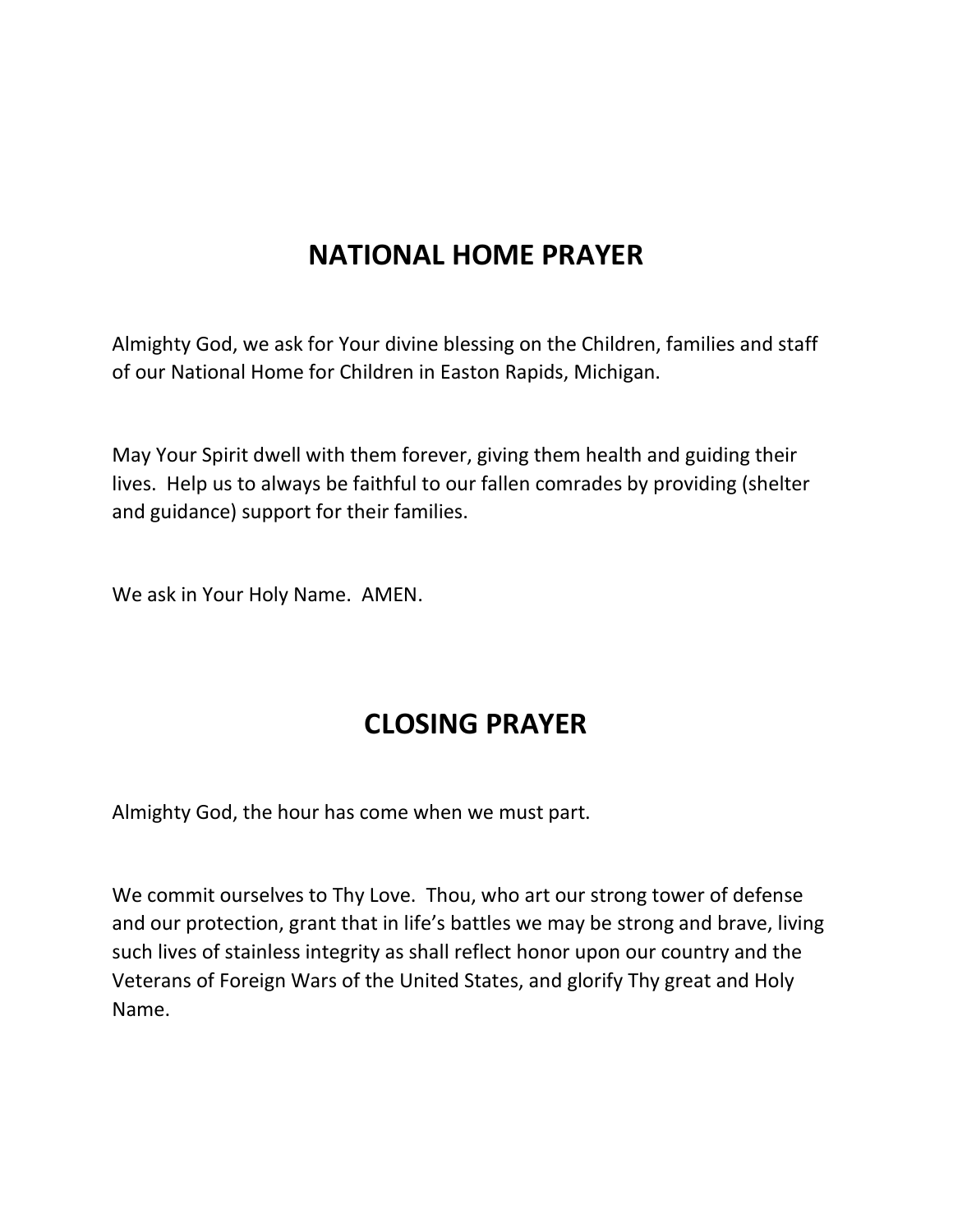May Thy good providence shield us from all harm, watch over those who even now guard the gates of freedom, and bring us together again in true comradeship and peace. AMEN.

#### **CEREMONIAL INITIATION**

What you are about to experience has a purpose. Be on your guard at all times, for there are as many dangers in time of peace, and in private life, as there were in active service. When the danger seems greatest, or your feel discouraged, you will often find friends and receive assistance from unexpected quarters. Remember well your instructions, so that you may practice true comradeship which is the fundamental object of our order.

# **MEMBER'S OBLIGATION**

In the presence of Almighty God – and the members of this order here assembled – I (*state your name*), do of my own free will and accord, solemnly promise and declare that: I will bear true allegiance – to the Constitution of the United States of America – and I will always be loyal thereto.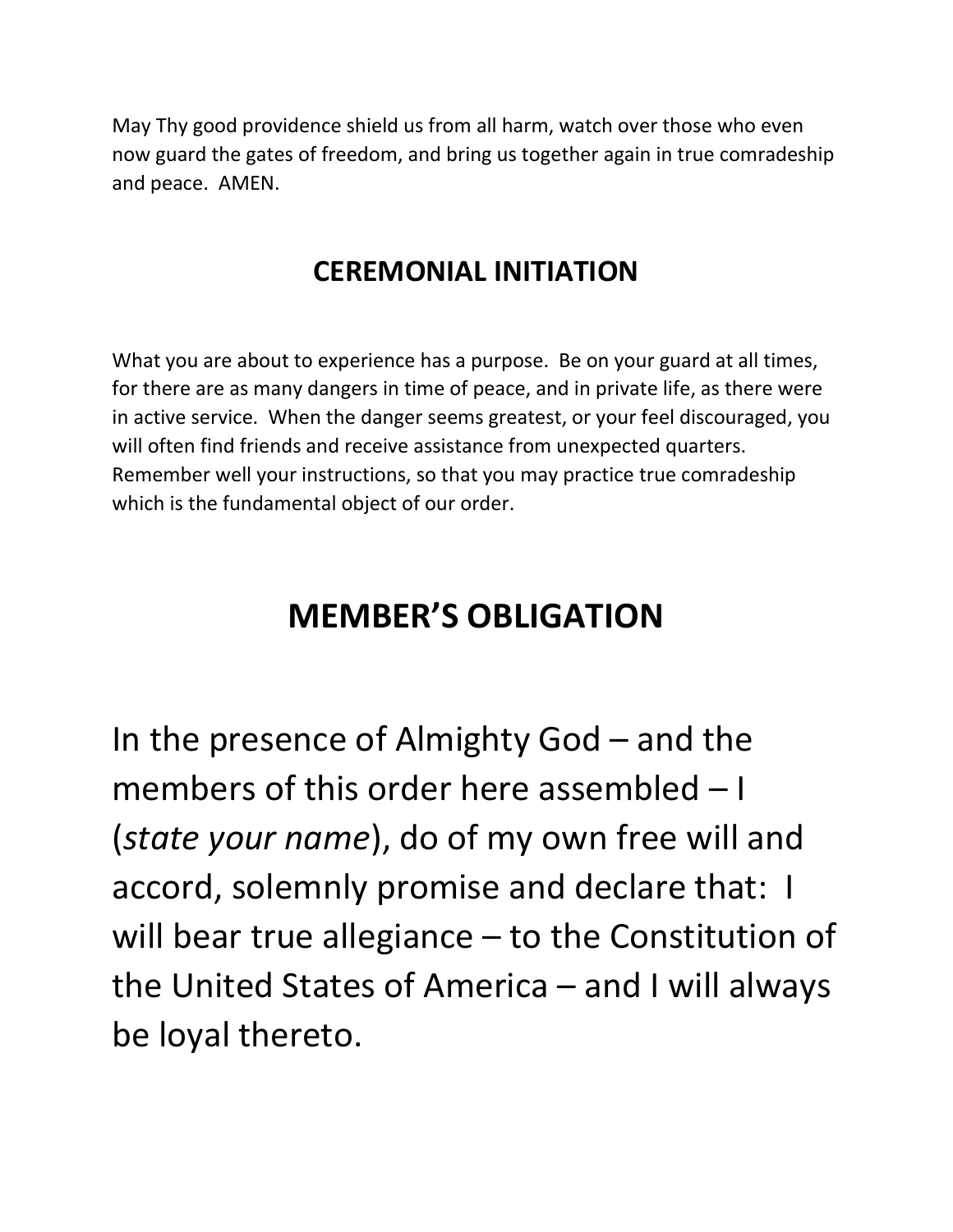I do further solemnly promise and declare – that I will comply with the Congressional Charter – By-Laws and Rituals of this order – and I will always be loyal thereto – that I will never wrong or defraud this organization – nor a member thereof – nor permit any wrong to be done to either  $-$  if in my power to prevent it.

I will never propose for membership – any person not eligible - nor one whom I know to be unworthy.

I will never make known to anyone – authorized to receive it  $-$  any of the work of the order.

Should my affiliation – with the Veterans of Foreign Wars of the United States – cease in any way  $-1$  will consider this pledge  $-$  as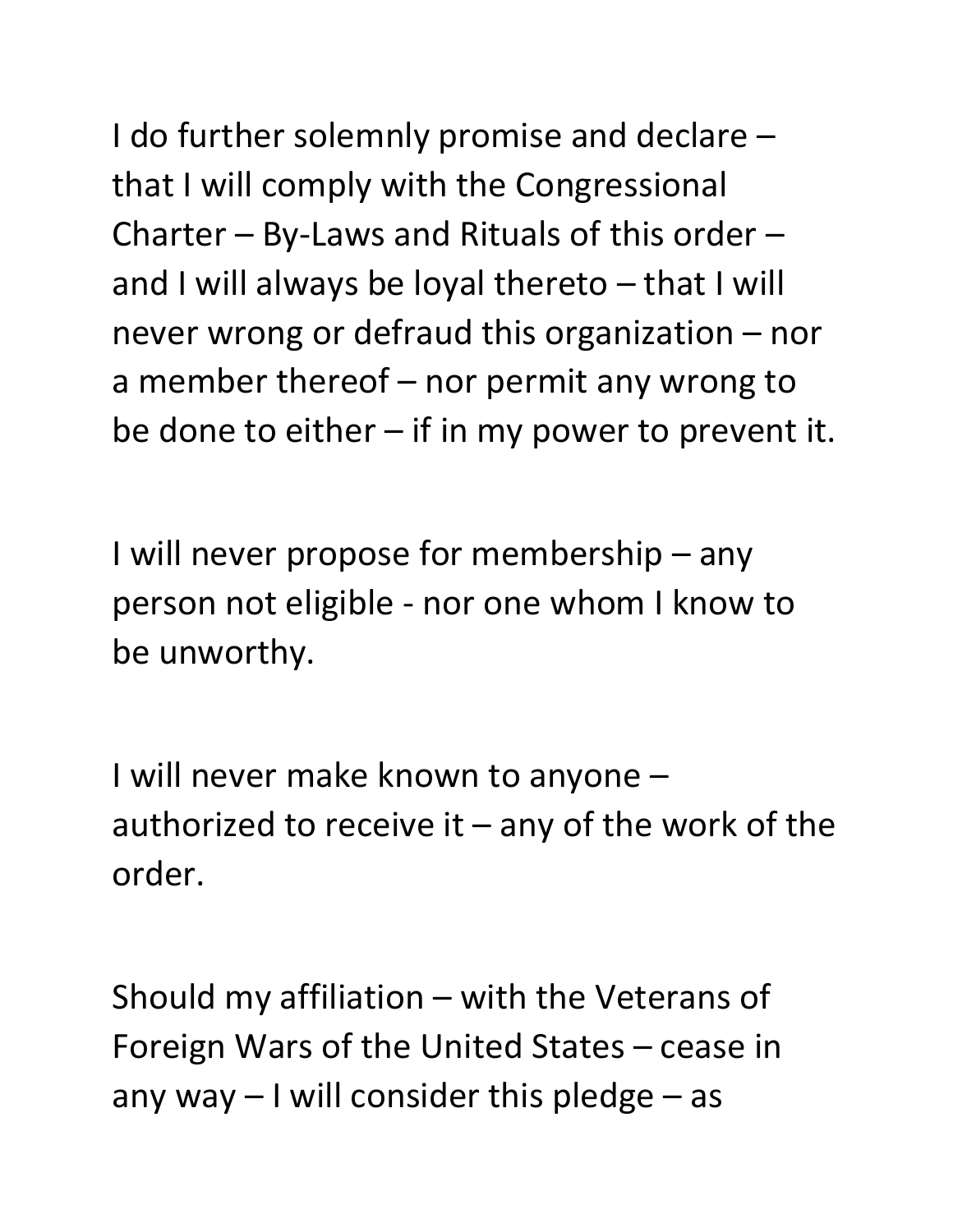binding outside of the order – as though I had remained a member of the same.

All this I promise and pledge – upon the honor of a true comrade – and a citizen of our great Republic.

# **CEREMONIAL INITIATION PRAYER**

Almighty God, we ask Thy blessing upon these our comrades who now become fellow members.

May the tender ties formed amid the privations and dangers of war be drawn closer by our fellowship in this order.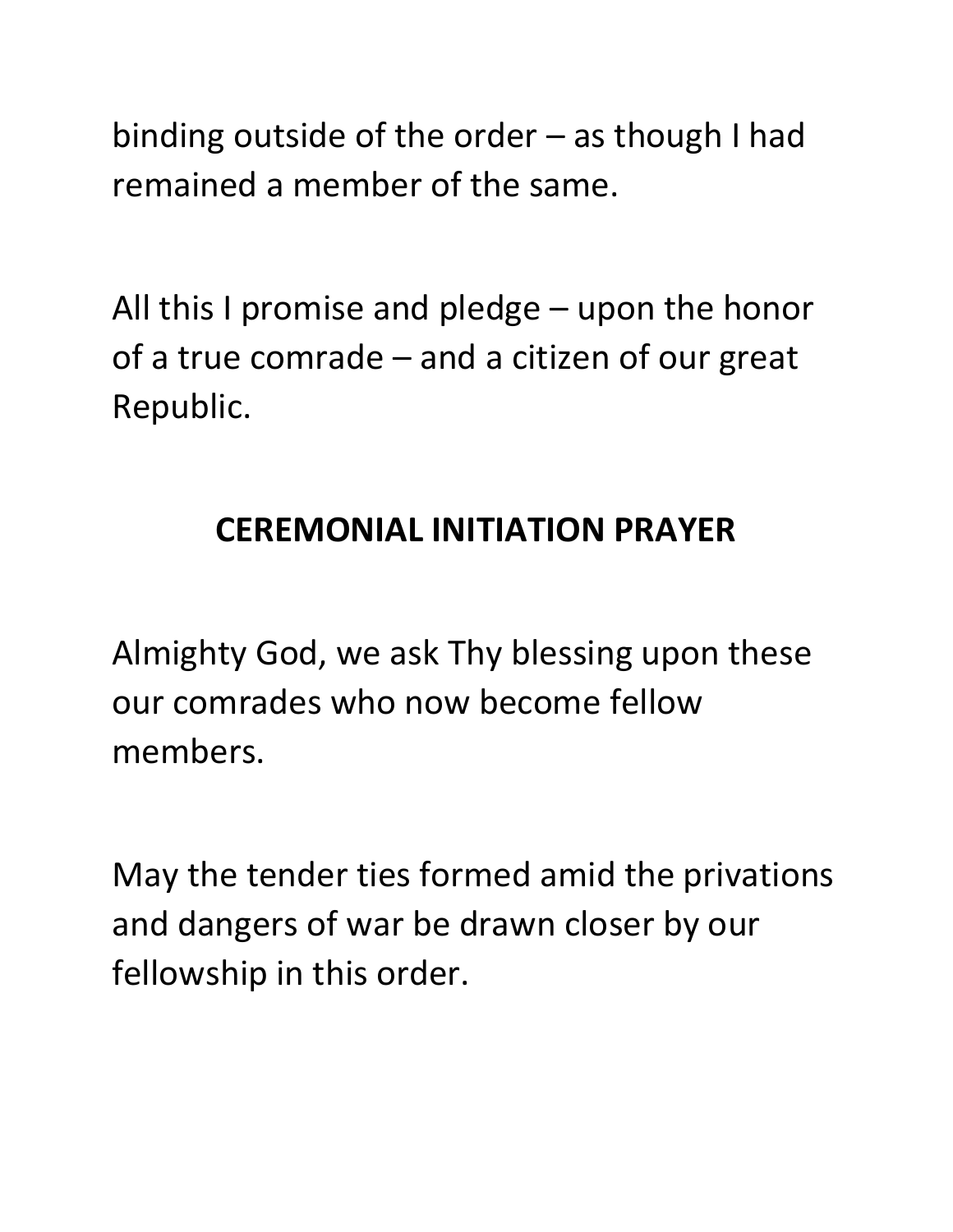May our union foster among us an enduring comradeship and a spirit of mutual loyalty and support in every walk of life.

May these comrades dedicate and devote their lives to Thy service, and as Thou did spare them during the perils of wars, grant them henceforth they may be spared for a useful life, to the honor and glory of Thy Holy Name. AMEN.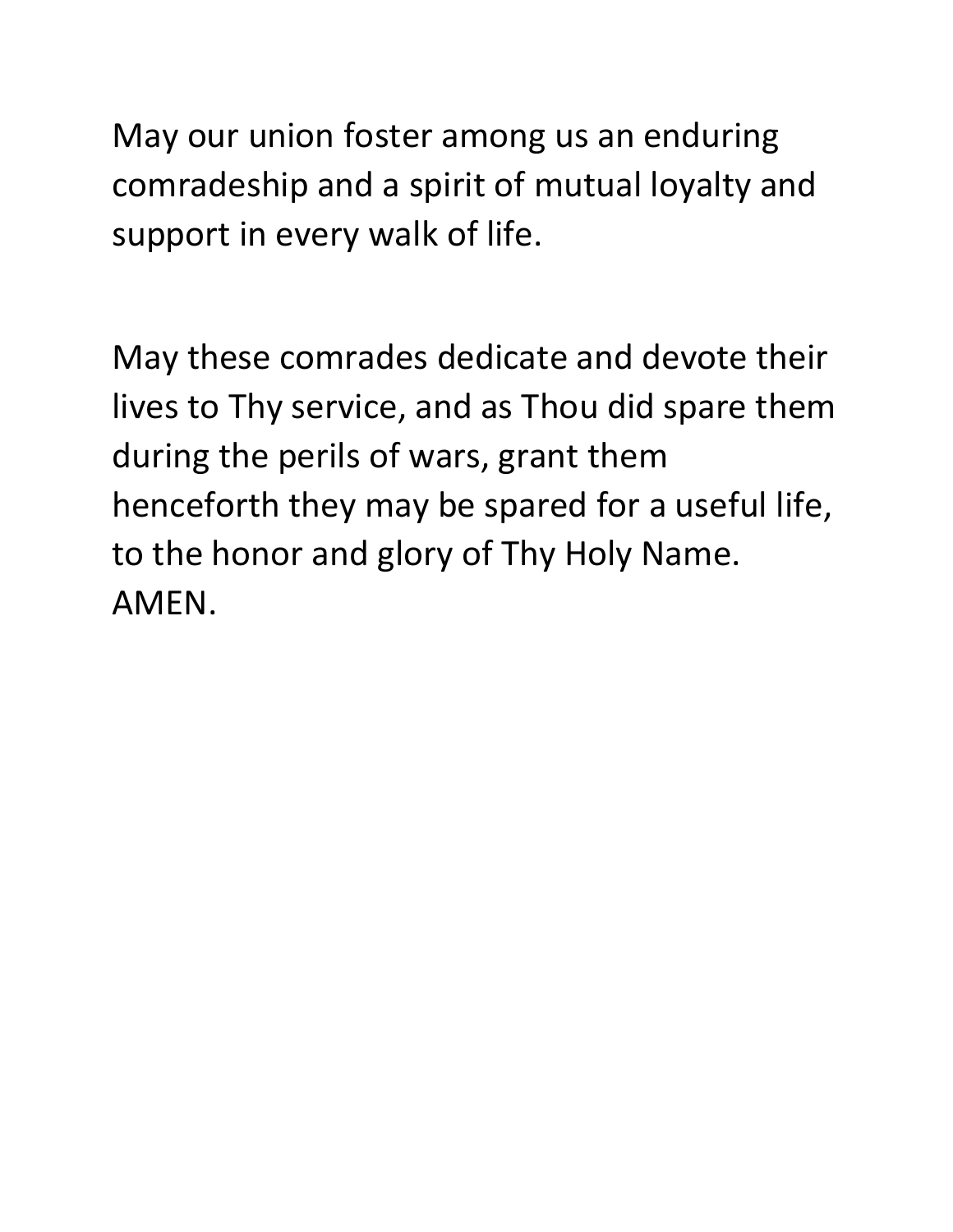#### **MEMORIAL SERVICE PREPARATION: on the internet at: TX-VFW MEMORIAL SERVICES TRAINING VIDEO**

The Veterans of Foreign Wars of the United States VFW Ritual gives guidance for the Memorial service.<sup>1</sup> The date for the Memorial Service is not mandated by the Ritual although it should be conducted when the maximum comrades and Auxiliary are present.

This Service identifies and honors the most recent of our Comrades and Auxiliary members who have passed this year. Although it is a rather simple ceremony, one must be prepared. To be prepared, one must accomplish your responsibilities. If something is broken, missing, incomplete, or for any reason not accomplished – let it be known. Tell the Commander or Chaplain. Don't just stand there thinking no one will notice. When it is your time to speak, stand tall. Don not bend forward, the mic will pick up your voice. Speak slowly and clearly. There will be no salute except for the playing of taps.

The following is presented as a guide for the Commander and the Chaplain in the formation and presentation of the Memorial Service. There is no set pattern beyond the words printed in the Ritual. While elements from Post to National may vary, there are strong interactions of the elements which the Memorial Service must adhere.

The memorial Service cannot happen by accident. While it is not complicated, it is of meaningful to the Veteran and all connected with the VFW. While the Commander at every level is ultimately responsible for the Service, That Commander must utilize the talents of the staff. The primary source of talent for the Memorial Service is the Chaplain. The issue of most importance is the coordination between the Commander and the Chaplain.

There are times when the Memorial Service is conducted by the habits and mannerisms of times past. Some of these habits have become "solid" in the presentation and can alter the meaning of the event. It is here highly encouraged for the base of guidance to be the VFW Ritual. Deviation from this could result in the program not meeting the need or expectation of the VFW. Thus, the importance demanded between the Commander who is responsible and the Chaplain who will conduct the Service.

Not unlike any other event, the result is totally dependent upon the planning and preparation. If there is no plan, the most likely will be no result. And if there is no preparation, the result may be something other than what is

<sup>1</sup>VFW Ritual, July 2018, "Memorial Service," pp 74-78.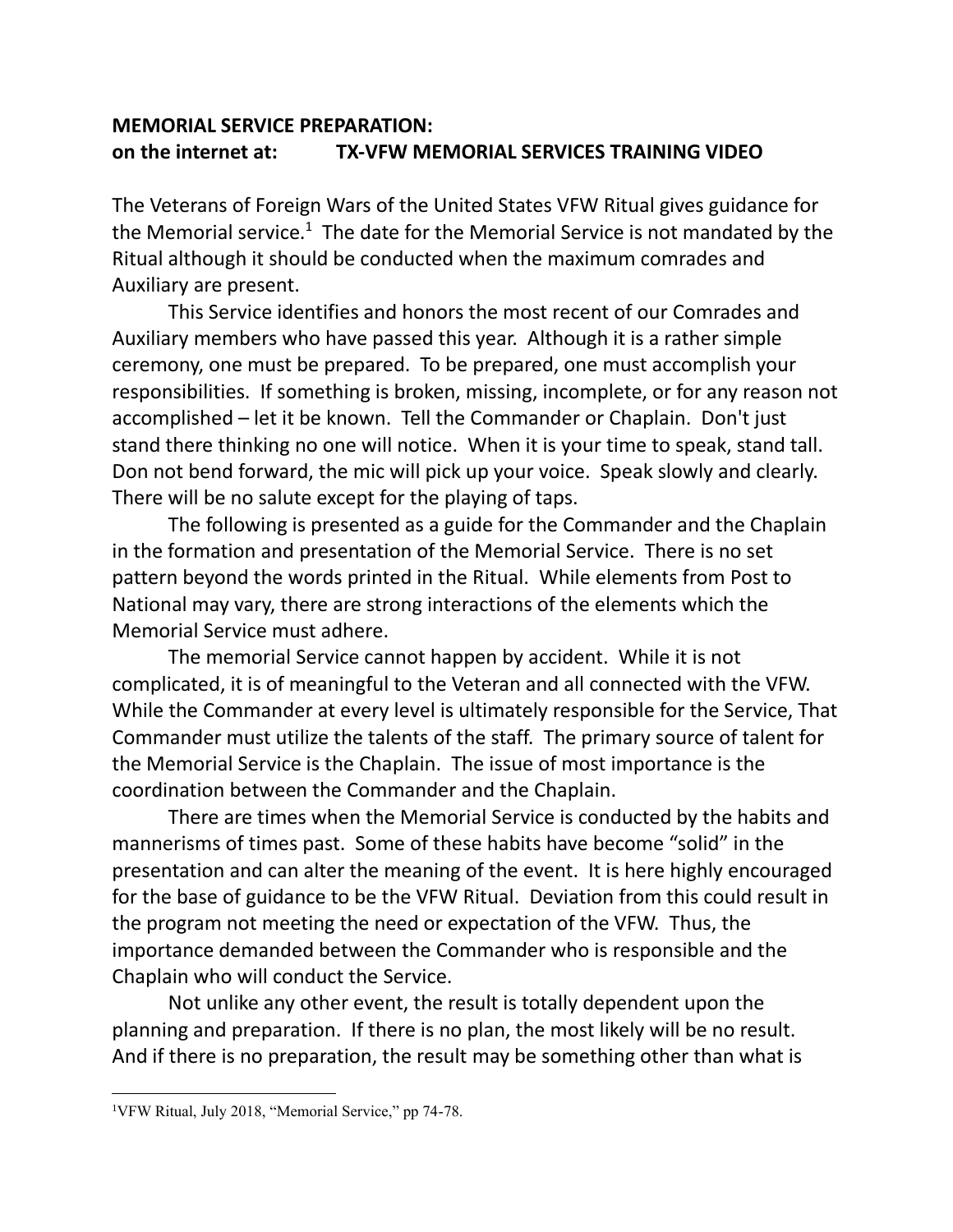expected. Therefore, for this exercise, much time and effort will be put forward in the planning of the Memorial Service.

There are possible additions that can be included  $-$  but not required  $-$  by the ritual.

Singing of "Sleep Soldier Boy" presented following the Chaplain of the Auxiliary Voicing of "Flounders Field."

There can be a short message by the Chaplain or a guest speaker which must be coordinated. Following this short message, the Chaplain voices the benediction, a moment of silence, and the playing of taps.

#### **PREPARATION:**

1. The date, time, and location of the event is determined by the commander. **This information is given to subordinate elements including,**

- Commander.
- Chief of Staff / Officer of the Day.
- Chaplain.
- Senior Vice Commander.
- Junior Vice Commander.
- Past Commander (the manual does not identify "past".)
- President of Auxiliary.
- Chaplain of Auxiliary.
- Bugler
- Dress Code, Uniform of the Day.
- Date, time, location of rehearsal

#### **Host Location: (Responsibilities)**

NOTE: The host element may have specific activities, events, bulletin, additional speaker used at their location. These specific activities must be coordinated with the Commander, and not simply be implied and put into the program at the date of presentation.

- Set up auditorium for Memorial including,
- Properly set table with Maltese Cross, Cross, Opened Bible, American Flag, VFW Flag, Texas Flag (optional).
- Properly set a separate table for POW/MIA with white candle.
- Have at the designated location on the date of the Memorial:
- Red Flowers Chaplain.
- White Flowers Past Commander.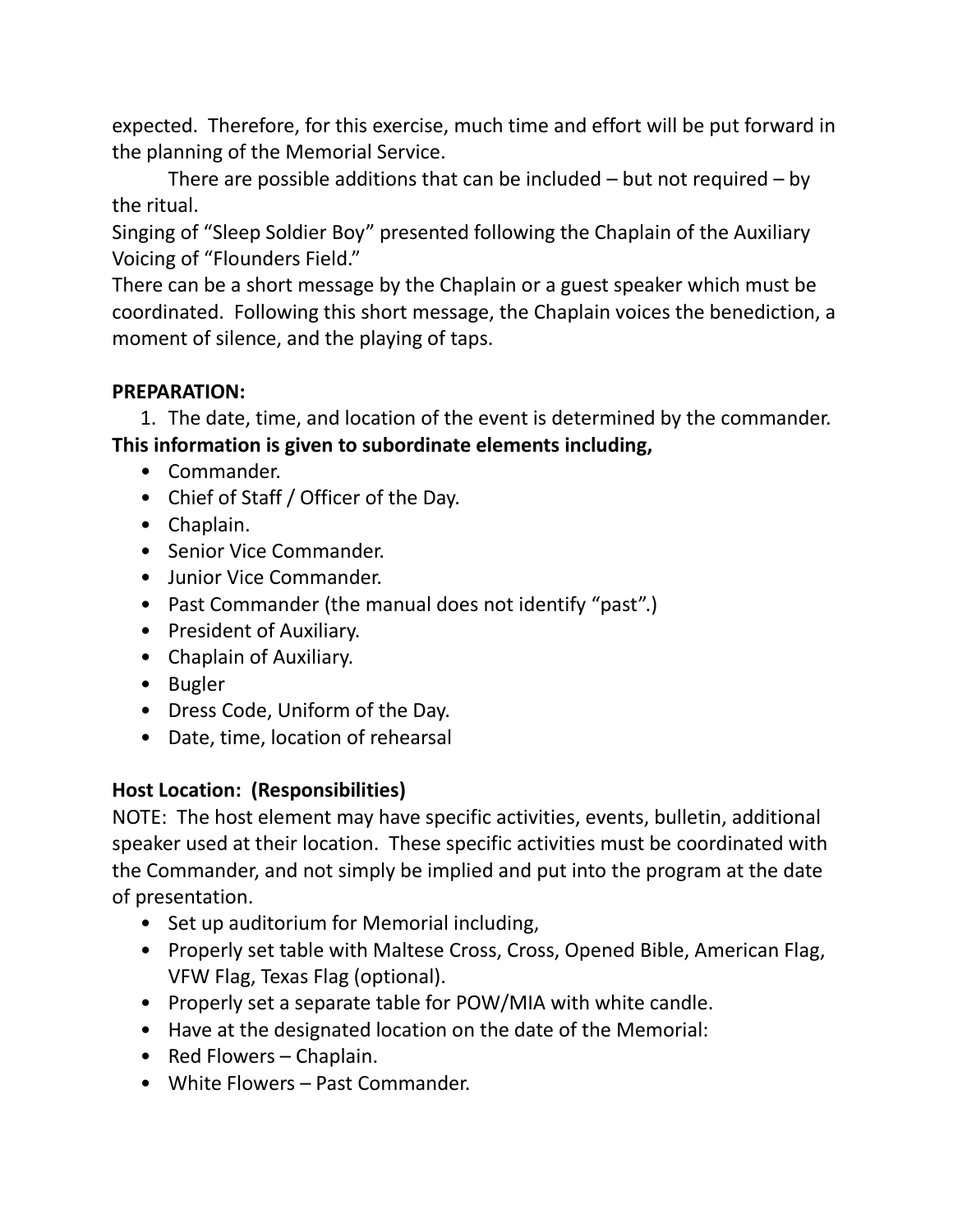- Blue Flowers Commander.
- Wreath President of the Auxiliary.

NOTE: The flowers may be placed on the alter by the individual making the memorial or by another; perhaps the Chief of Staff or Officer of the Day. This individual must be identified at the time of the rehearsal NOTE: Each element of VFW or Auxiliary must report to the Host Element the number of VFW Comrades and Auxiliary members who died in the past year. This report must be given to the Host Element and to the Chaplain to be placed in the

Program book. This individual must be identified prior to the date of the ceremony.

NOTE: Prior to the Memorial Service, the Commander may want to remind those in the audience to remain uncovered and remain silence throughout the Ceremony.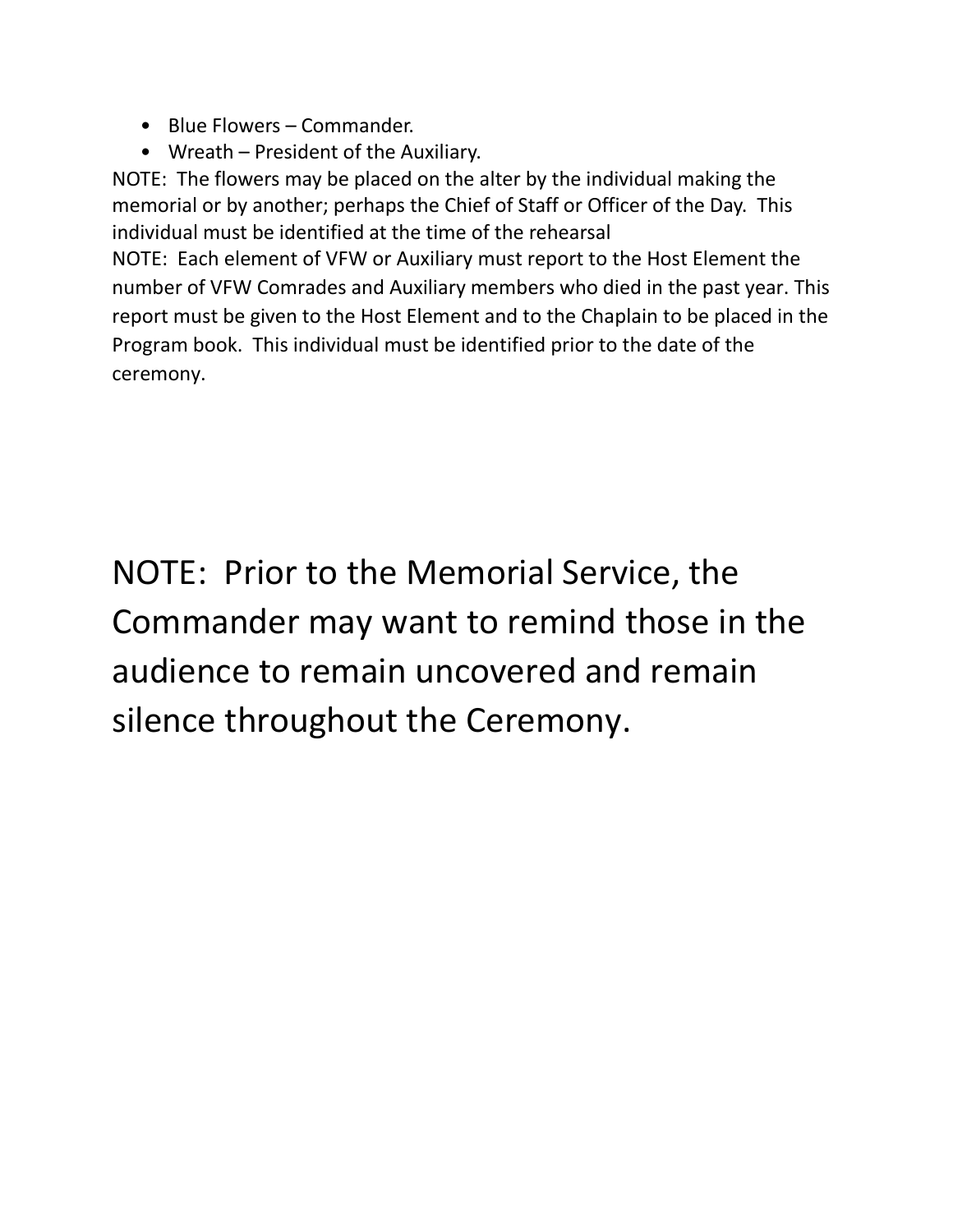# **MEMORIAL SERVICE**

**COMMANDER**: Comrades, Members of the Auxiliary and friends, we meet at this time to commemorate our comrades of the United States Armed Forces who have answered the last call.

The VFW Ritual provides that the audience shall refrain from applauding. The Officer-of-the-Day will see that there is no disturbance during the ceremonies.

**OFFICER-OF-THE-DAY**: Commander, your orders will be obeyed.

**COMMANDER**: I request that the Chaplain preside.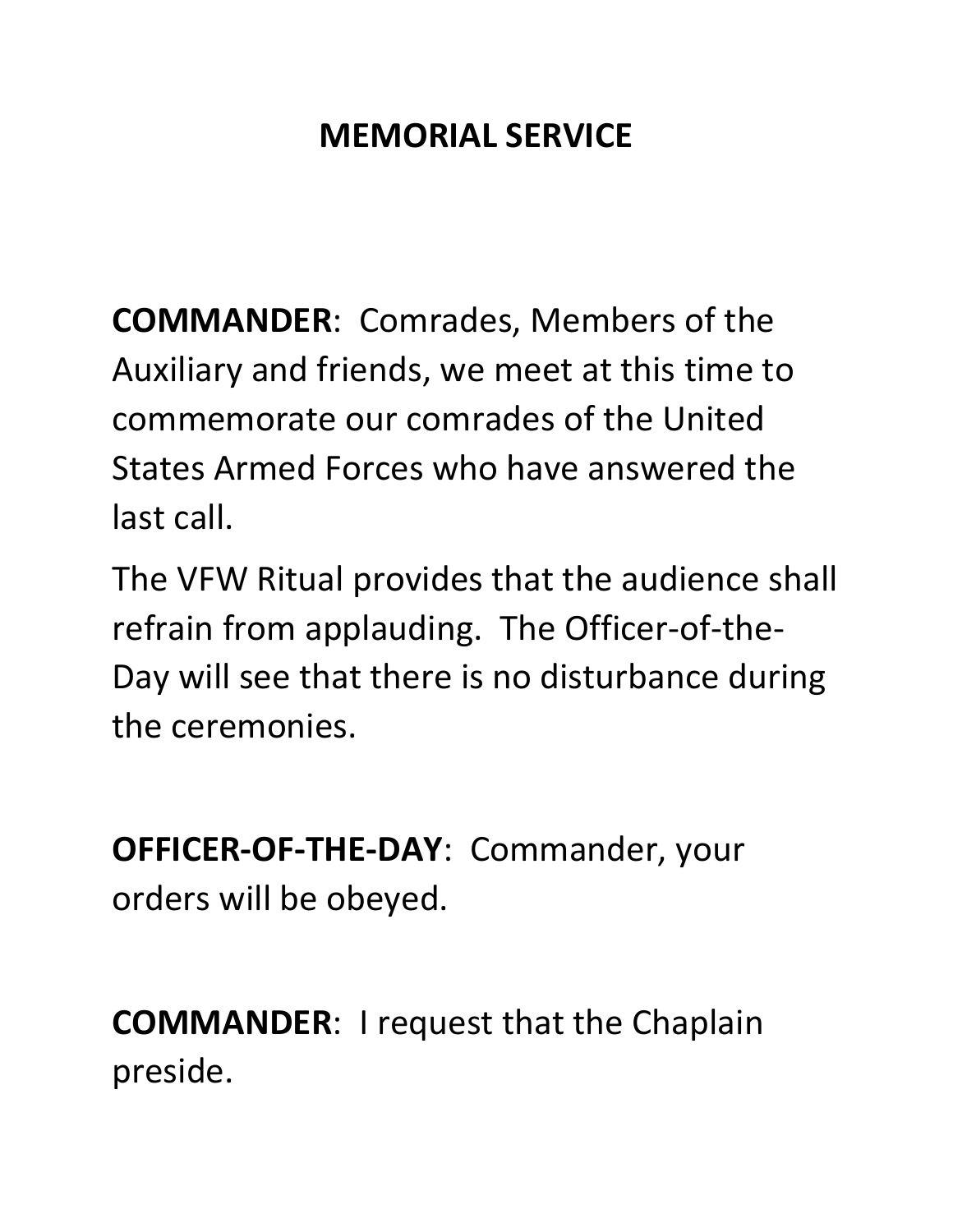**CHAPLAIN**: Comrade Commander, I am at your service and shall endeavor to perform this solemn duty in the spirit of faith, hope and charity.

**(Chaplain take station of the Commander)**

**CHAPLAIN**: At this time, we will have a roll call of the POST HOME number of deceased comrades and the number of deceased Auxiliary members.

**(POST Commander and President of the Auxiliary approaches the Alter)**

**CHAPLAIN**: Will all please be seated. We will now have the lighting of the POW/MIA candle and the Armed Forces Vigil candle by the Commander and President of the Auxiliary.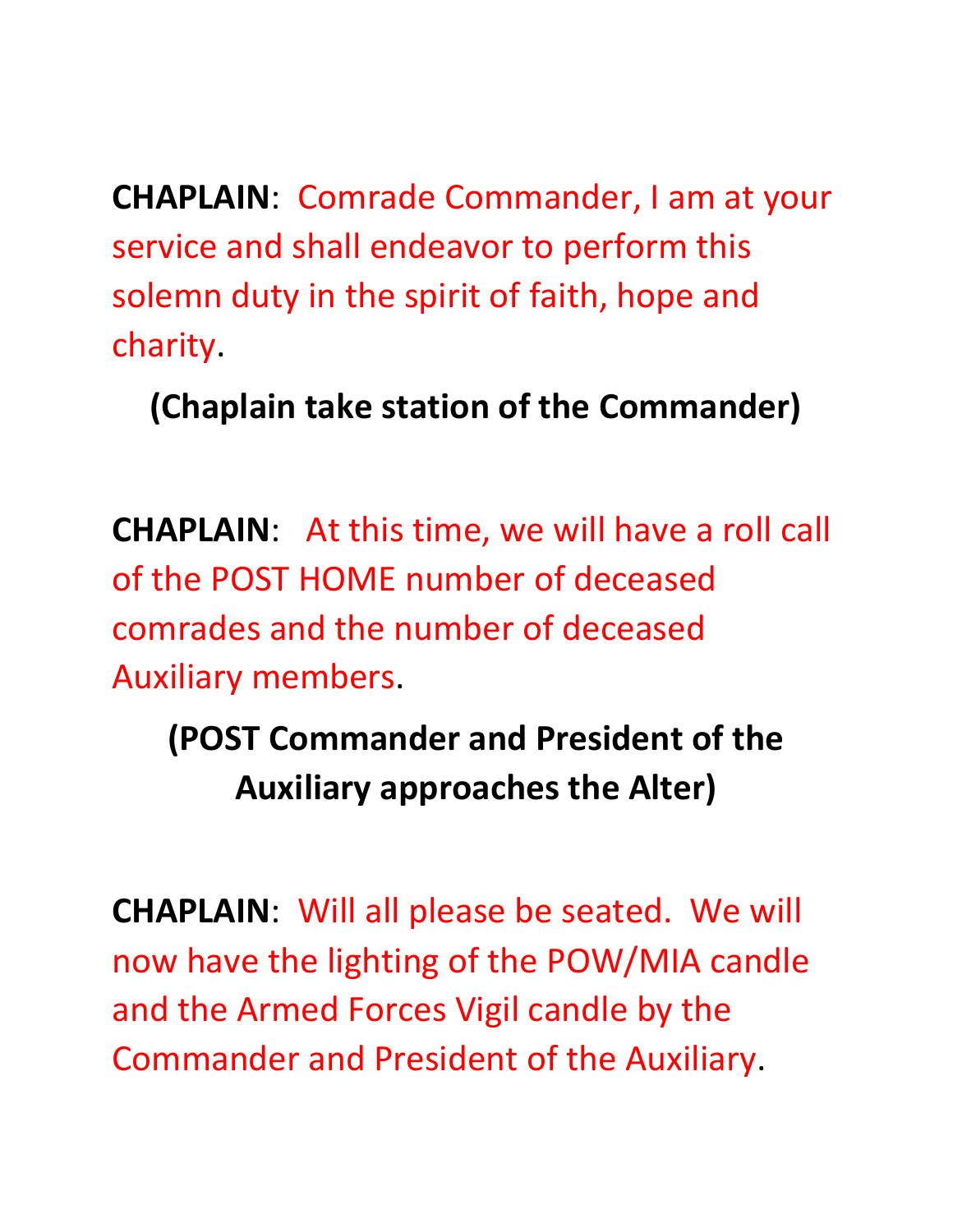(The Commander and President of the Auxiliary together will light the two appropriate candles on the altar escorted by the Sergeant-at-Arms, and return to their seats.) (The Chaplain delivers a prayer for the POW/MIA's and a "Prayer of Gratitude" for those serving in harm's way.)

# **PRAYER**

**CHAPLAIN**: O God Almighty, Creator and Ruler of the Universe, some of our comrades and companions are prisoners of war and missing in action. Comfort them, we pray, in their isolation from their homes and love ones, supply their needs and protect them from want and deprivation; strengthen and sustain them that they may face discouragement with courage and hardship with resolution. Grant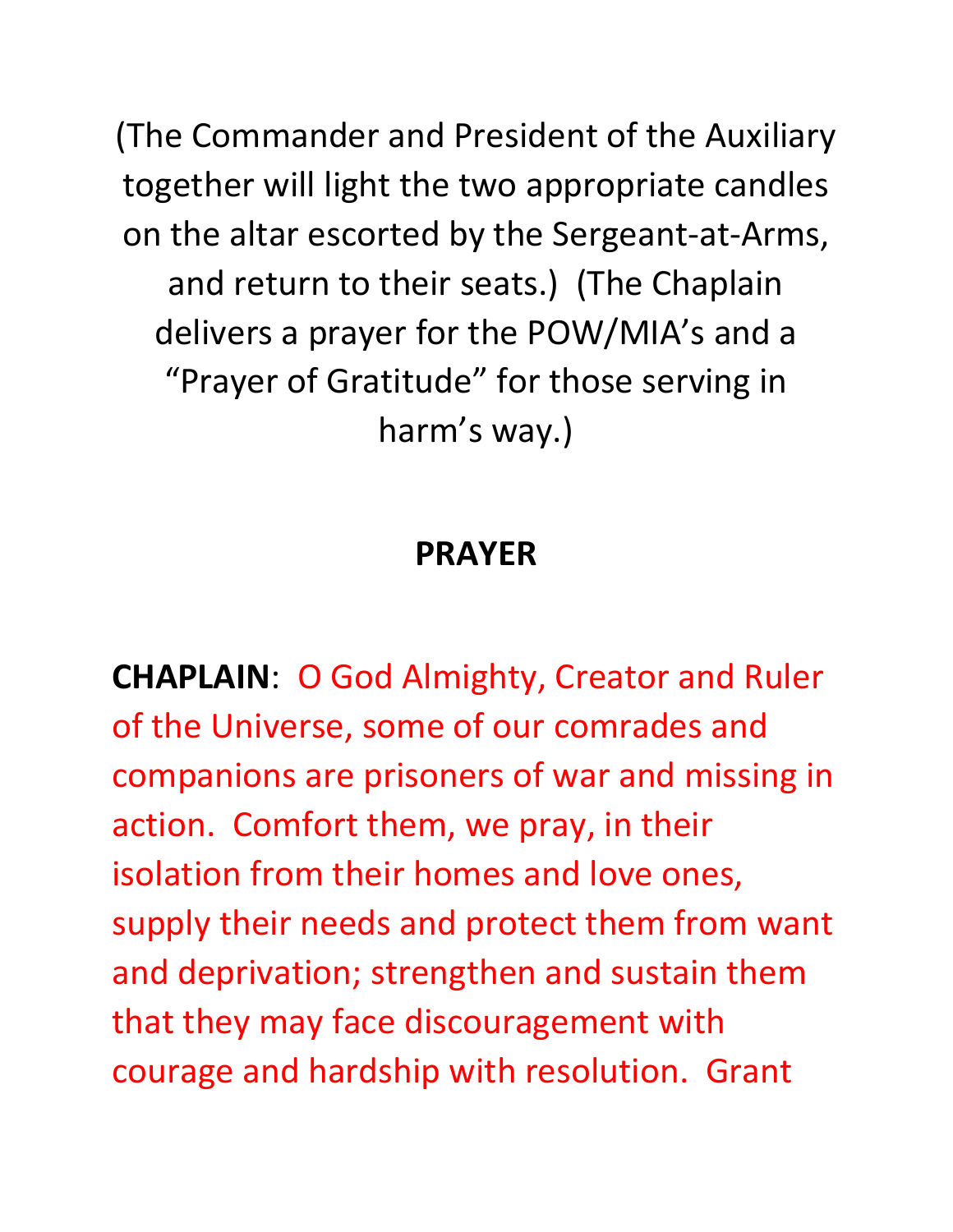that they may find patience to endure, and peace in the knowledge of Your continuing presence.

O God, we ask that You will strengthen and protect all our members of the armed forces of the United States of America. In the day of battle may they be courageous and strong, resourceful and capable, resolute and victorious. In the time of peace may they serve with dignity and honor, as effective emissaries of good will for this Nation. May their devotion and loyalty to You and to their homeland inspire them in a moment of challenge, and comfort them in tribulation and long separations from loved one.

And finally, we ask they may return safely to serve You and our Country in the days and years to come.

AMEN.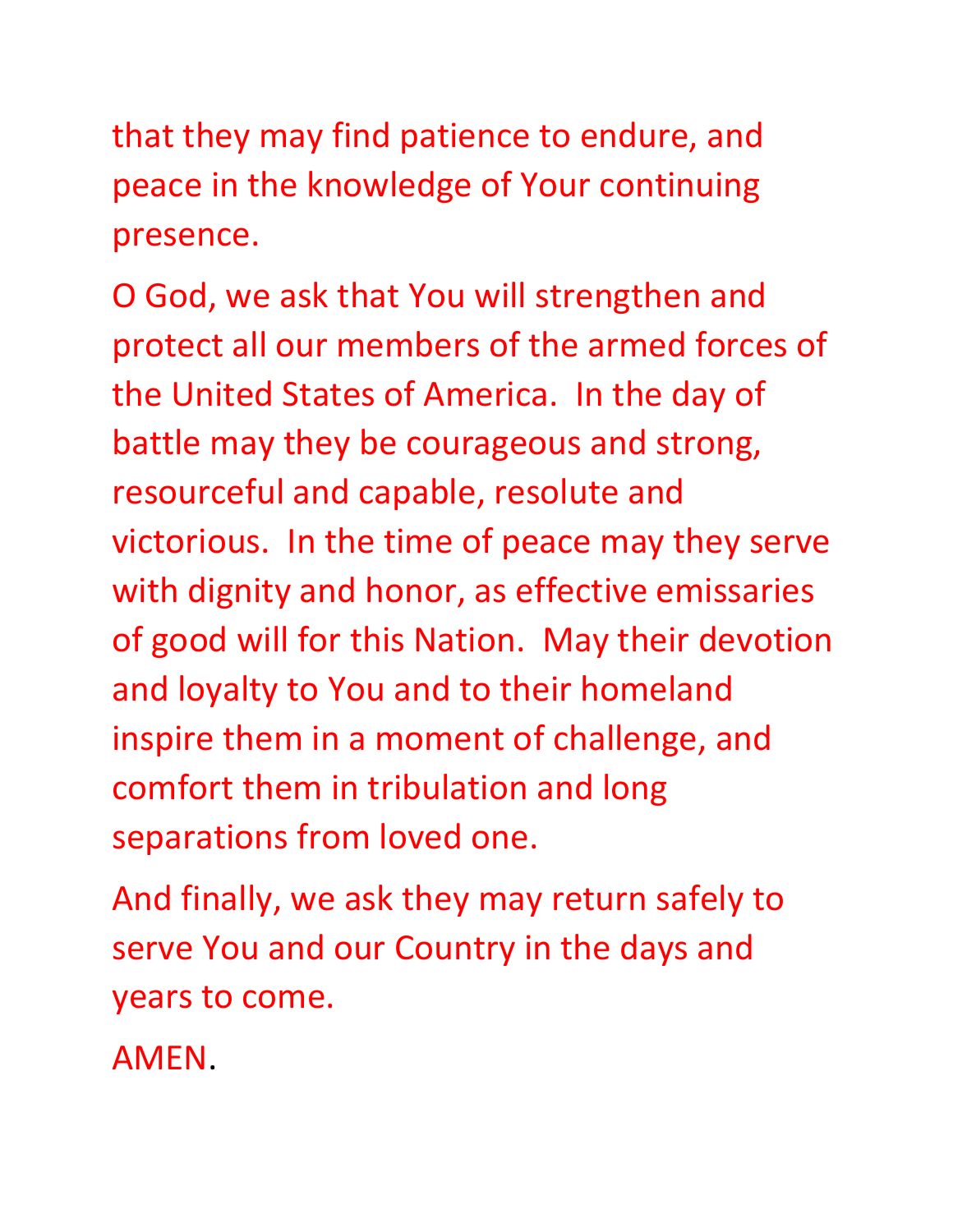**CHAPLAIN**: Comrades and friends, join in singing "Nearer, My God to Thee."

## **SINGING TOGETHER**

**CHAPLAIN**: Comrade Commander, to whom should the true soldier look for help in the battles of life?

**COMMANDER**: "Our help is in the name of the Lord, who made heaven and earth."

**CHAPLAIN**: Comrade Senior Vice Commander, what assurance have we of a prolonged stay among the scenes and activities of earth?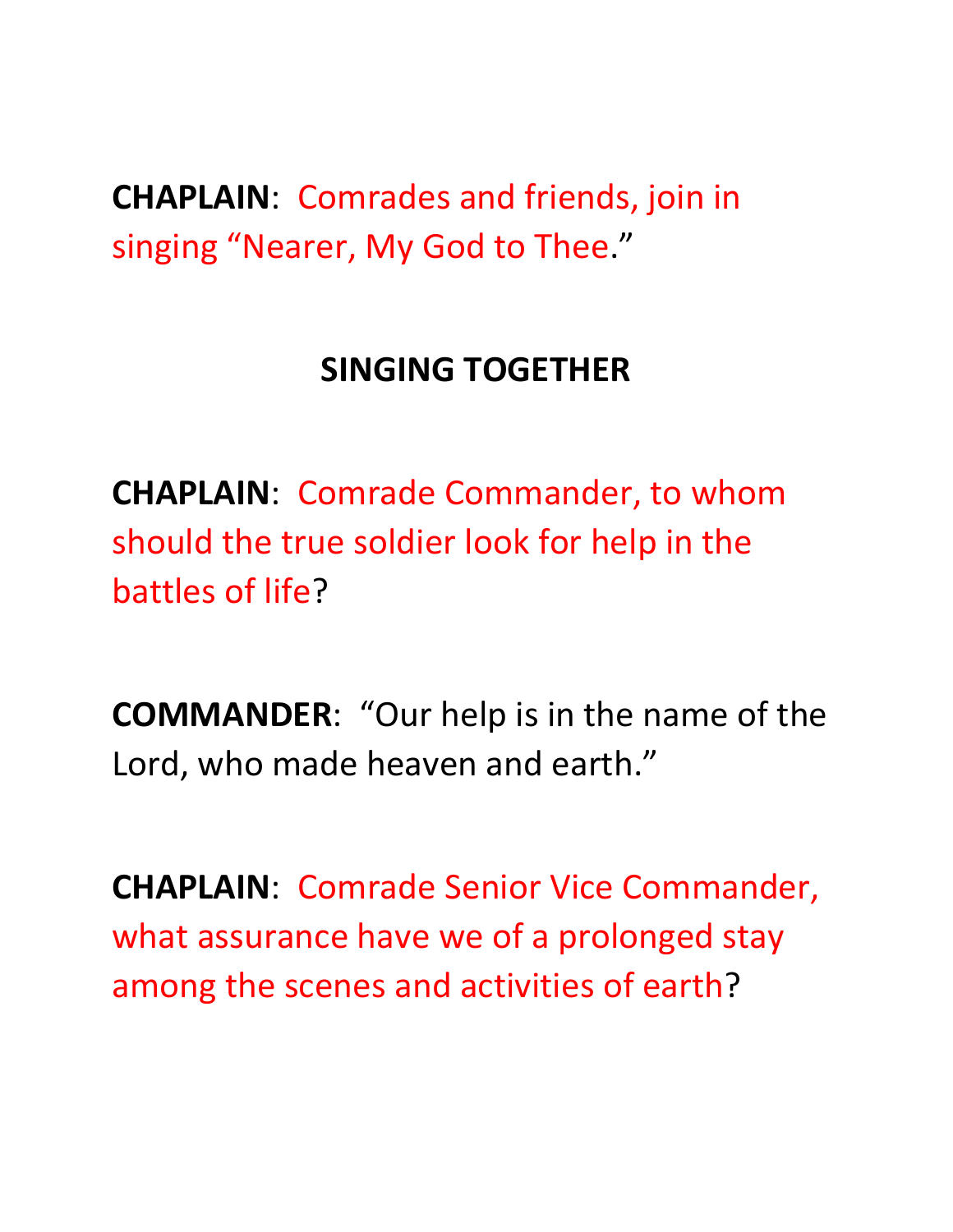**SENIOR VICE COMMANDER**: "For we are strangers before thee, and sojourners, as were all our fathers; our days on earth and as a shadow, and there is none abiding."

**CHAPLAIN**: Comrade Junior Vice Commander, have you a message of condolence for those bereaved?

**JUNIOR VICE COMMANDER**: I have. The Book of Life tell us that "Like as a father pitieth his children, so the Lord pitieth them that fear Him. For He knoweth our frame; He remembereth that we are dust."

**CHAPLAIN**: What message has the Chaplain of the Auxiliary?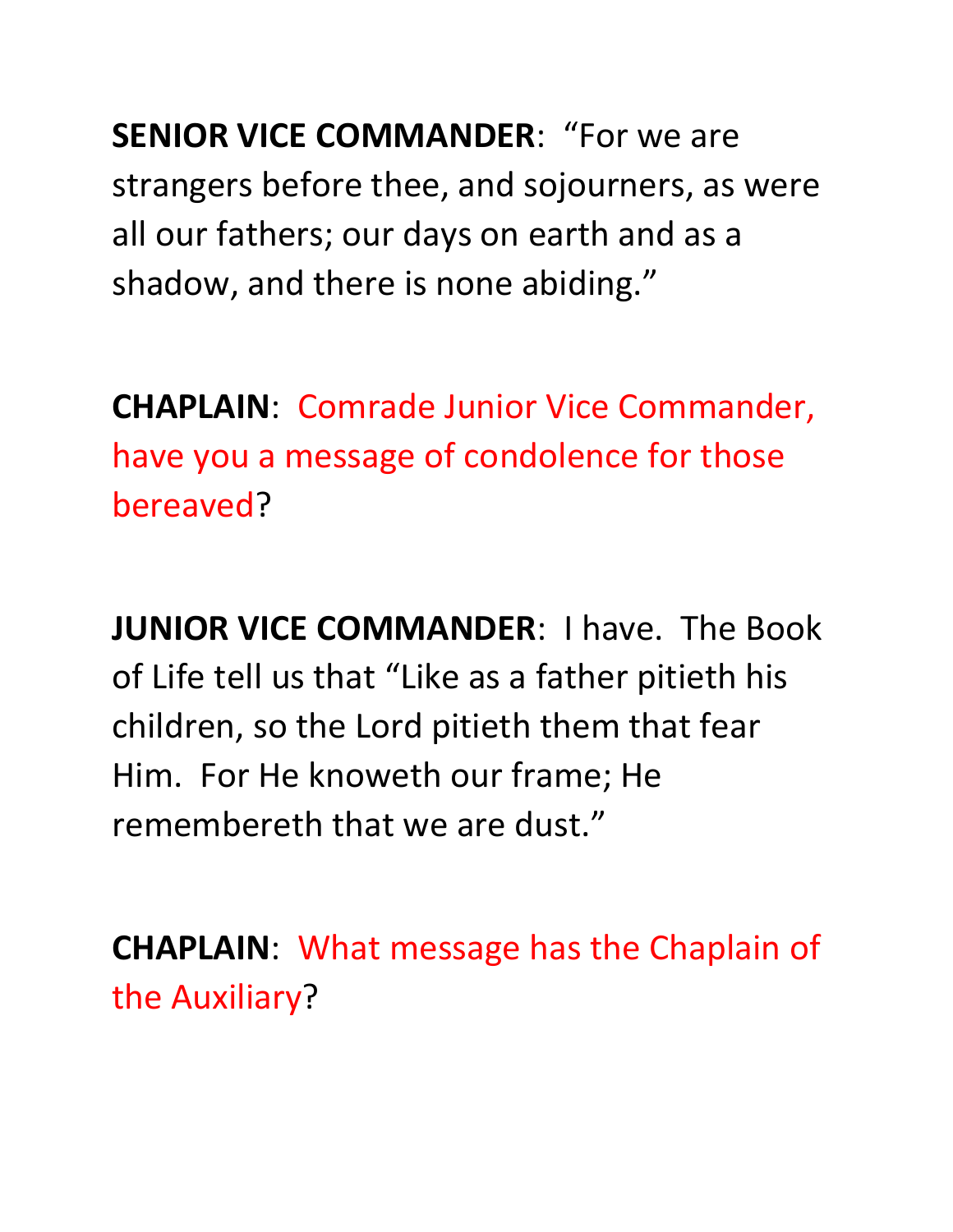**CHAPLAIN OF THE AUXILIARY**: I have a message of hope that should inspire our comrades at this solemn moment and all through life. The message is from the Captain of our Salvation. He says: "I am the resurrection and the life; he that believeth in me, though he were dead, yet shall he live, and whosoever liveth and believeth in me shall never die."

**CHAPLAIN**: Comrades, we are thankful for these inspiring thoughts. Let us learn the lesson of the hour which is that we, too, are nearing the end of life's pilgrimage and sooner or later these services may be held in our memory.

Let us so live what when our summons comes, we may depart with a good conscience, in the comfort of a sincere religion, belief in God, and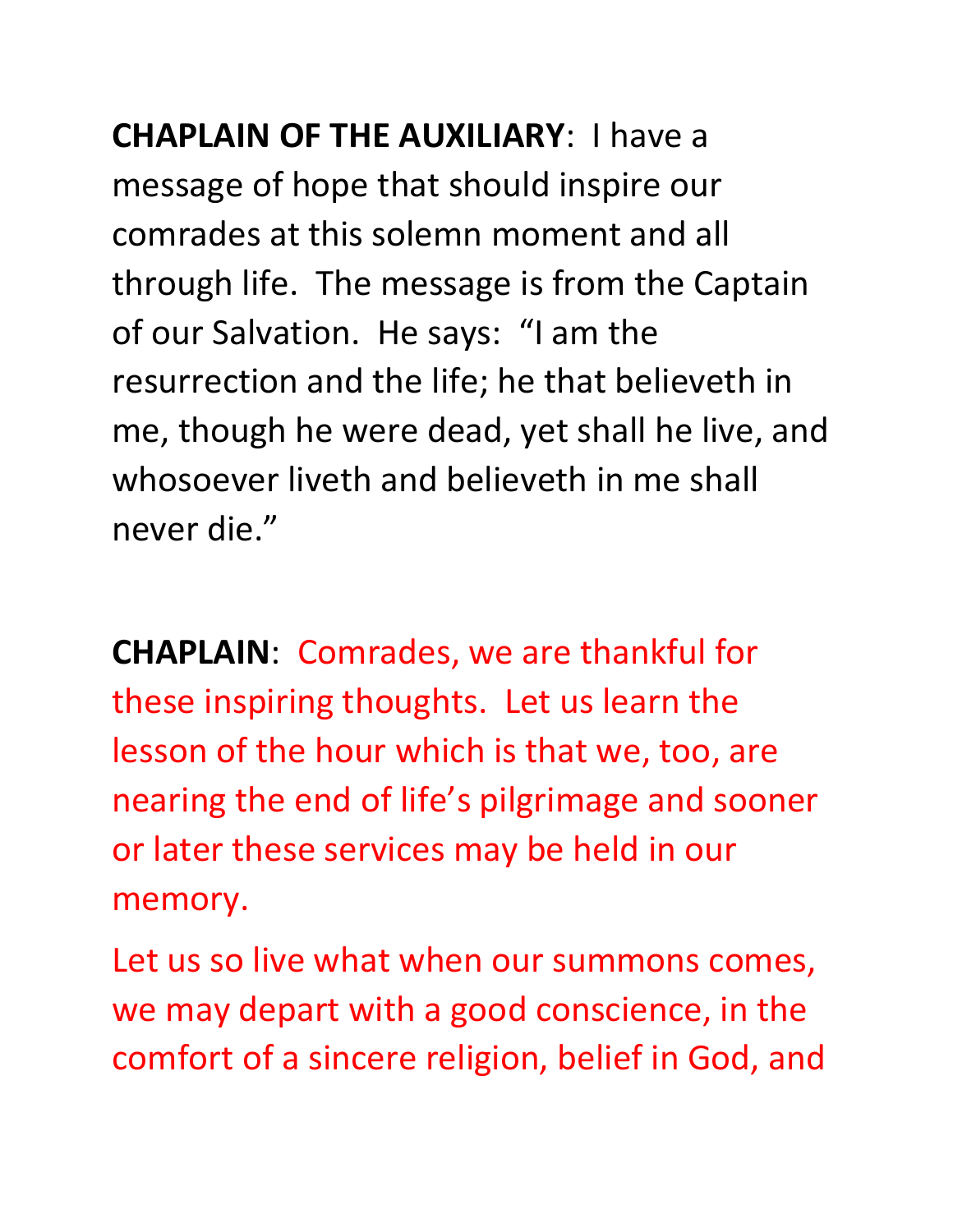perfect charity towards all mankind. Let us pray.

### **PRAYER**

**CHAPLAIN**: Father of us all! In the depth of our silent reverence, we realize the truth of the inspired words, "I am the resurrection and the life, he that believeth in me, though he were dead, yet shall he live." As comrade after comrade departs, we march on with our ranks grows thinner. Help us to be faithful unto You and to one another. Look in mercy on the widows, and children of our departed comrades, we beseech You, and with Your own tenderness, console and comfort those who are bereaved. Heavenly Father, bless our Country with freedom, peace, and righteousness. Through Your favor may we meet at last before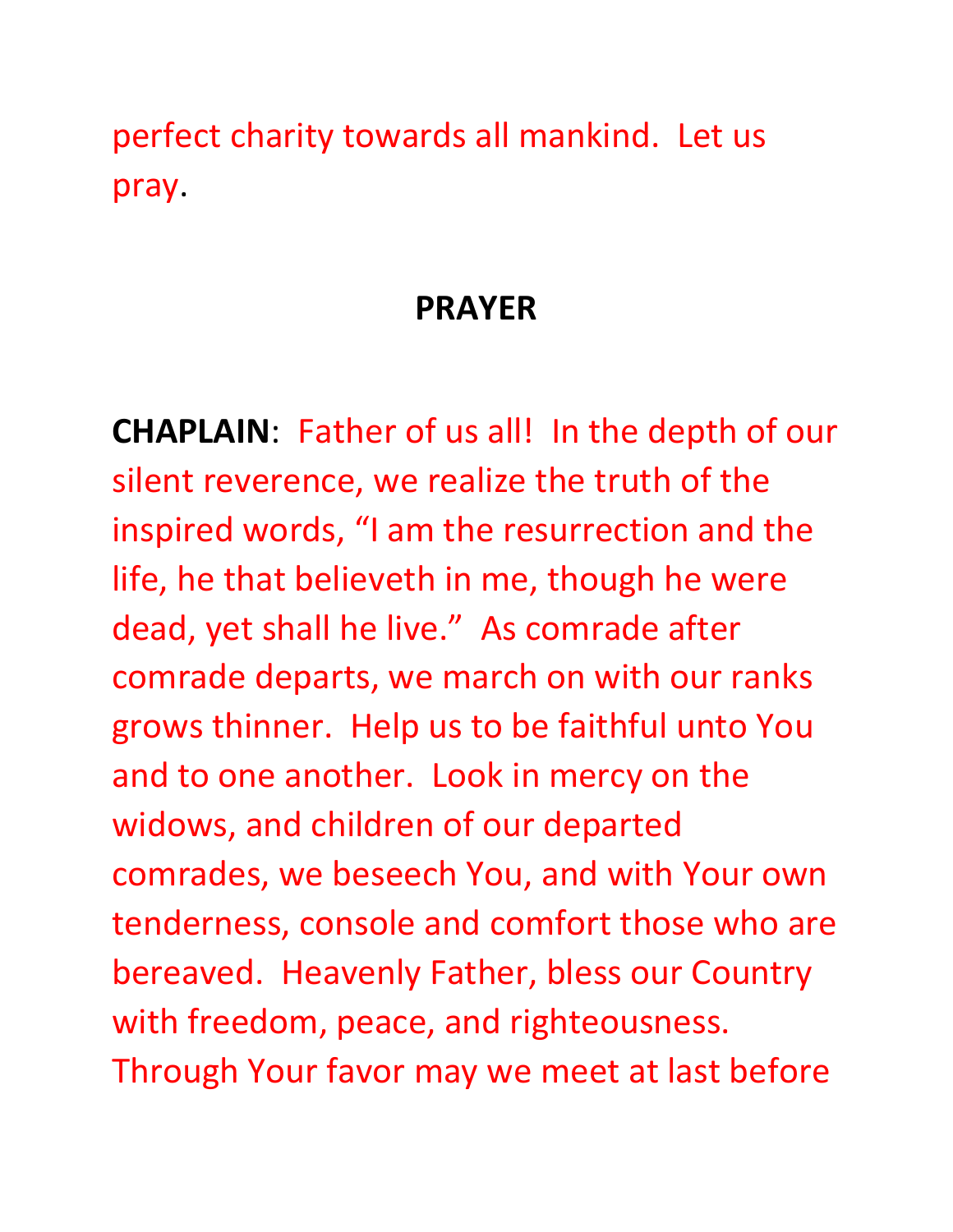Your throne in Heaven. We praise Your Great Name forever and ever always. AMEN.

# **MUSIC – "Sleep Soldier Boy" (optional)**

**CHAPLAIN**: Comrades, in commemorating the virtues of our departed heroes who served their country in time of need we now offer our symbolic tributes.

I place upon our sacred shrine these red flowers which symbolize the zeal of our departed comrades in upholding brotherhood, truth and justice.

*(Places red flowers)*

**CHAPLAIN**: Comrade PAST Commander, what tribute have you to offer?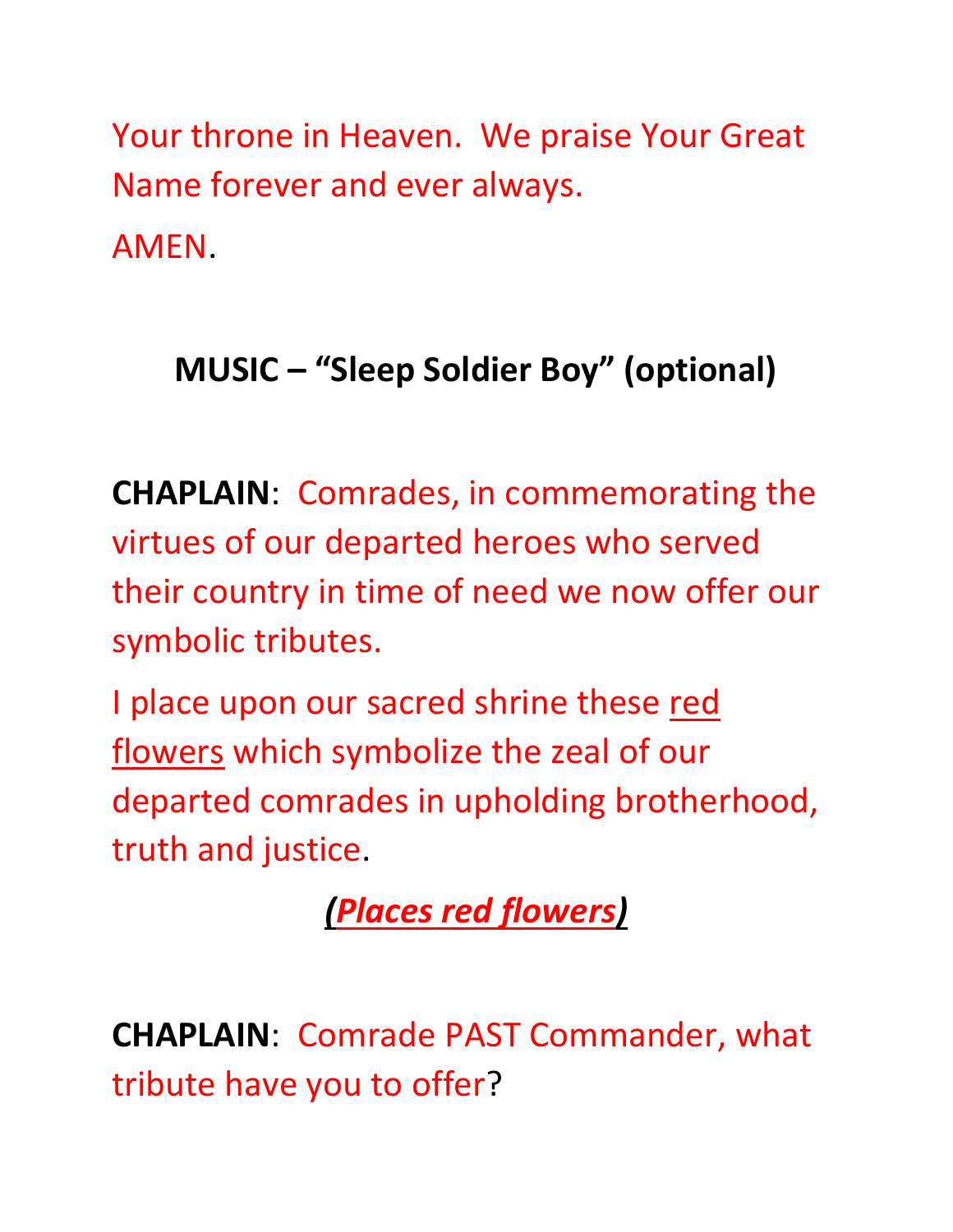**PAST COMMANDER**: The *white flowers* I place as a token of the purity of affection we have for our departed comrades.

# *(Places white flowers)*

**CHAPLAIN**: Comrade Commander, have you a tribute to offer upon this sacred shrine?

**COMMANDER**: The blue of our national standard symbolizes truth and fidelity. Therefore, I place these *blue flowers* from nature's bosom in token of our sincere respect for all departed comrades.

*(Place blue flowers)*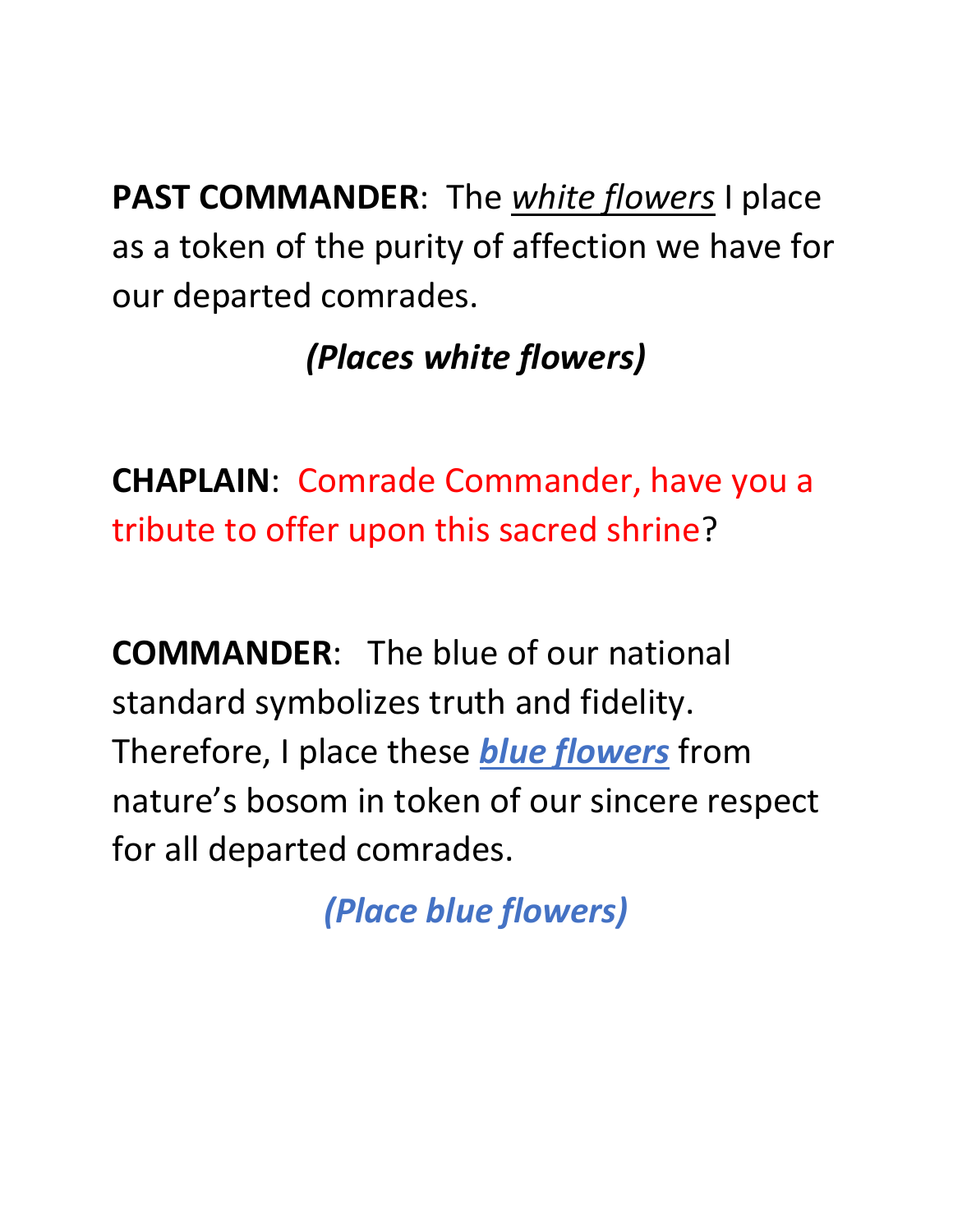**CHAPLAIN**: Members of the Auxiliary, will you offer a tribute to the memory of our departed comrades?

**PRESIDENT OF THE AUXILIARY**: I place upon our sacred shrine this wreath as symbol of eternity. Its color bespeaks life everlasting. Thus, do we say that the deeds of our soldiers, marines, sailors, and airmen, on land, at sea, and in the air, are immortalized in the hearts of grateful people.

*(Places evergreen wreath)*

**CHAPLAIN**: Let us rise and sing "America".

# **SINGING TOGETHER**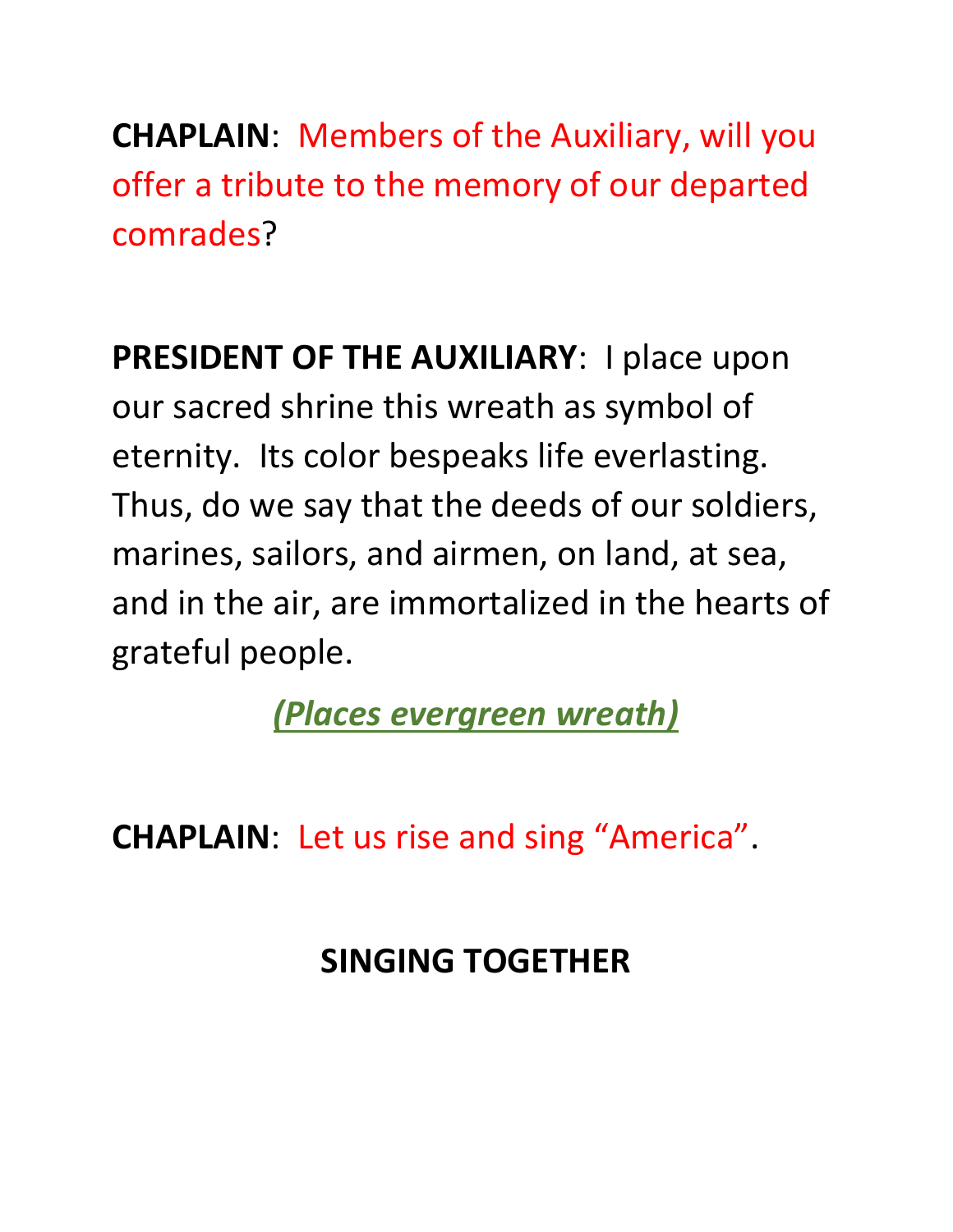**CHAPLAIN**: We will close the Memorial Service at this time with the benediction.

### **PRAYER**

**CHAPLAIN**: Lord, we humble thyself unto You. May You guide and lead our District and POST Homes in the upmost righteous ways to only please You Lord. You are our Lord of Lord, King of all Kings. Watch over our men and women in uniform throughout this great land, the deep waters of the seas, the airways to continue protecting our Nation. Watch over our uniformed while they are serving in harms' way overseas on unfamiliar soil. Bring them back safe and those whom are lost, help us O God to bring that member home and pay homage and respect. All this we seek from You and asking Your blessing we go through life's battles.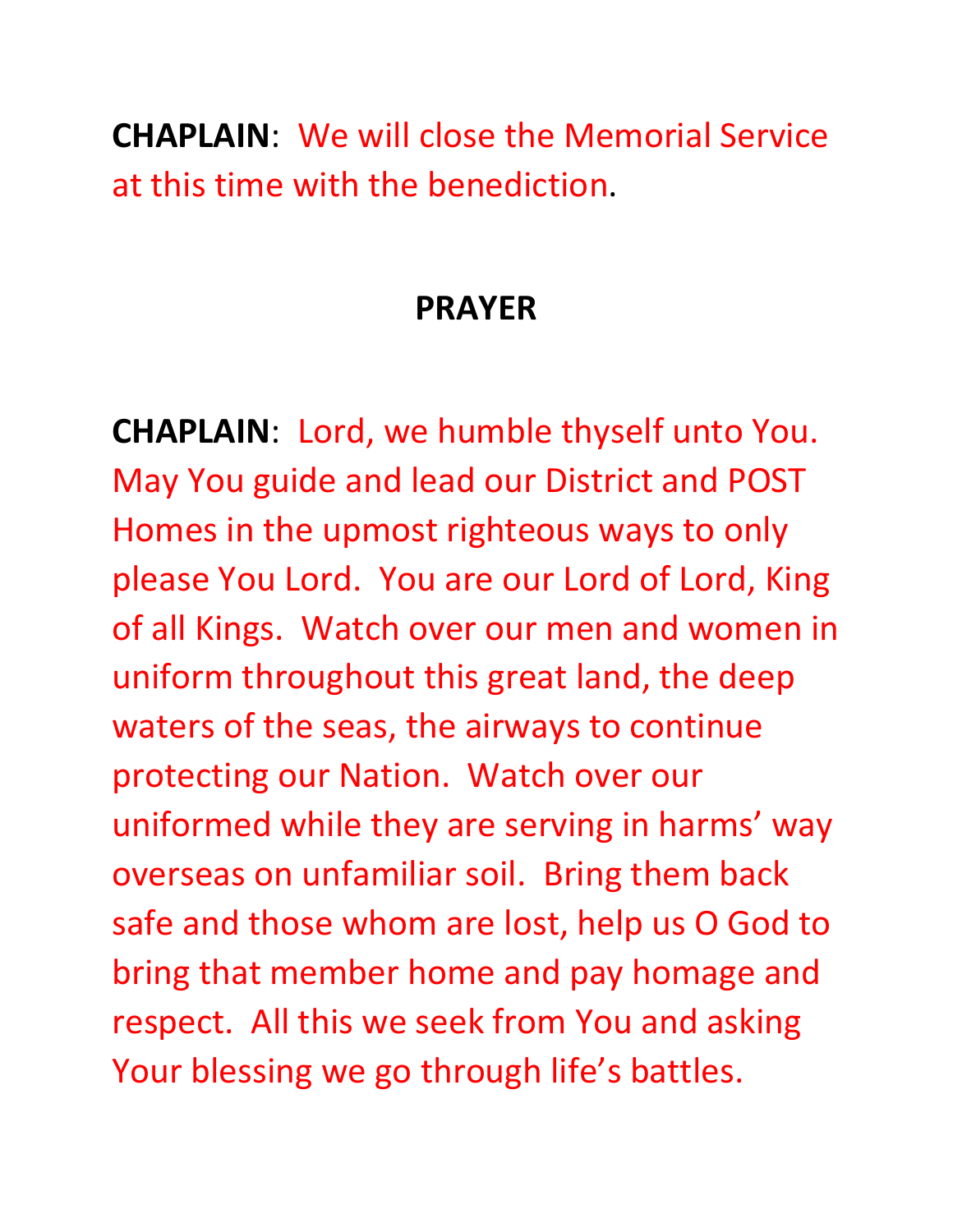In Christ most Holy Name, I pray thee. AMEN.

**CHAPLAIN**: We will now have a moment of silence followed by TAPS.

#### **TAPS BEING PLAYED**

**CHAPLAIN**: Comrades and Members of the Auxiliary, this concludes the Memorial Services and I turn the program back over the Commander.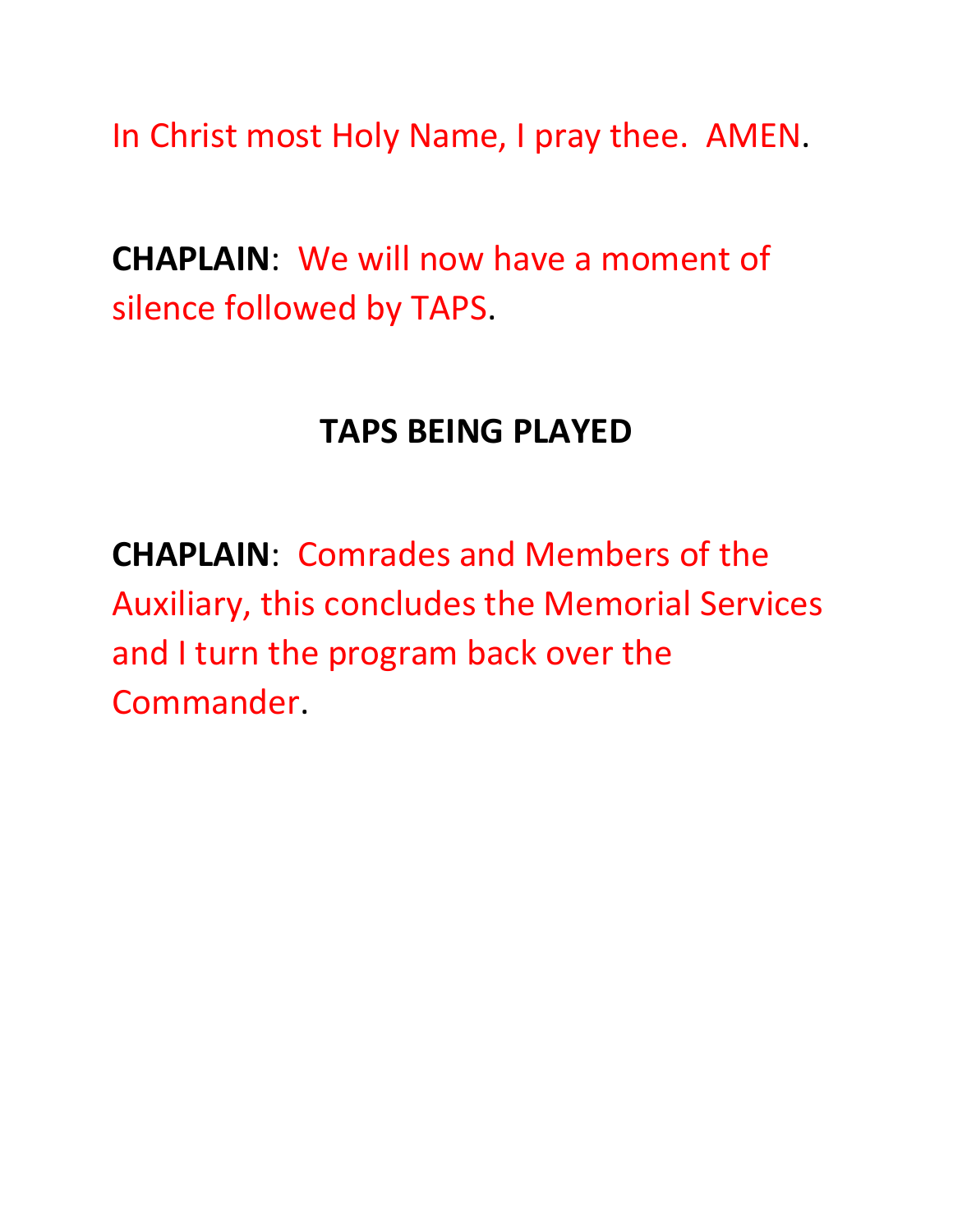# **FUNERAL CEREMONIES**

The following VFW funeral chapel action at the casket of a departed comrade may be used if the family of the deceased requests that such final rites be performed. Arrangements should be made beforehand with the funeral director and officiating minister.

Before the services begin, place a staffed Flag of the United States to the left of the chapel rostrum (left as those assembled face the casket) and the VFW colors to the right of the rostrum.

The casket is covered by a Flag of the United States laid in reverse position – with the blue field over the heart of the deceased.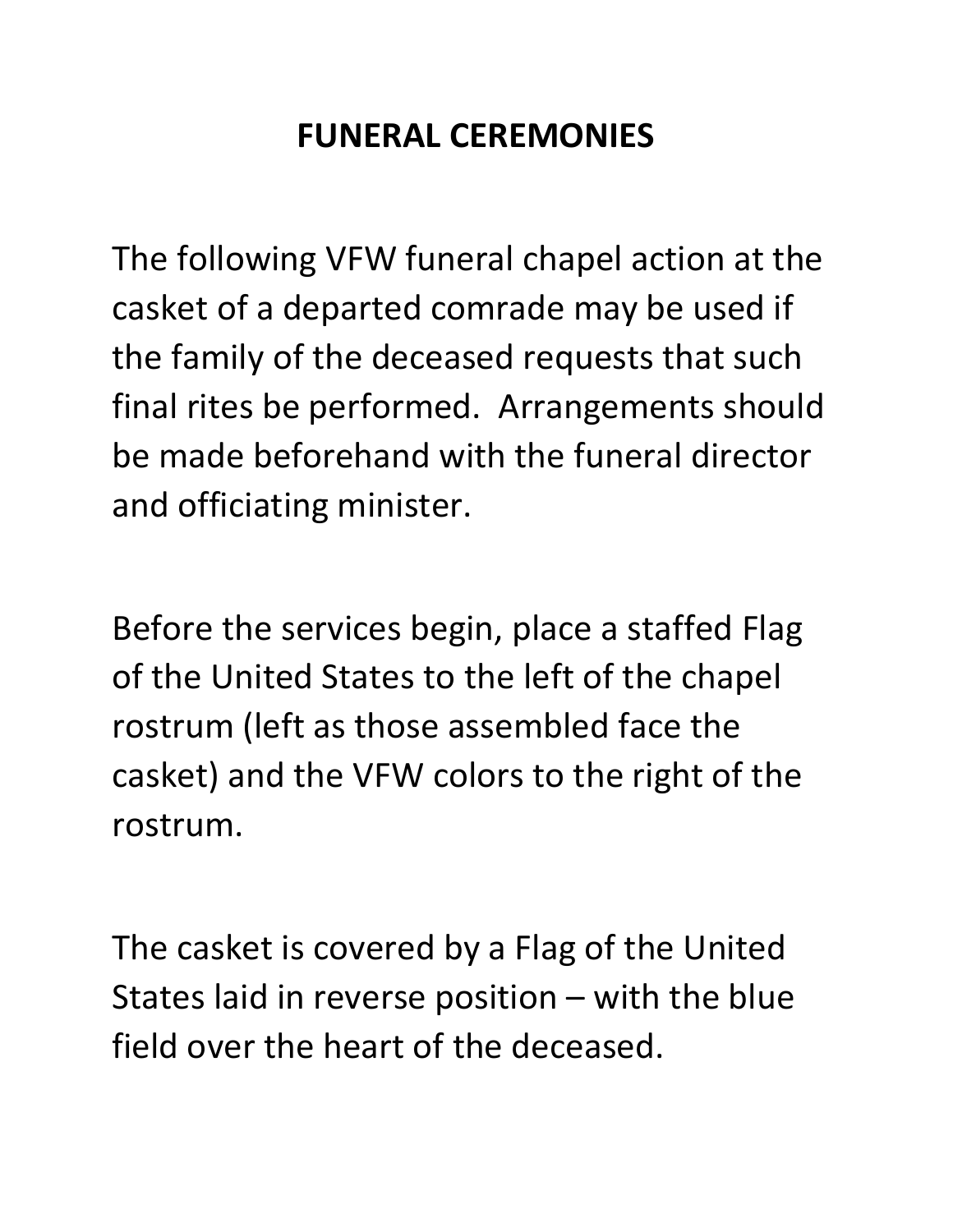When the services start, (*in this order*) the Junior Vice Commander, Senior Vice Commander, Officer of the Day, Commander, and Chaplain are seated in the front row.

These five members should be dressed in full uniform (Blues and Greys) They wear the VFW Cap except during prayer. They have a symbol of the stations they occupy.

Junior Vice Commander…**Sprig of evergreen** Senior Vice Commander…**a** *white* **flower(s)** Officer of the Day…………..**a laurel wreath** Commander...**a small** *Flag* **of the United States**

At the moment arranged for the VFW ceremony, preferably following the religious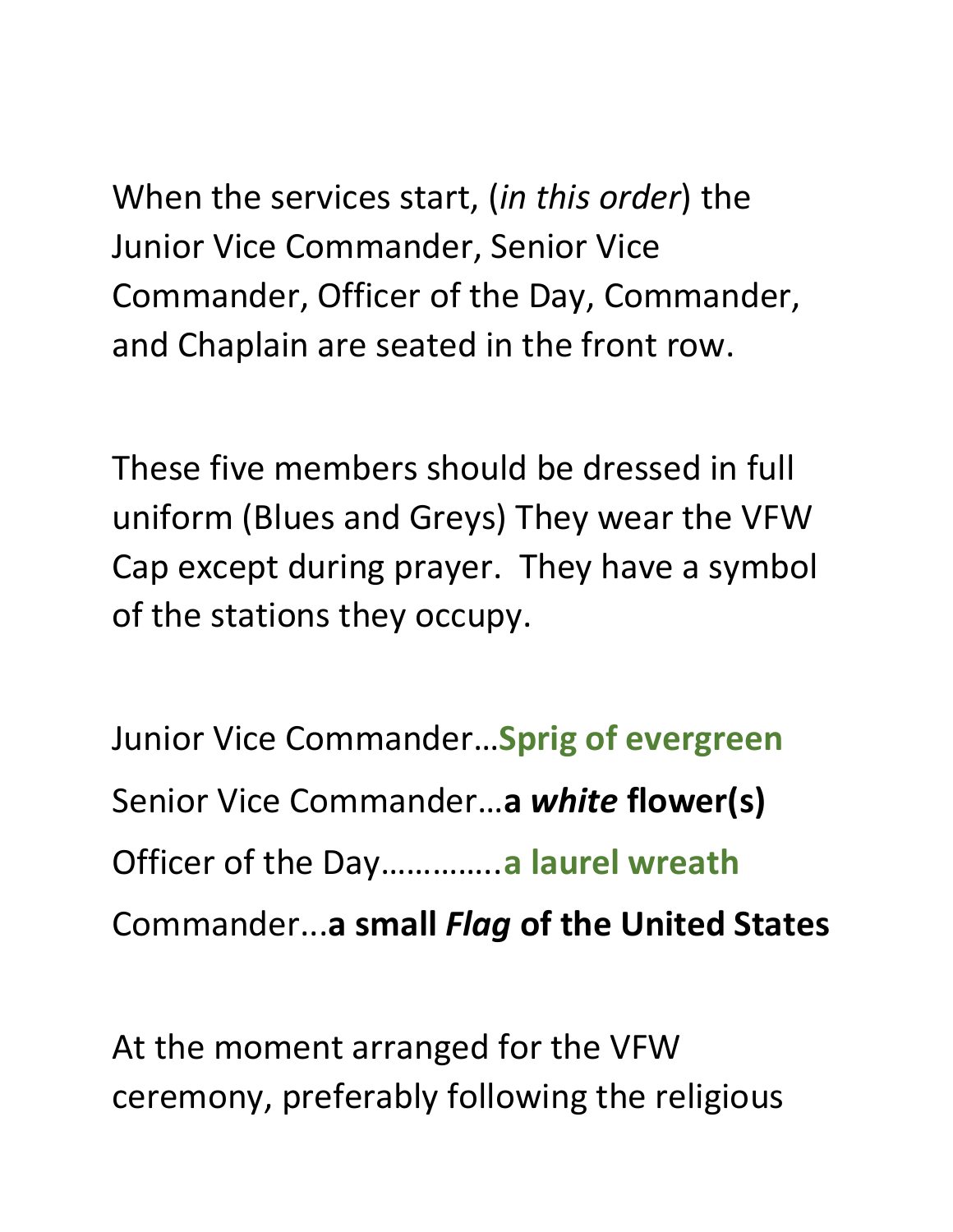service by the minister, priest, or rabbi, the VFW officers rise and march in single file to the rostrum. All movement should be executed in precise, military, orderly manner.

The officers stand facing the assembly, before or near the casket. Those assembled see, left to right, Junior Vice Commander, Senior Vice Commander, Officer of the Day, Commander, and Chaplain.

|                                                      | <b>COMMANDER:</b> We, the members of |
|------------------------------------------------------|--------------------------------------|
| <b>POST Number</b>                                   |                                      |
| <b>Veterans of Foreign Wars of the United States</b> |                                      |
| are here assembled to pay a lasting tribute of       |                                      |
| respect to our departed comrade. When the            |                                      |
| call of our county was heard, Comrade                |                                      |
|                                                      |                                      |
| forgotten in the cause of the greater good. As a     |                                      |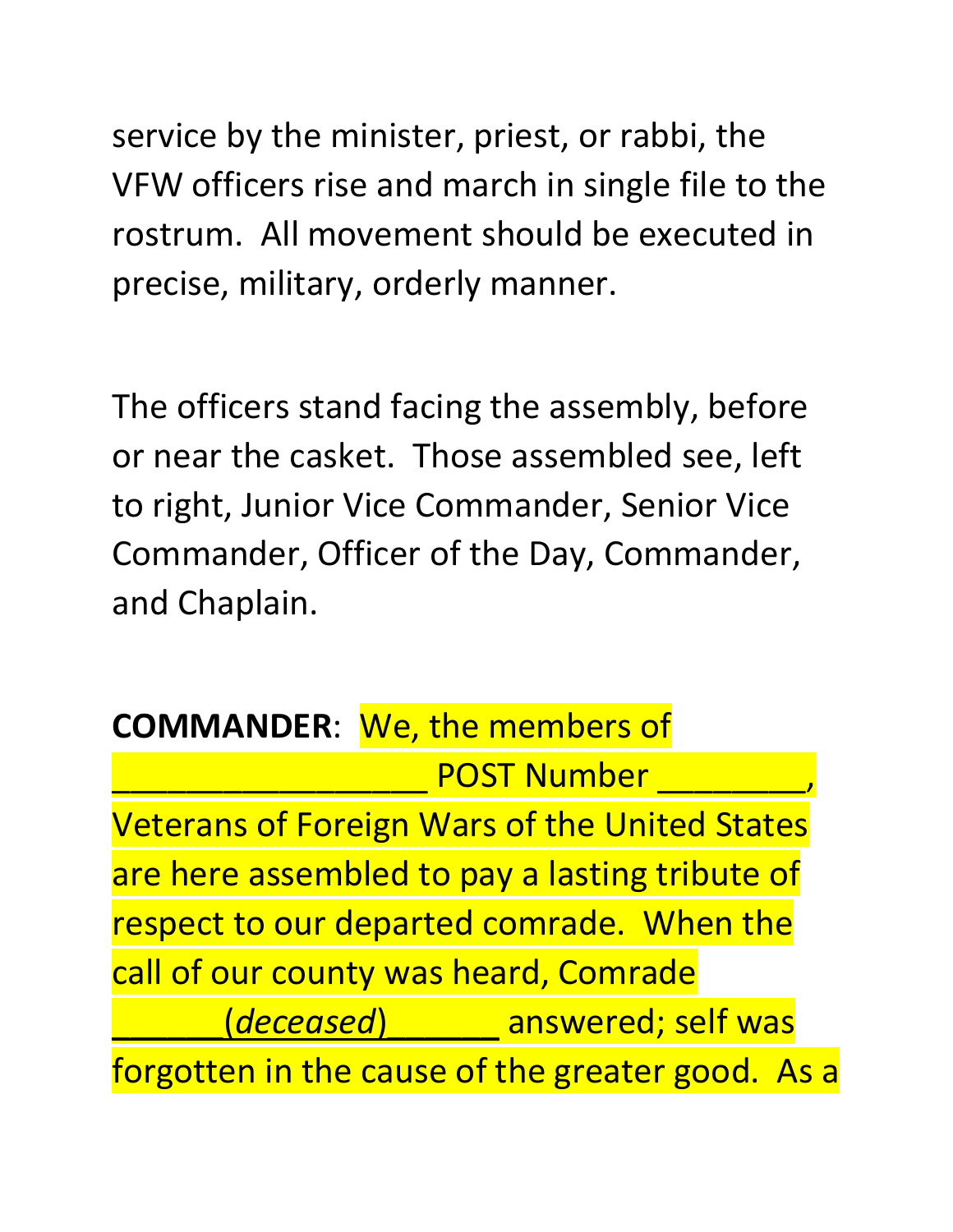brave man he marched away with the abiding faith in God, his county and his flag.

The red of our country's flag was made redder by his heroism; the white more stainlessly pure by the motives which impelled him; and the starry field of our nation's glorious banner, the blue has been glorified by the service he has giving for American ideals.

*Parade Rest*!

The Chaplain will invoke the Divine blessing.

*Uncover*!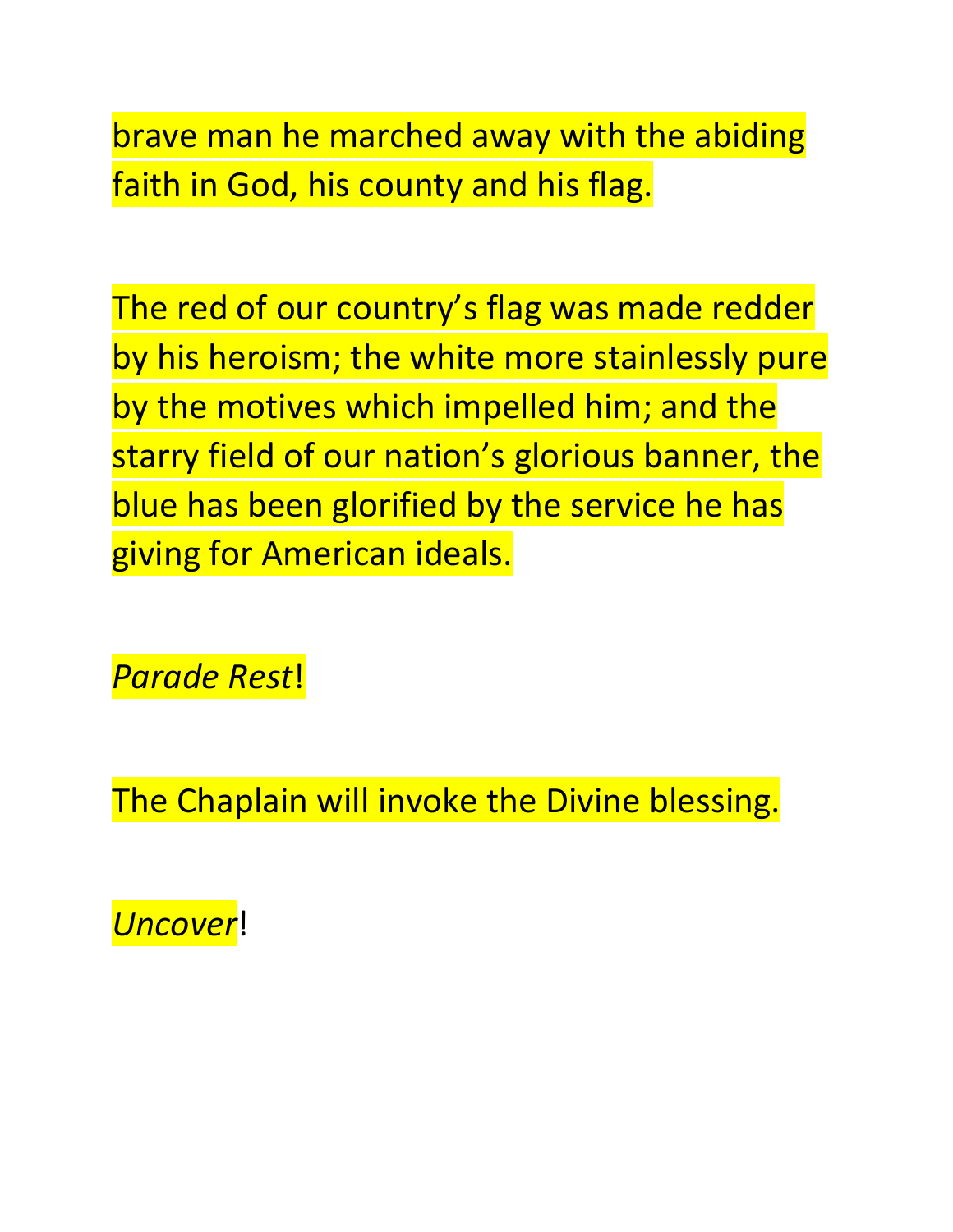# PRAYER

**CHAPLAIN**: O God, Father of us all, we here extend these final earthly tributes to our beloved comrade. Accept our prayers in behalf of the soul of Thy servant departed. Welcome him to Thy house to rest in peace. Comfort and console them through Thine own tenderness. These things we ask humbly in Thy name.

AMEN.

**COMMANDER**: One by one, as the years roll on, we are called upon to fulfill these sad duties of respect to our departed comrade.

**Attention Officers of** POST Number **Number** , Veterans of Foreign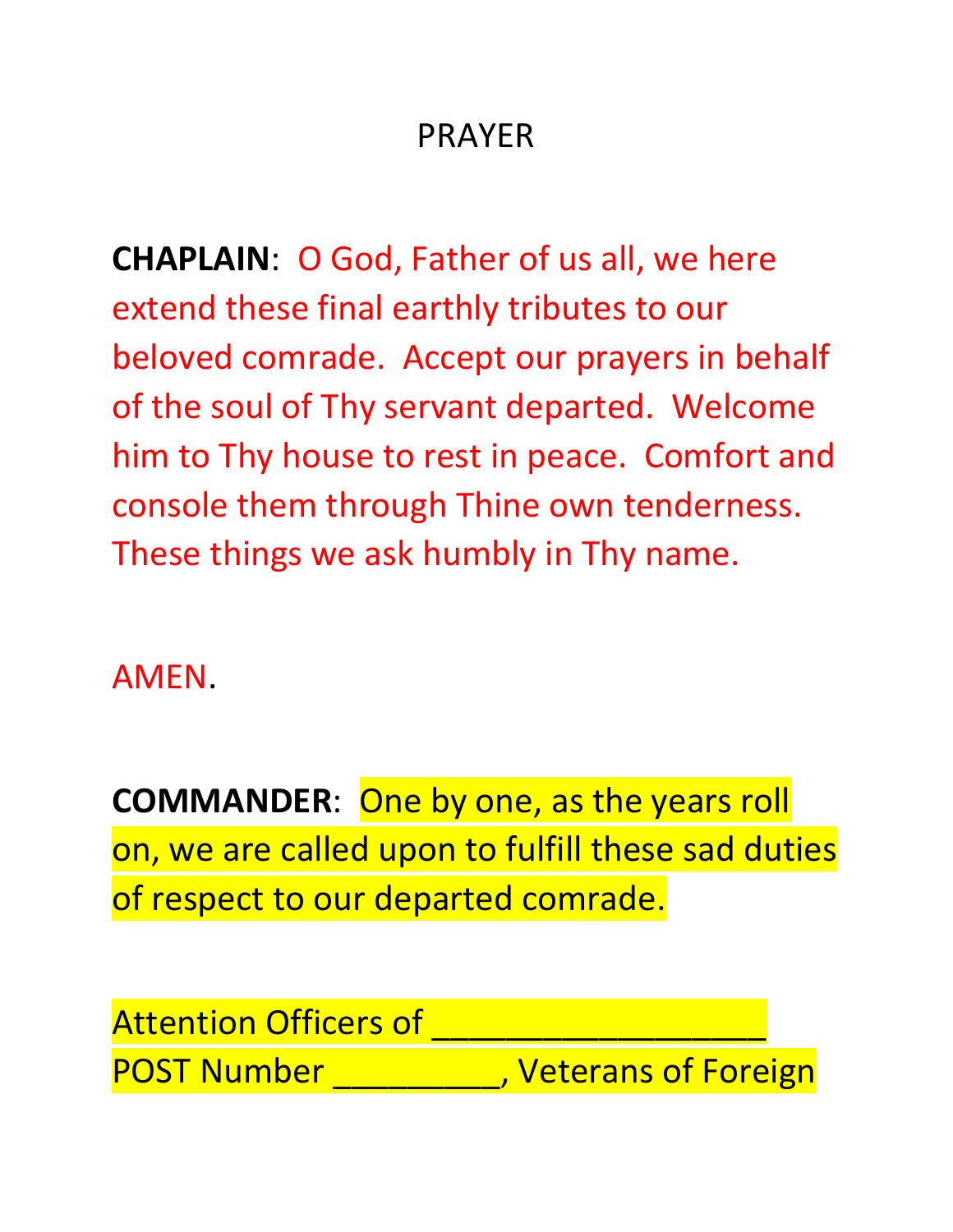Wars of the United States, you will now perform the last duties of your stations.

**JUNIOR VICE COMMANDER**: (*Faces casket, approaches it, stands before blue field of the casket flag in such position that his back is not toward the assembly. He folds back the corner of the flag to leave a bare portion of the casket. Then he places the evergreen upon the casket and declares so all hear*):



**JUNIOR VICE COMMANDER** *salutes casket and returns to his place in line*.)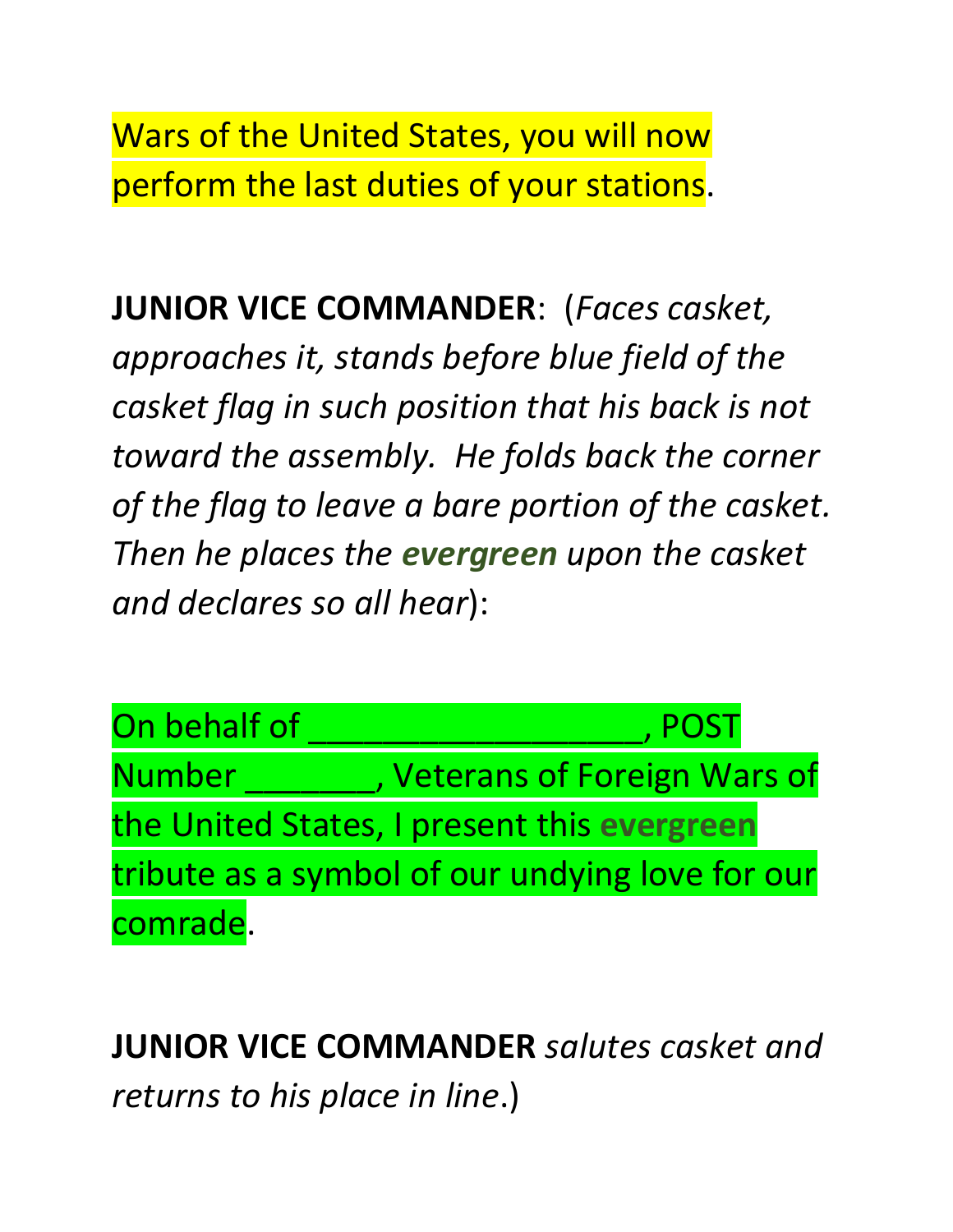**SENIOR VICE COMMANDER**: (*Faces casket, approaches it, stands before blue field of the casket flag in such position that his back is not toward the assembly. Laying a white flower*(s) *upon casket, he says*):

I place these *white flower*(s) as a symbol of purity upon this casket, and may each future generation emulate the unselfish devotion to duty even to the last of our comrades.

**SENIOR VICE COMMANDER** *salutes casket and returns to his place in line*.)

**OFFICER OF THE DAY**: (*Faces casket, approaches it, stands before blue field of the casket flag in such position that his back is not*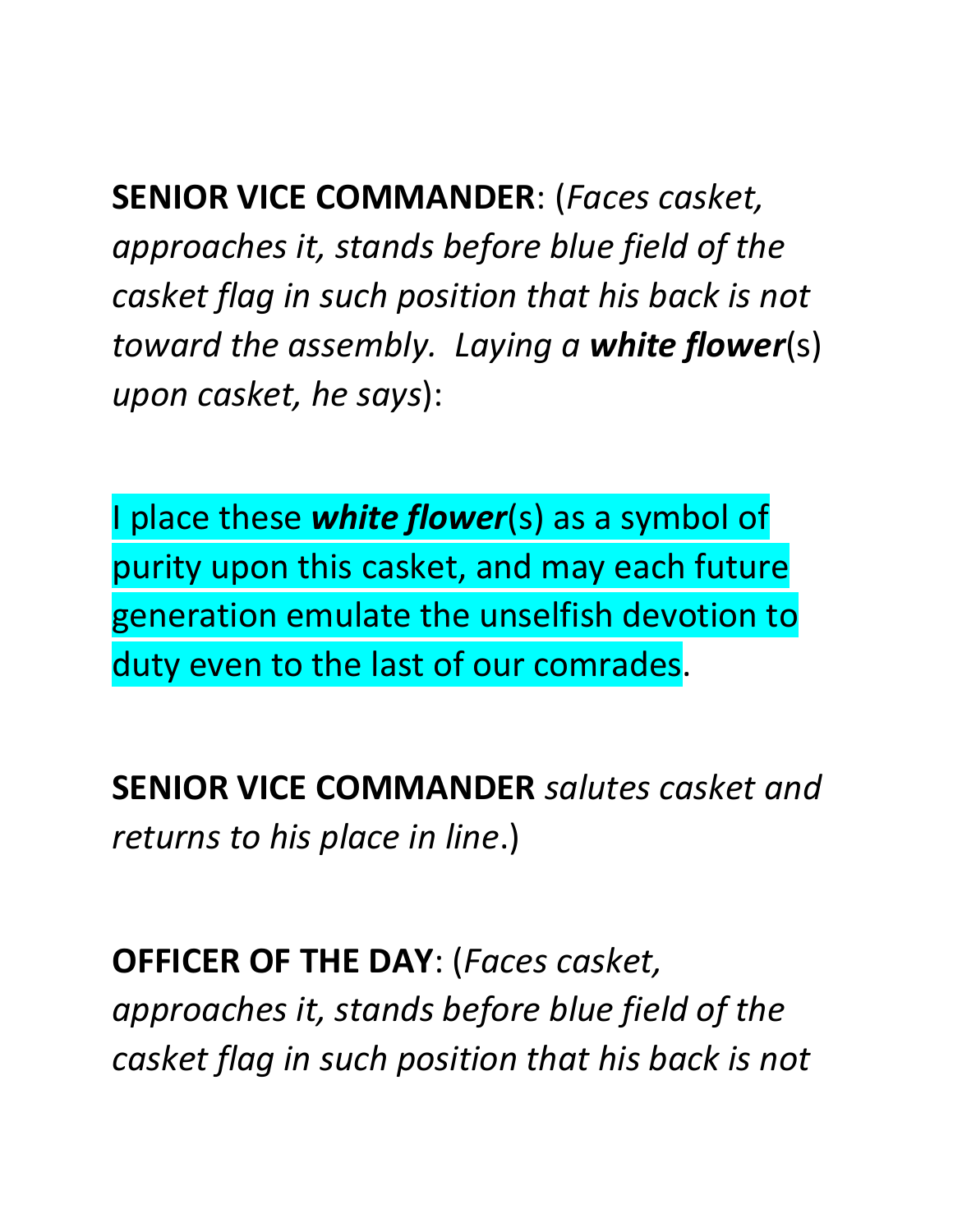*toward the assembly. Laying a laurel wreath upon casket, he says*):

We place this **laurel wreath** as a last token of affection from his comrades-in-arms upon the casket of our departed comrade and crown his mortal dust with this symbol of victory.

**OFFICER OF THE DAY** *salutes casket and returns to his place in line*.

**COMMANDER**: (*Faces casket, approaches it, stands before blue field of the casket flag in such position that his back is not toward the assembly. Laying a small flag upon casket, he says*):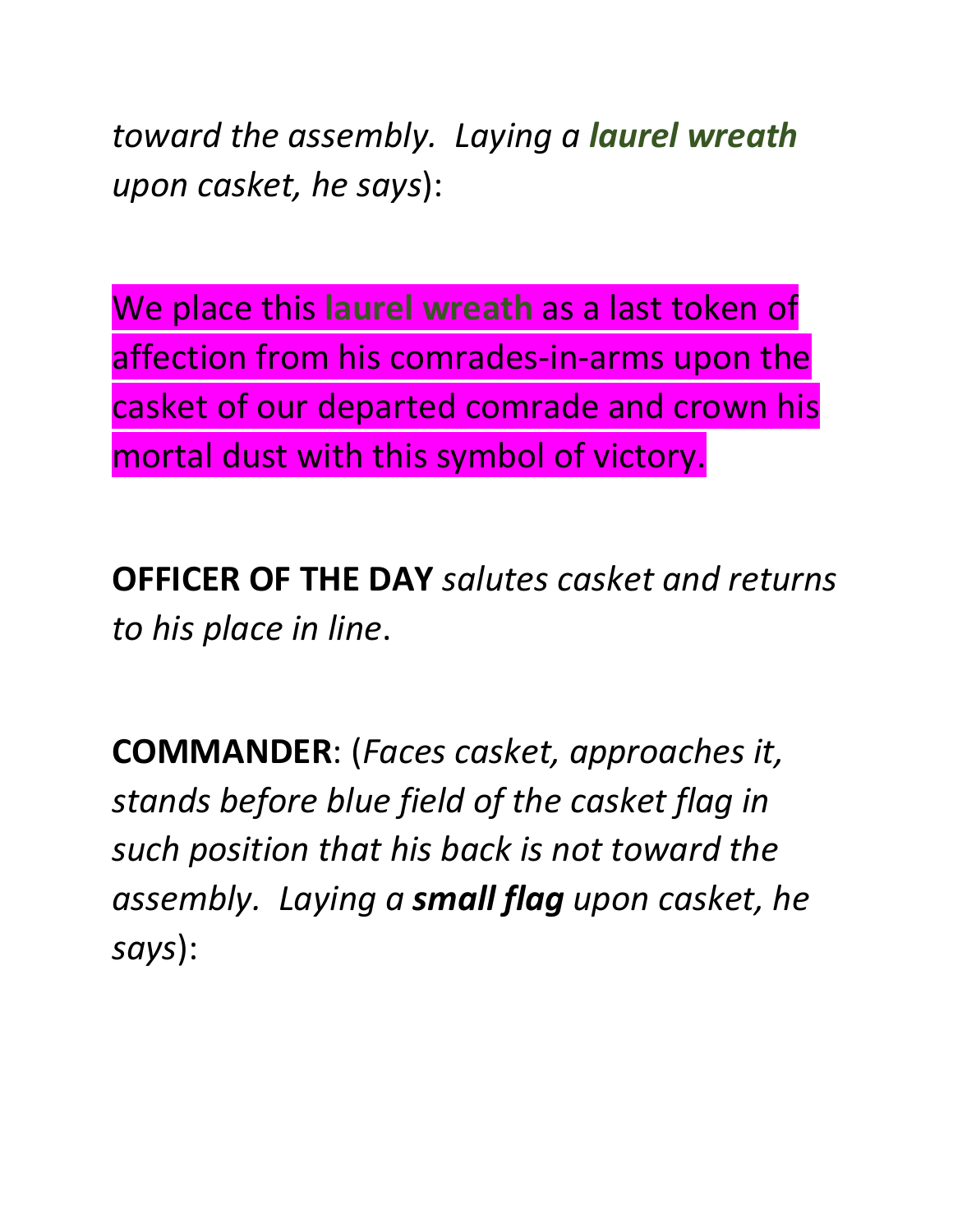On behalf of our glorious republic, for whose integrity our comrades of the Veterans of Foreign Wars enlisted and served, we place upon his casket this emblem of our country, a country whose arms are always open to shelter the oppressed.

**COMMANDER**: *Then replaces folded corner of the casket flag, laying it over the evergreen, white flower(s), laurel wreath, and flag symbols. Commander salutes and returns to his place in line*.

**CHAPLAIN**: We come today to honor the memory of one who offered his/her life as a service to our Nation's cause and to our God. Proudly we remember his/her service. Because of men and women like our comrade, we live in a land of freedom, peace, and justice. May our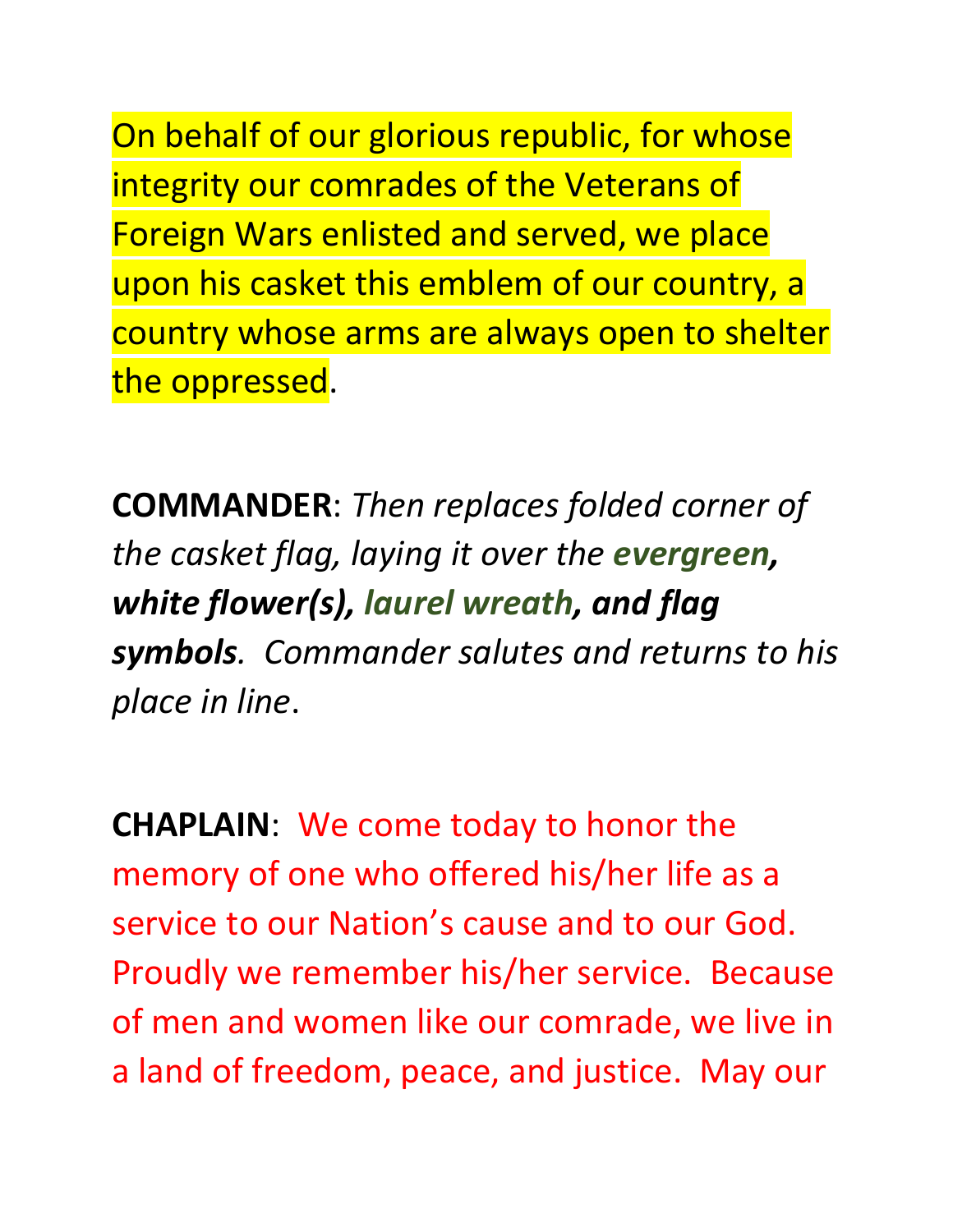ceremonies of today deepen our reverence for our honored comrade and friend.

We believe that our comrade is now in the hands of our Heavenly Father, the Supreme Commander and Judge of all. We lay our comrade's body (or ashes) to rest. Let us cherish his virtues and learn to imitate them. Let each of us be loyal and faithful to our remaining missions in life that we too will be able to join in that grand fraternity which is on earth and in heaven, and remains unbroken.

We realize how futile mere words are to express our deep and abiding sympathy in our loss. May we be comforted by the assurance that our comrade, friend, and loved one is at rest in God's eternal peace, and abides in a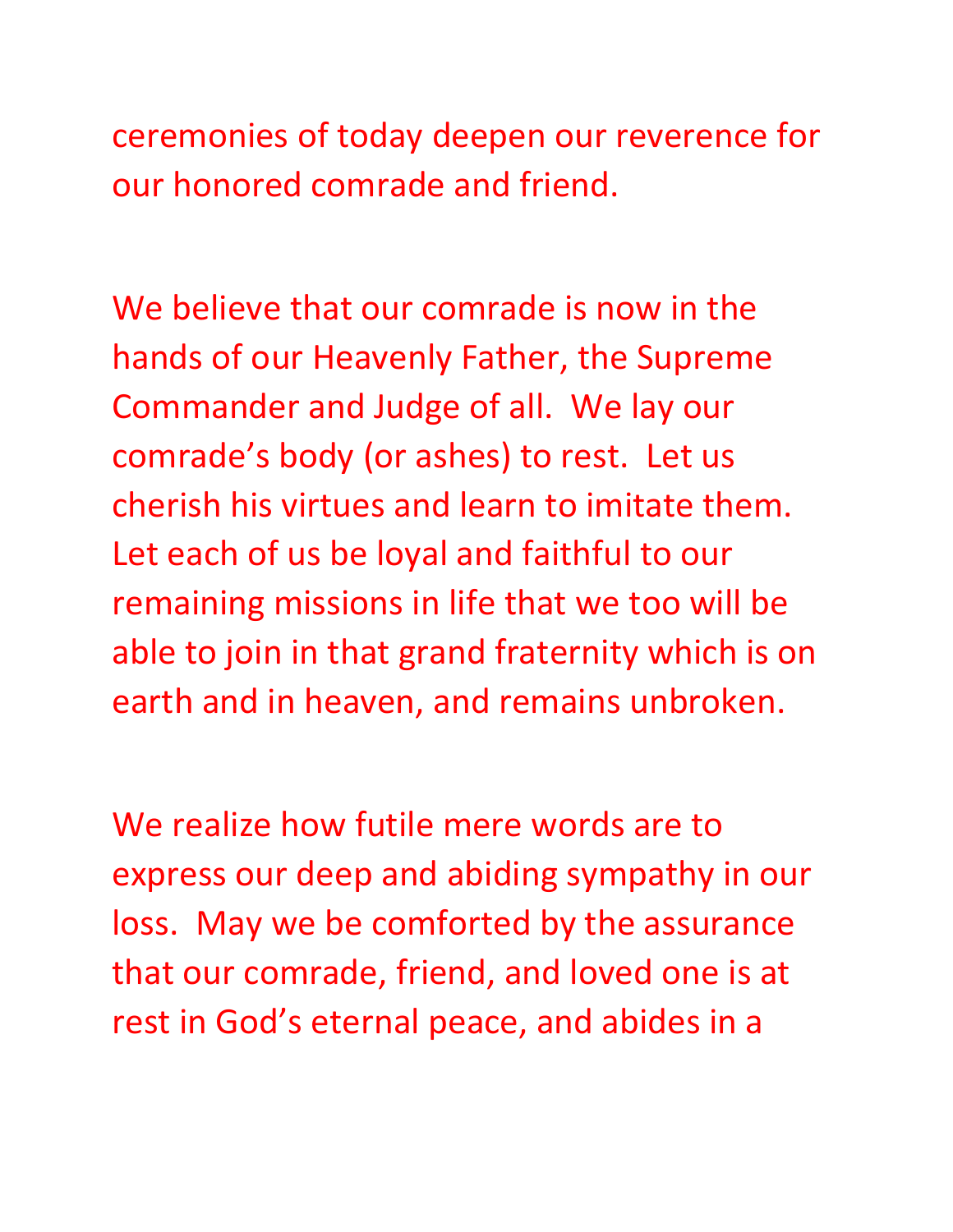place where all burdens are lifted and there is no more sickness and pain.

Comrades, let us now pledge ourselves anew to provide support and protection for those left behind; to pick up the banner laid down by our comrade, and continue his march to face the challenges that confronts us in this life, and may our God always be our companion and guide.

**COMMANDER**: This concludes our service.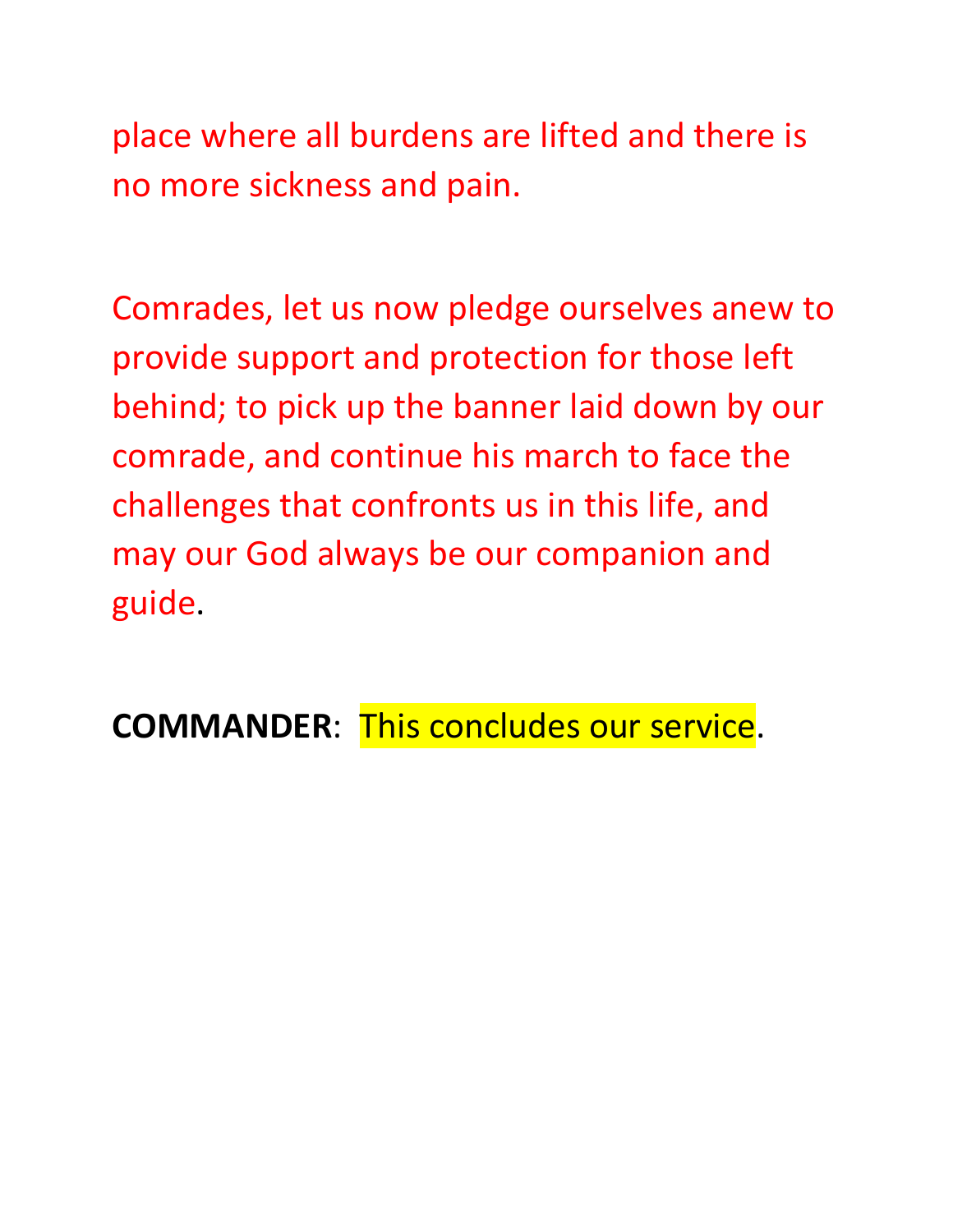# **VFW BURIAL RITUAL**

*Unless the deceased veteran was an active member of the VFW, the symbolic evergreen, flower, wreath, and flag will not be used*.

**COMMANDER**: *Attention*! We are here assembled to pay a lasting tribute of respect to our departed comrade.

When the call of our country was heard, Comrade **Comrade Comrade** deceased) \_\_\_\_\_\_\_\_\_\_\_\_ answered; self was forgotten in the cause of the greater good. As a brave man he marched away with an abiding faith in his God, his country and his flag.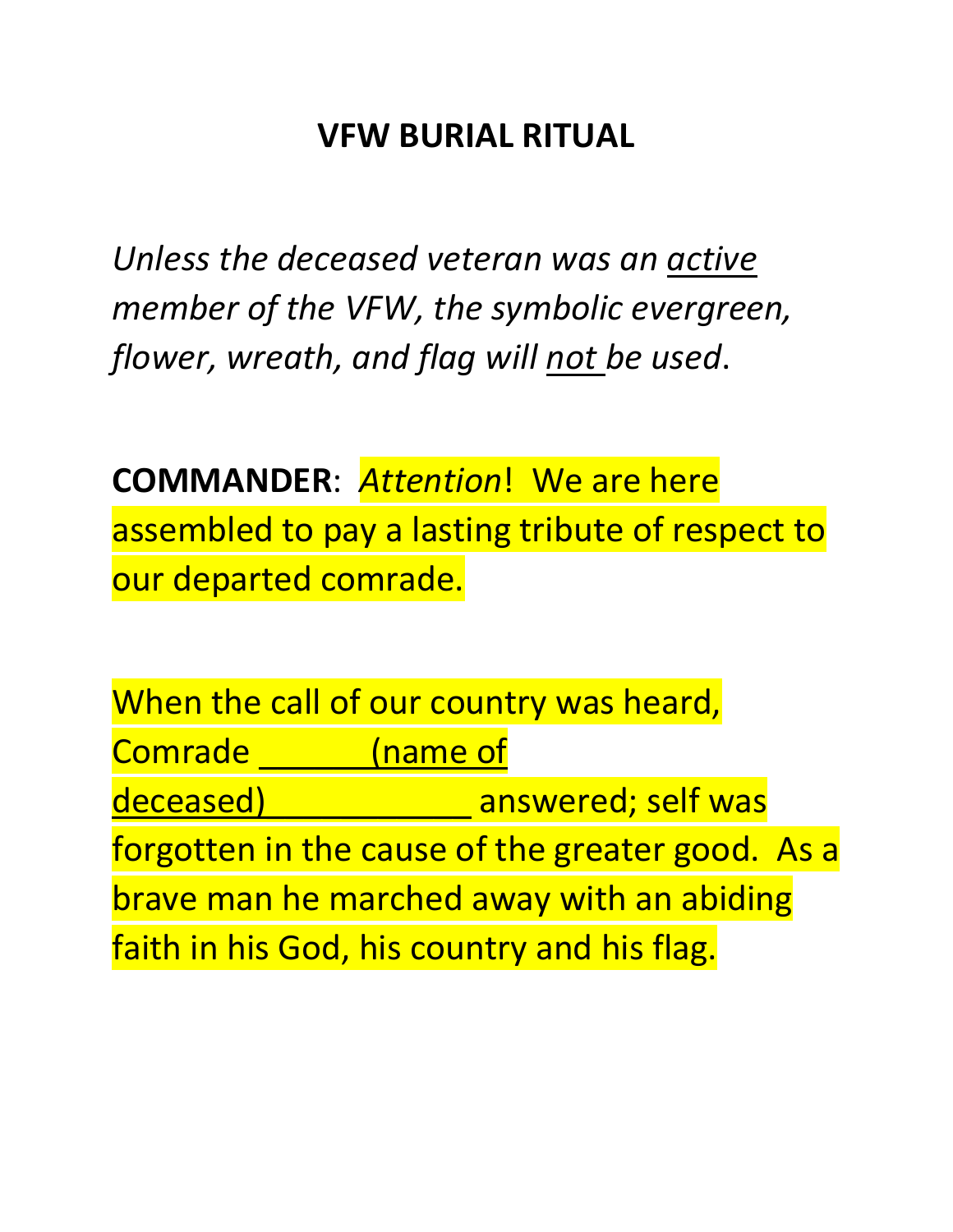The red of our country's flag was made redder still by his heroism; the white more stainlessly pure by the motives which impelled him; and, in starry field of our nation's glorious banner, the blue has been glorified by the service he has given for American ideals.

*Parade rest*!

The Chaplain will invoke the Divine Blessing.

### PRAYER

**CHAPLAIN**: Almighty and Merciful God! Father of all, in the midst of these moments of the dead we see Your hand of mercy.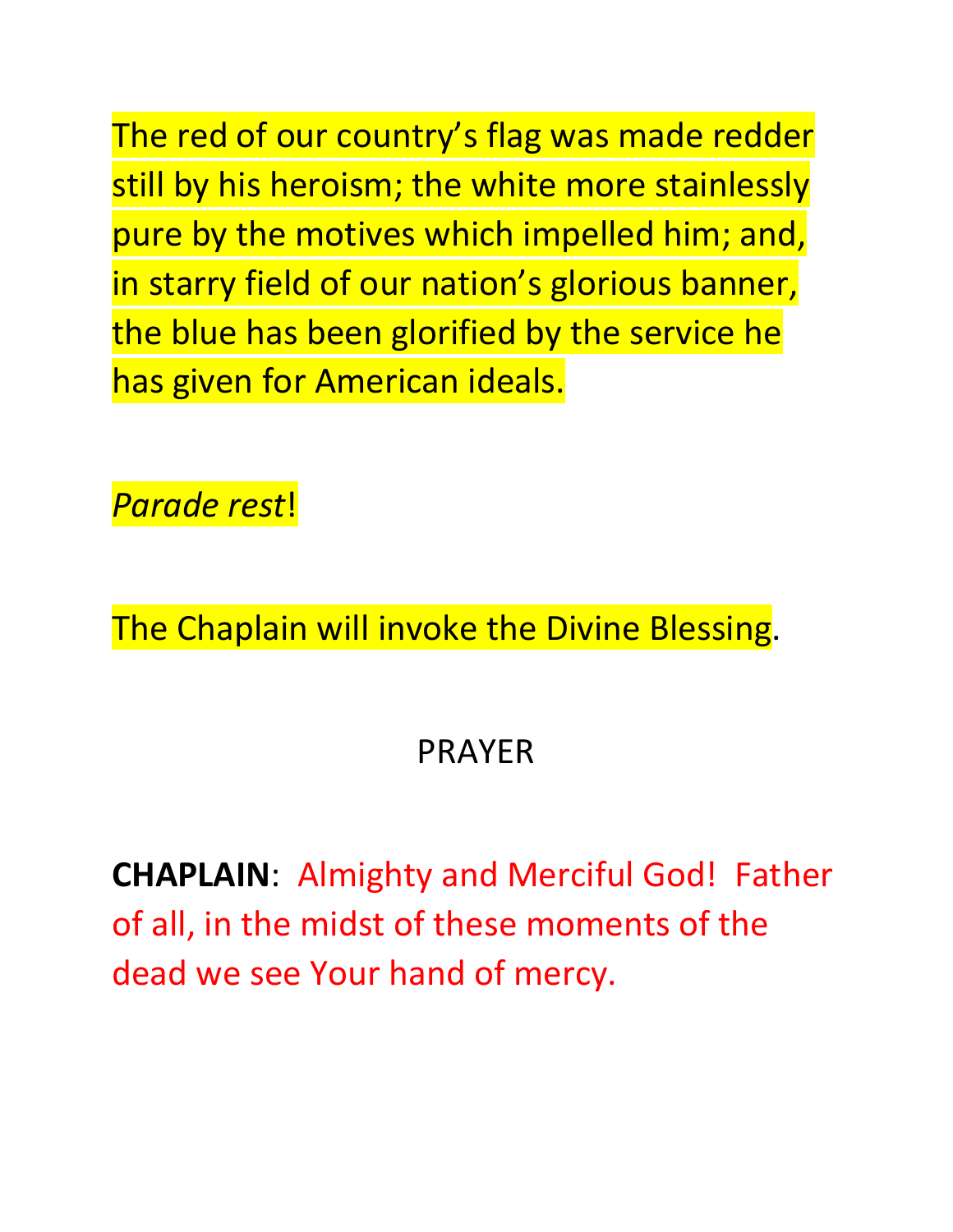In the depth of our sorrow, we realize the truth of the inspired words: "I am the resurrection and the life; he that believeth in Me, though he were dead, yet shall he live." As comrade after comrade departs this life, we march on with the ranks growing thinner.

Help us to be faithful to You in mercy upon all of us here assembled and, with Your compassion and tenderness, console and comfort those bereaved by the hand of death. Give them the "oil of joy for mourning, the garment of praise for the spirit of heaviness.

Heavenly Father bless our Nation with freedom, peace and righteousness, and through Your Sovereign and Holy Spirit's favor, may we all meet at last before Your throne of Grace in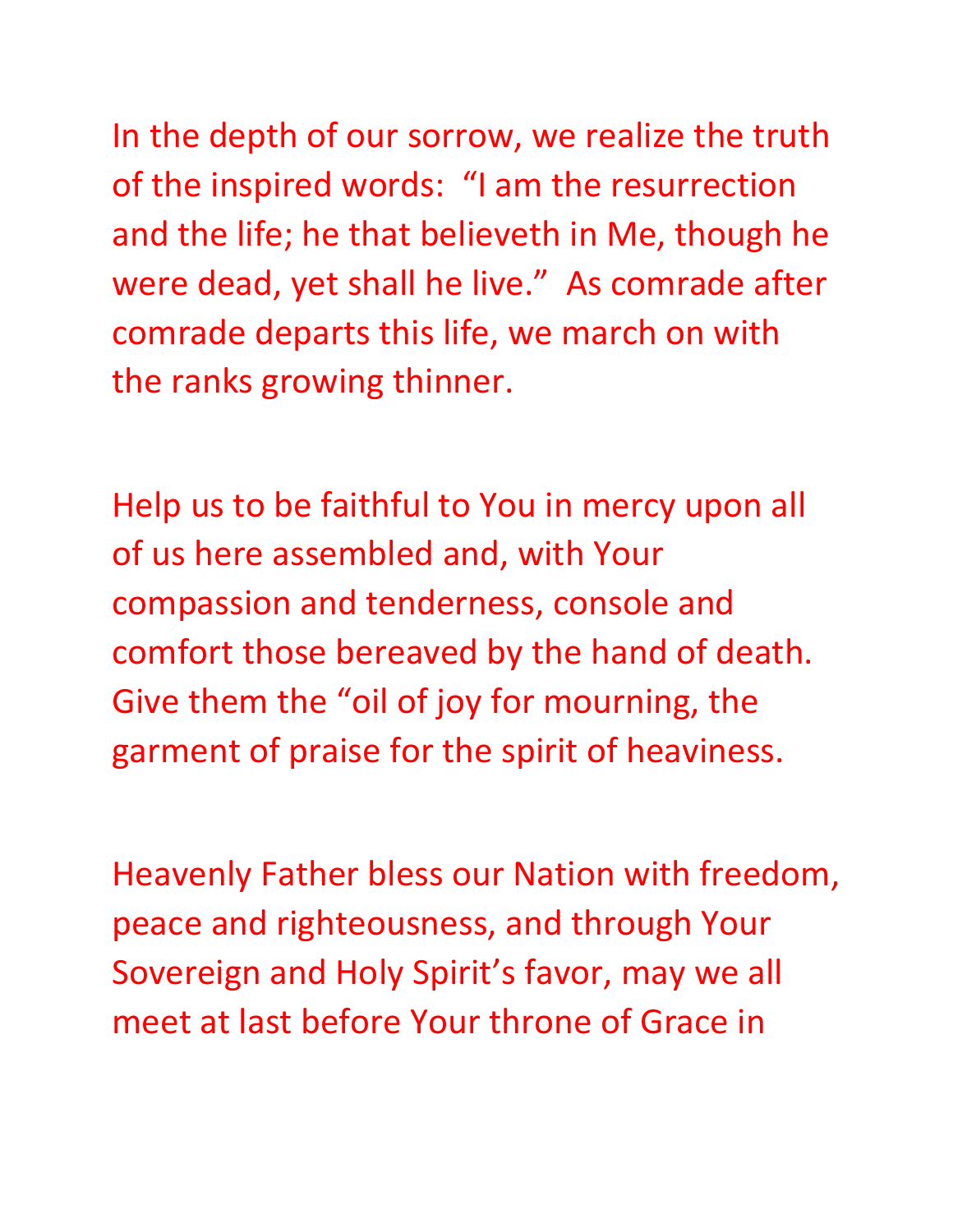Heaven. And to Your Great Name shall be praise forever and forever.

AMEN.

"Sleep, Soldier Boy" or an appropriate hymn may be sung.

**COMMANDER**: One by one, as the years roll on, we are called upon to fulfill these sad duties of respect to our departed comrade.

Attention Officers of POST Number **Number POST** Number Wars of the United States, you will now perform the last duties of your stations.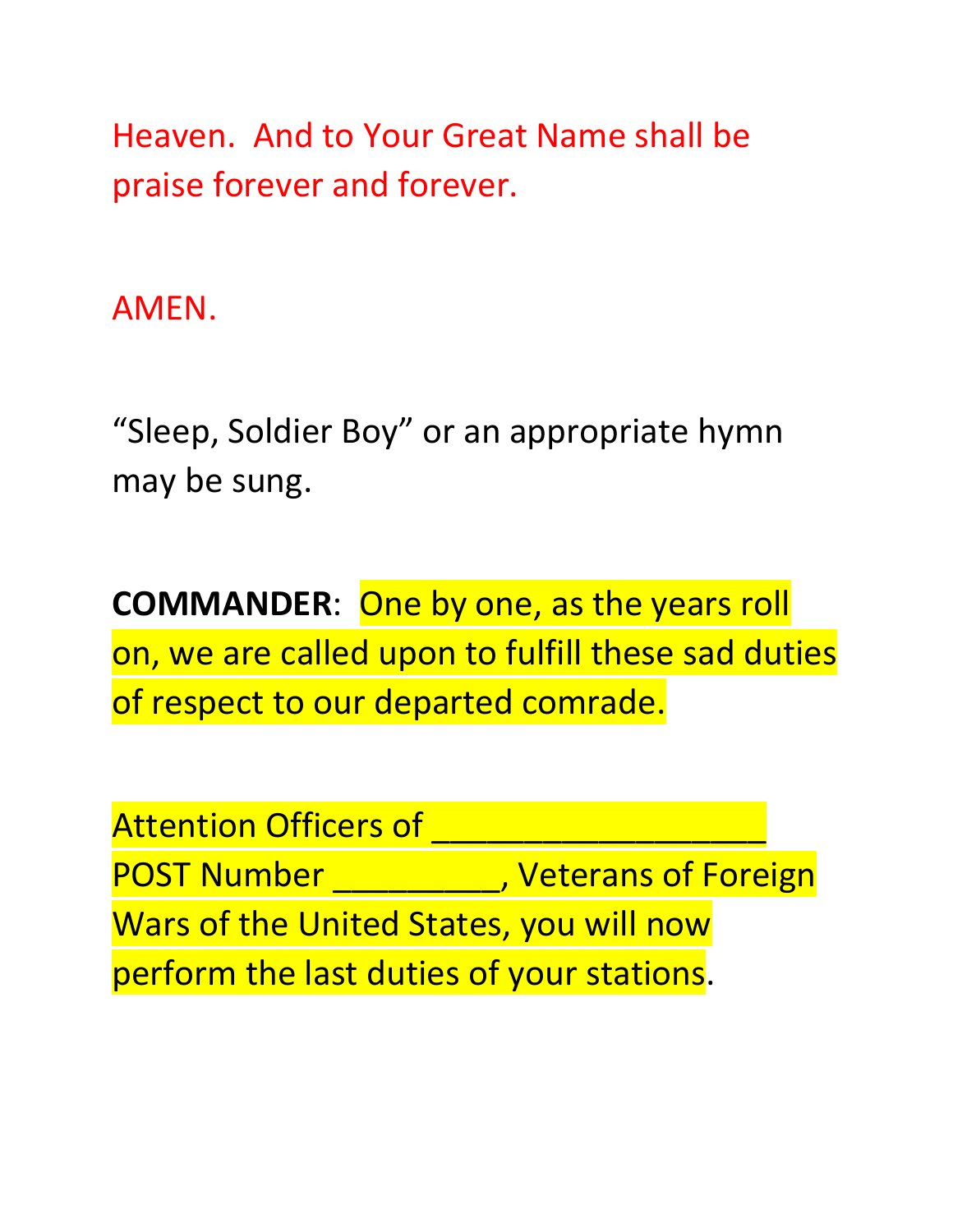**JUNIOR VICE COMMANDER**: (*Faces casket, approaches it, stands before blue field of the casket flag in such position that his back is not toward the assembly. He folds back the corner of the flag to leave a bare portion of the casket. Then he places the evergreen upon the casket and declares so all hear*):

On behalf of **All Deville Contact Contact Contact Contact Contact Contact Contact Contact Contact Contact Contact** Number \_\_\_\_\_\_\_, Veterans of Foreign Wars of the United States, I present this **evergreen** tribute as a symbol of our undying love for our comrade.

**JUNIOR VICE COMMANDER** *salutes casket and returns to his place in line*.)

**SENIOR VICE COMMANDER**: (*Faces casket, approaches it, stands before blue field of the*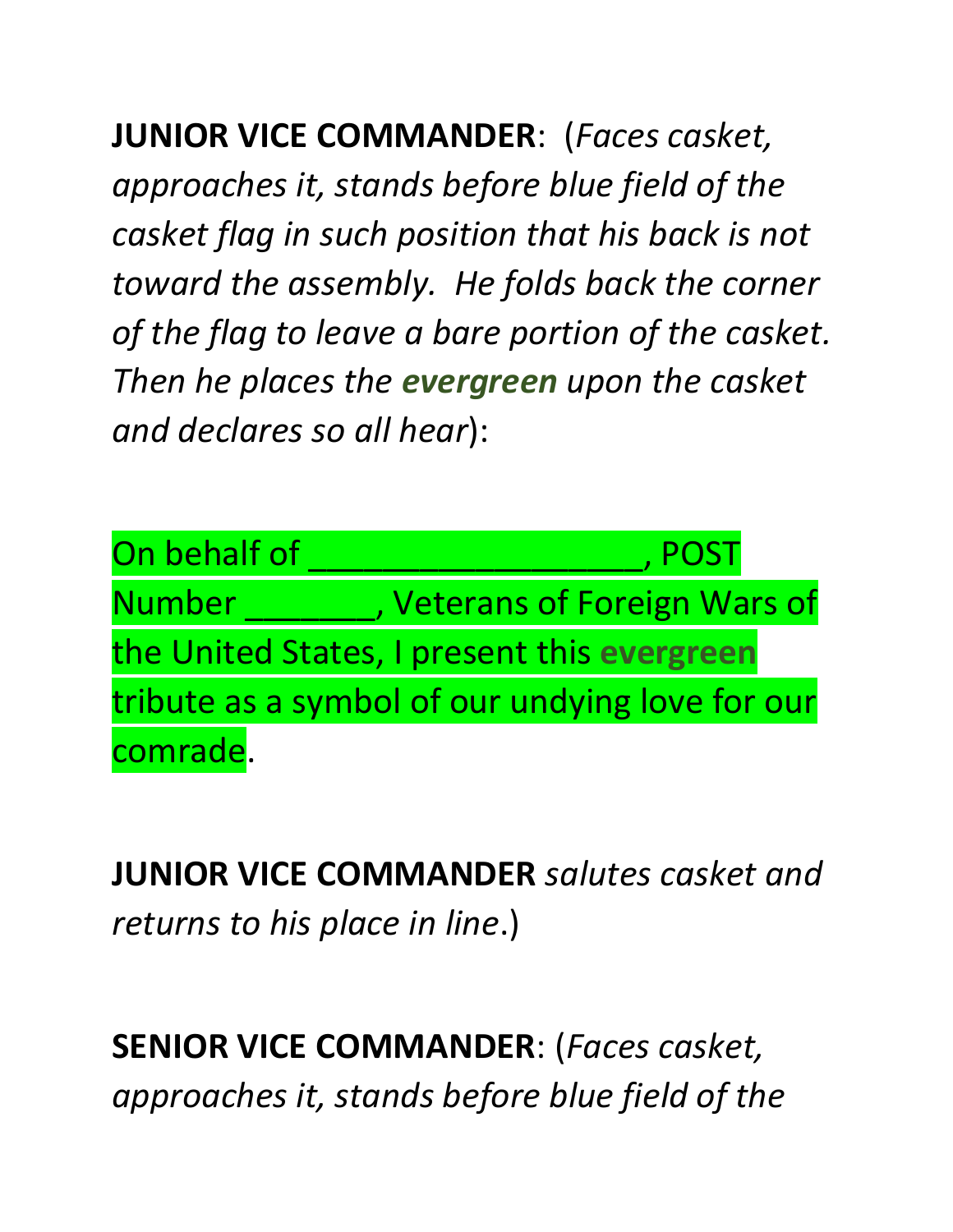*casket flag in such position that his back is not toward the assembly. Laying a white flower*(s) *upon casket, he says*):

I place these *white flower*(s) as a symbol of purity upon this casket, and may each future generation emulate the unselfish devotion to duty even to the last of our comrades.

**SENIOR VICE COMMANDER** *salutes casket and returns to his place in line*.)

**OFFICER OF THE DAY**: (*Faces casket, approaches it, stands before blue field of the casket flag in such position that his back is not toward the assembly. Laying a laurel wreath upon casket, he says*):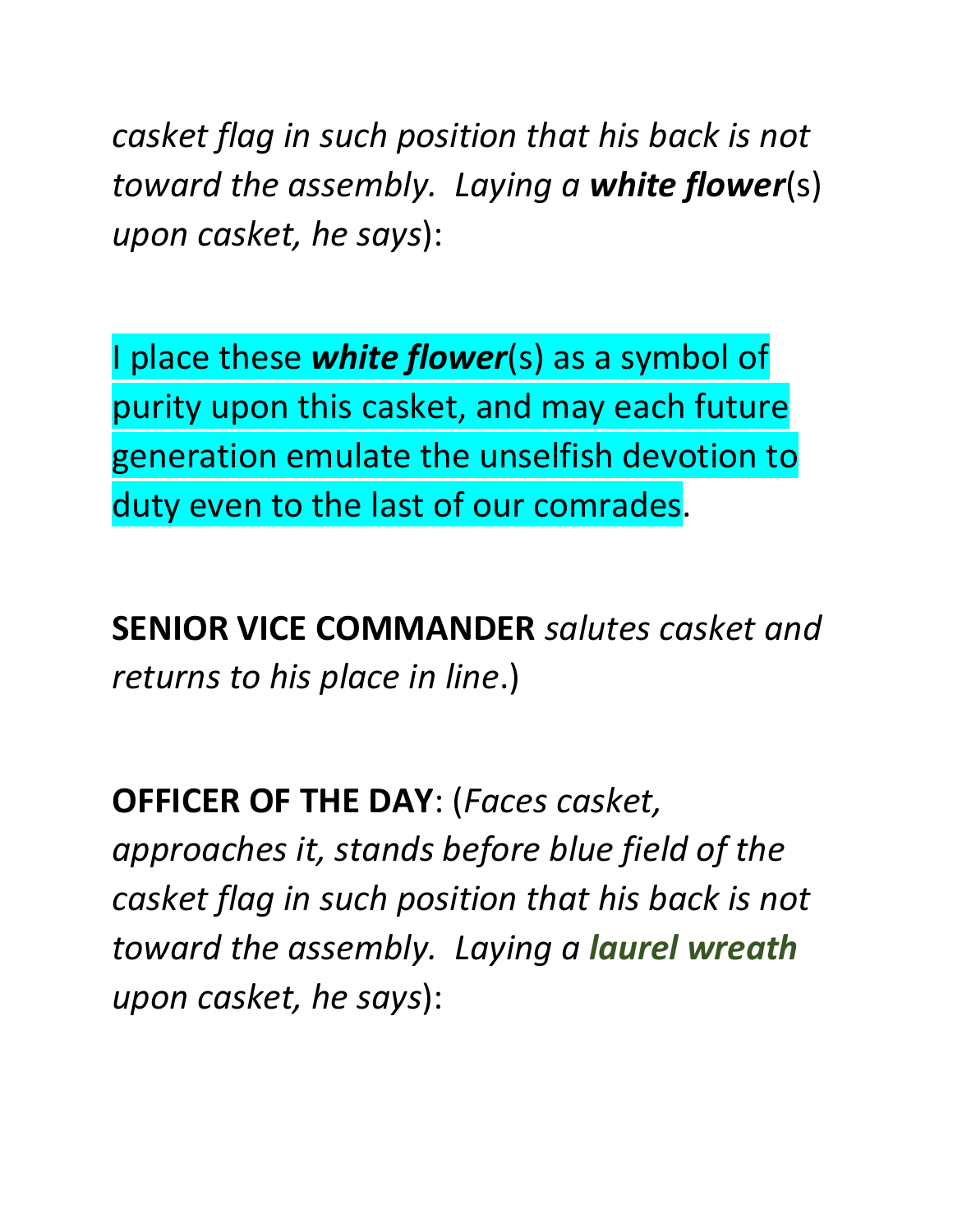We place this **laurel wreath** as a last token of affection from his comrades-in-arms upon the casket of our departed comrade and crown his mortal dust with this symbol of victory.

**OFFICER OF THE DAY** *salutes casket and returns to his place in line*.

**COMMANDER**: (*Faces casket, approaches it, stands before blue field of the casket flag in such position that his back is not toward the assembly. Laying a small flag upon casket, he says*):

On behalf of our glorious republic, for whose integrity our comrades of the Veterans of Foreign Wars enlisted and served, we place upon his casket this emblem of our country, a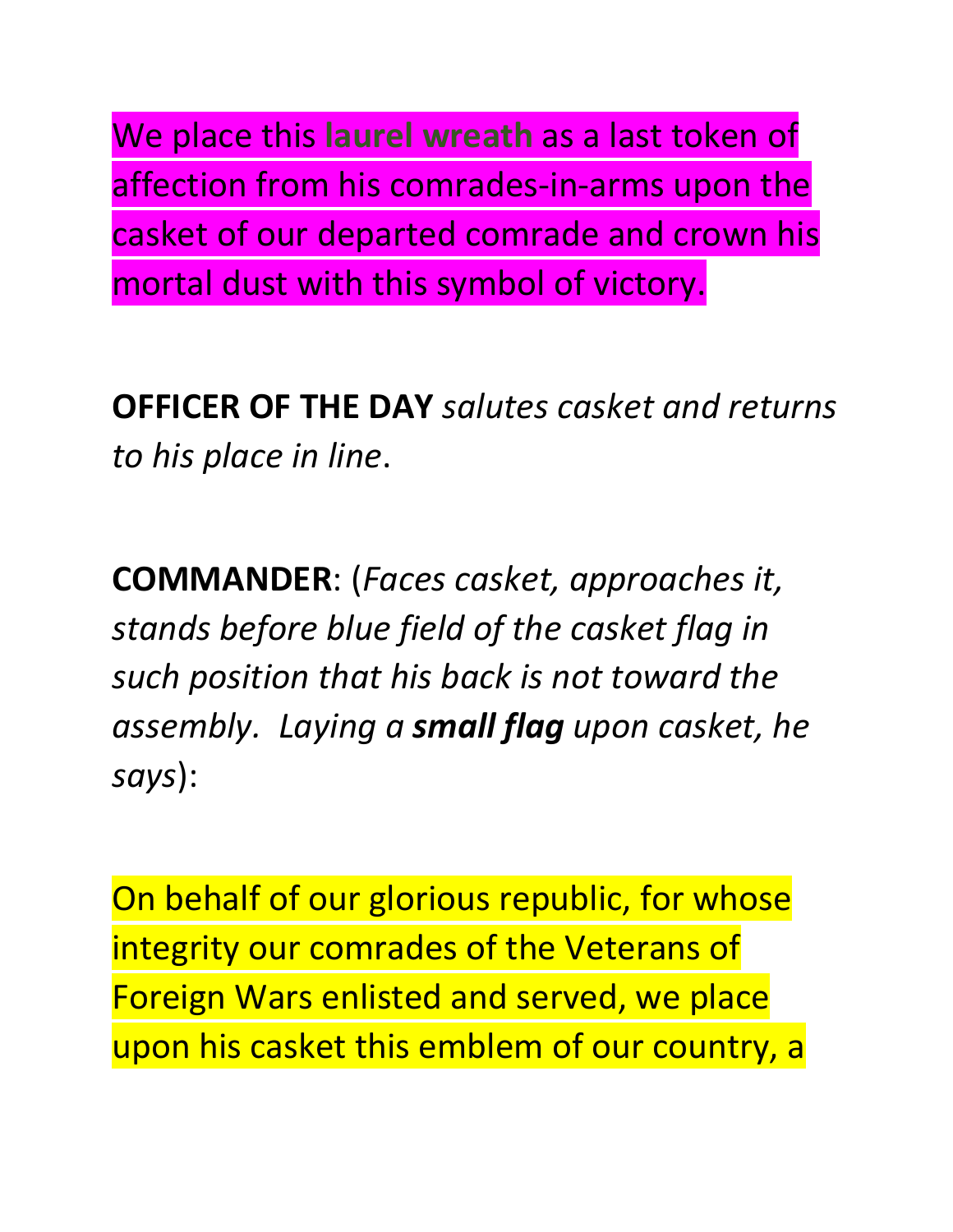country whose arms are always open to shelter the oppressed.

**COMMANDER**: *Then replaces folded corner of the casket flag, laying it over the evergreen, white flower(s), laurel wreath, and flag symbols. Commander salutes and returns to his place in line*.

**CHAPLAIN**: We come today to honor the memory of one who offered his/her life as a service to our Nation's cause and to our God. Proudly we remember his/her service. Because of men and women like our comrade, we live in a land of freedom, peace, and justice. May our ceremonies of today deepen our reverence for our honored comrade and friend.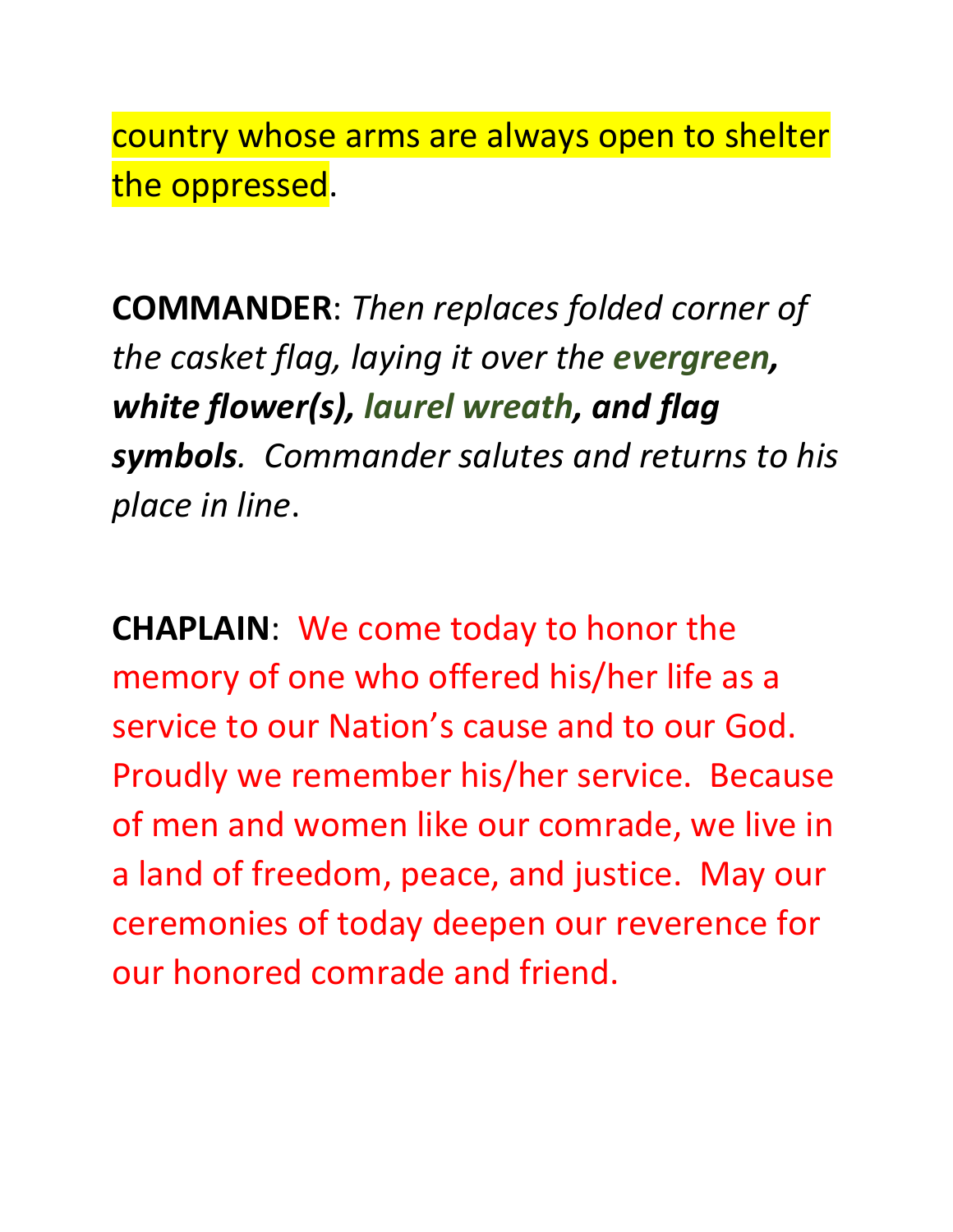We believe that our comrade is now in the hands of our Heavenly Father, the Supreme Commander and Judge of all. We lay our comrade's body (or ashes) to rest. Let us cherish his virtues and learn to imitate them. Let each of us be loyal and faithful to our remaining missions in life that we too will be able to join in that grand fraternity which is on earth and in heaven, and remains unbroken.

We realize how futile mere words are to express our deep and abiding sympathy in our loss. May we be comforted by the assurance that our comrade, friend, and loved one is at rest in God's eternal peace, and abides in a place where all burdens are lifted and there is no more sickness and pain.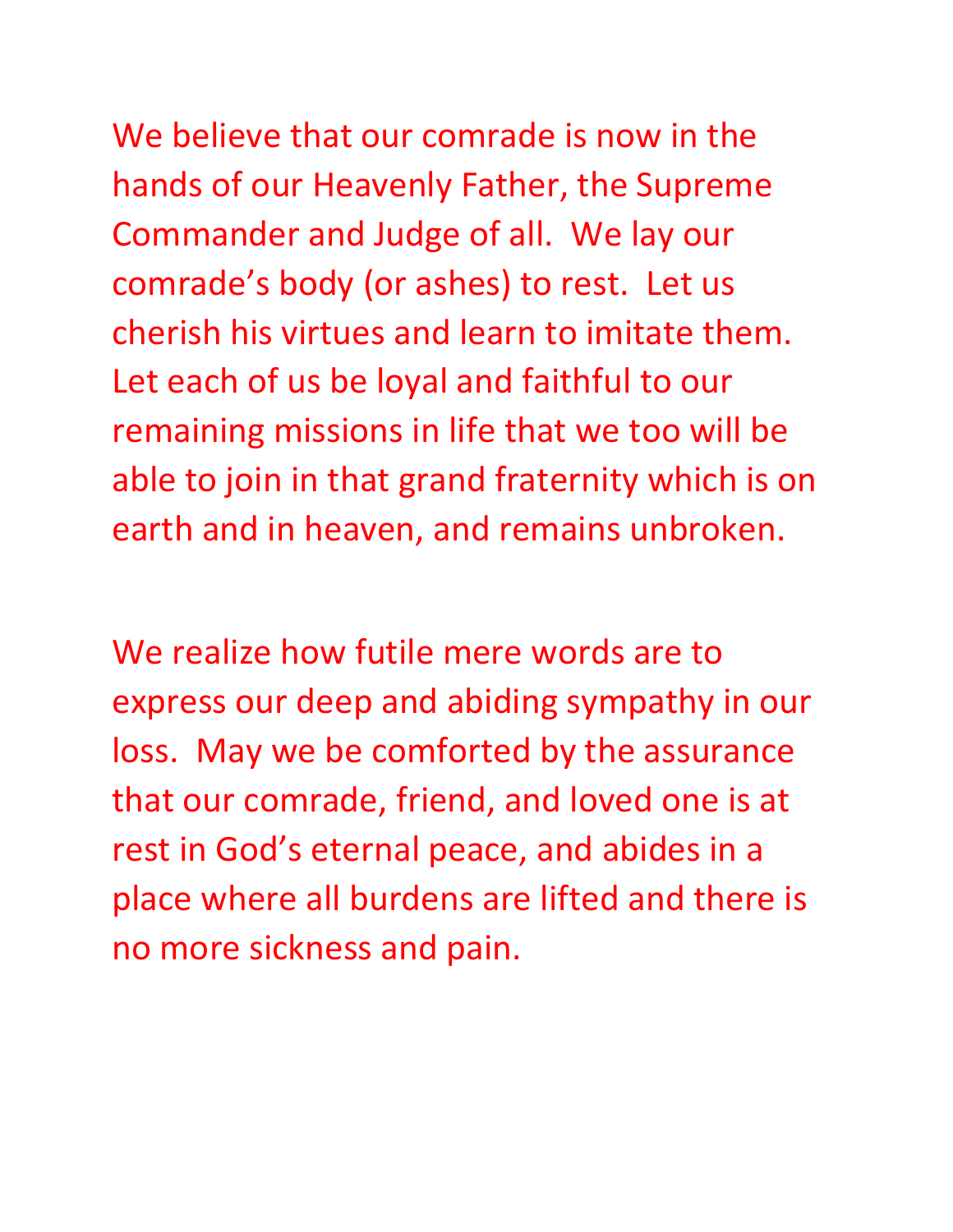Comrades, let us now pledge ourselves anew to provide support and protection for those left behind; to pick up the banner laid down by our comrade, and continue his march to face the challenges that confronts us in this life, and may our God always be our companion and guide.

**CHAPLAIN:** *Benediction* – May the blessing and benediction of heaven be upon us and our comrade wherever dispersed the world over.

AMEN.

**COMMANDER**: This concludes our service.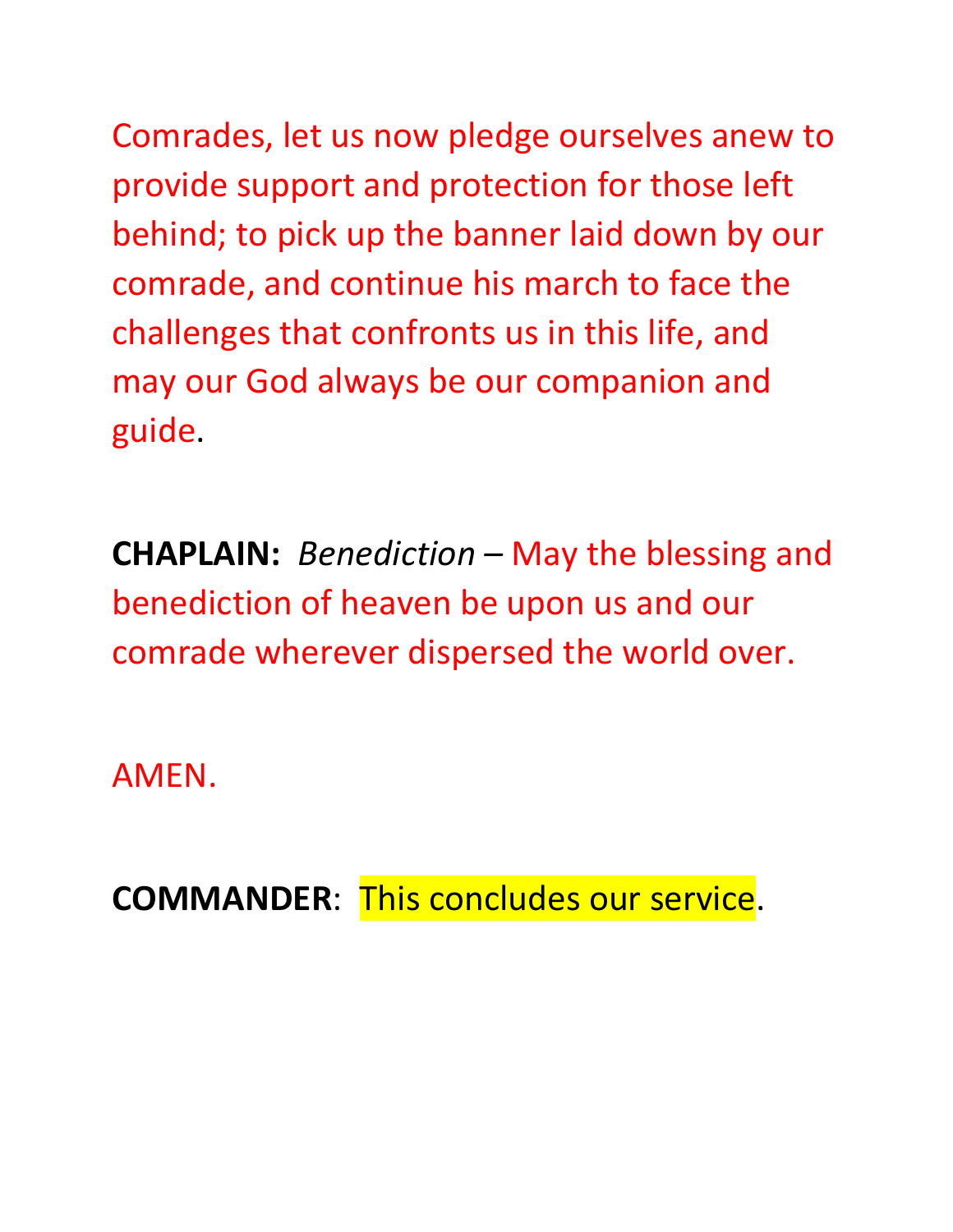# **CEREMONY FOR DRAPING CHARTER**

*After motion from floor, or Commander request ceremony*:

**COMMANDER**: Officer of the Day, you will obtain drape in preparation for draping charter.

**OFFICER OF THE DAY**: *Obtains drape, proceeds to the altar and salutes Commander*.

**COMMANDER**: (*Raps gavel twice*) *Members rise and face charter at attention*.

**COMMANDER**: Officer of the Day, you will now drape our charter in memory of our beloved Comrade \_\_\_\_\_\_\_\_\_\_\_\_\_\_\_\_\_\_\_\_\_ who has passed on.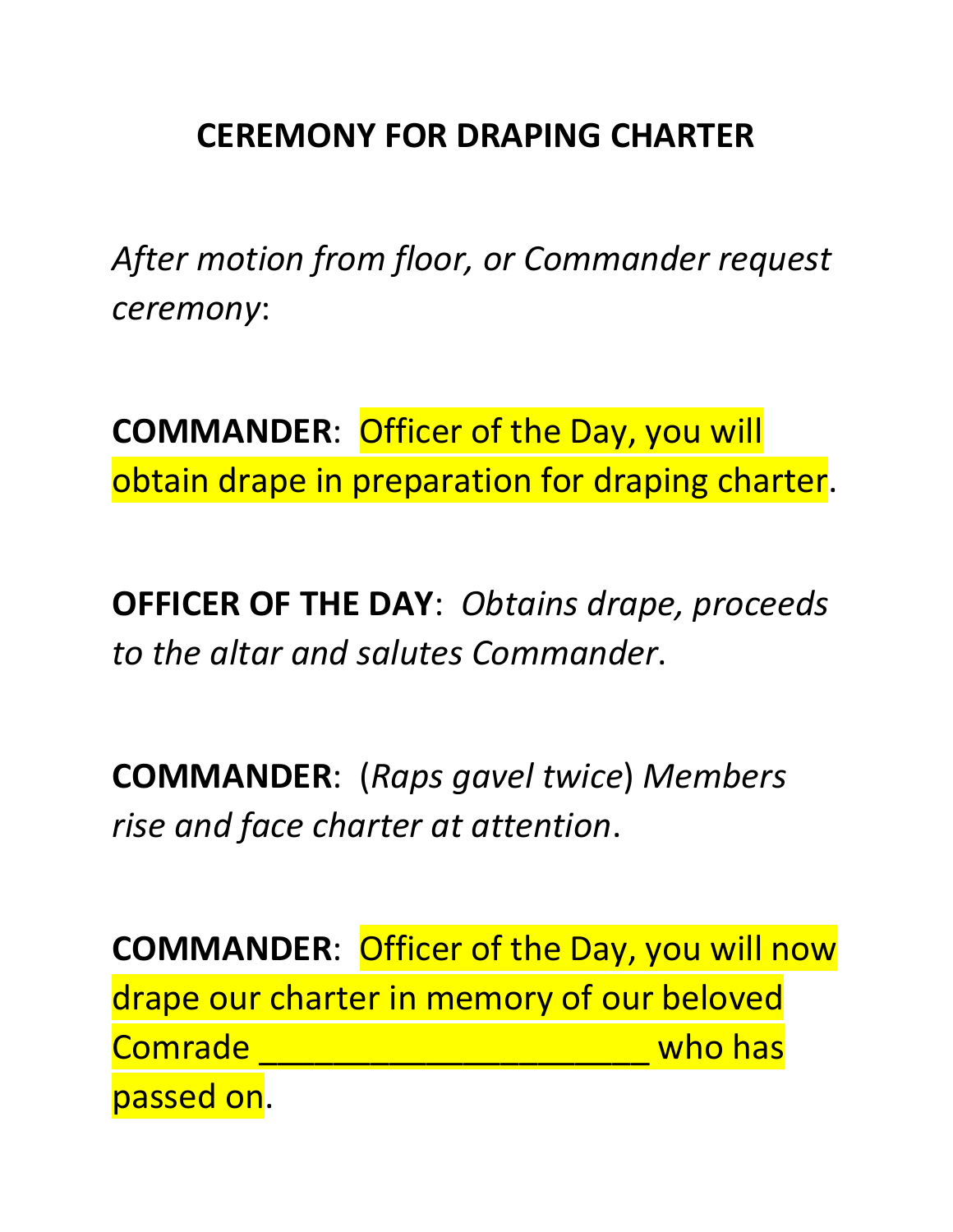**OFFICER OF THE DAY**: *Proceeds to charter and drapes charter*.

**COMMANDER**: By so doing, we as members of \_\_\_\_\_\_\_\_\_\_\_\_\_\_\_\_\_\_\_\_\_\_\_ POST Number offer solemn tribute to our departed comrade.

**OFFICER OF THE DAY**: *Returns to the alter. Salutes Commander. Retires to station*.

**COMMANDER**: Comrades, *Salute – Two*.

**COMMANDER**: Comrade Chaplain (Comrades, *Parade rest*.)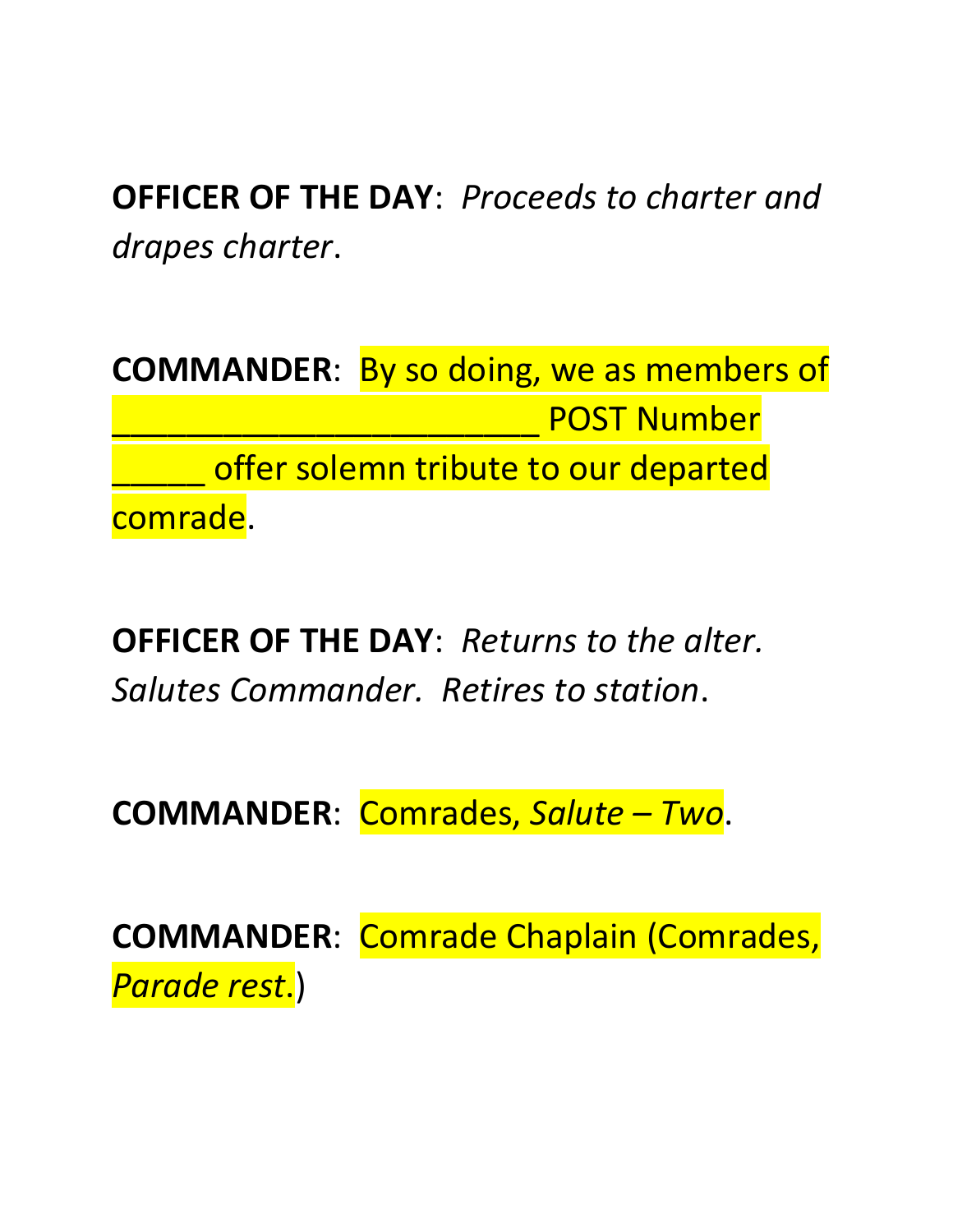# **CHAPLAIN**: Eternal God, let Your mercy rest upon us as we, with grateful affection, remember Comrade

(deceased) The subset of  $\mathsf{S}$  , who has departed this life. We thank You for their days upon earth and the joy that they brought. May our remembrance of them live long among us and be to us a source of guidance and strength. Give to those who miss them most deeply, wells of consolation from which to draw comfort, and enable us to be Your ministers of mercy to them in their time of need.

# AMEN.

**NOTE.** VFW 62<sup>nd</sup> National Convention, Resolution 183, mandate provides that – "charters should be draped for 30 days for all deceased comrades." After the 30 days an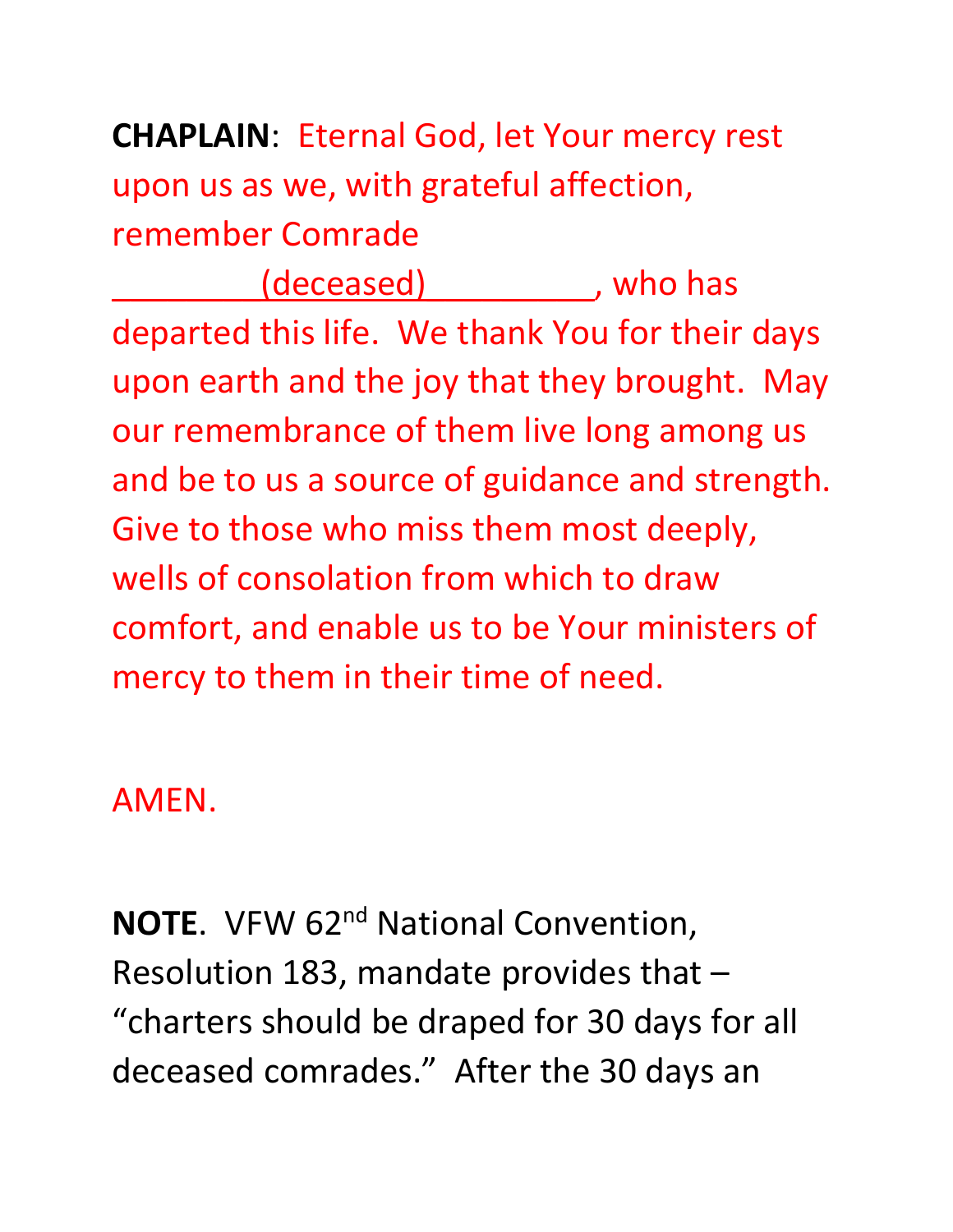Undraping of the Charter ceremony may be performed:

*After motion from floor, or Commander request ceremony.*

**COMMANDER**: Officer of the Day, you will prepare to undrape the charter.

**OFFICER OF THE DAY**: *Obtains drape, proceeds to the altar and salutes Commander*.

**COMMANDER**: (*Raps gavel twice*) *Members rise and face charter at attention*.

**COMMANDER**: Officer of the Day, you will now undrape our charter which was draped last month for Comrade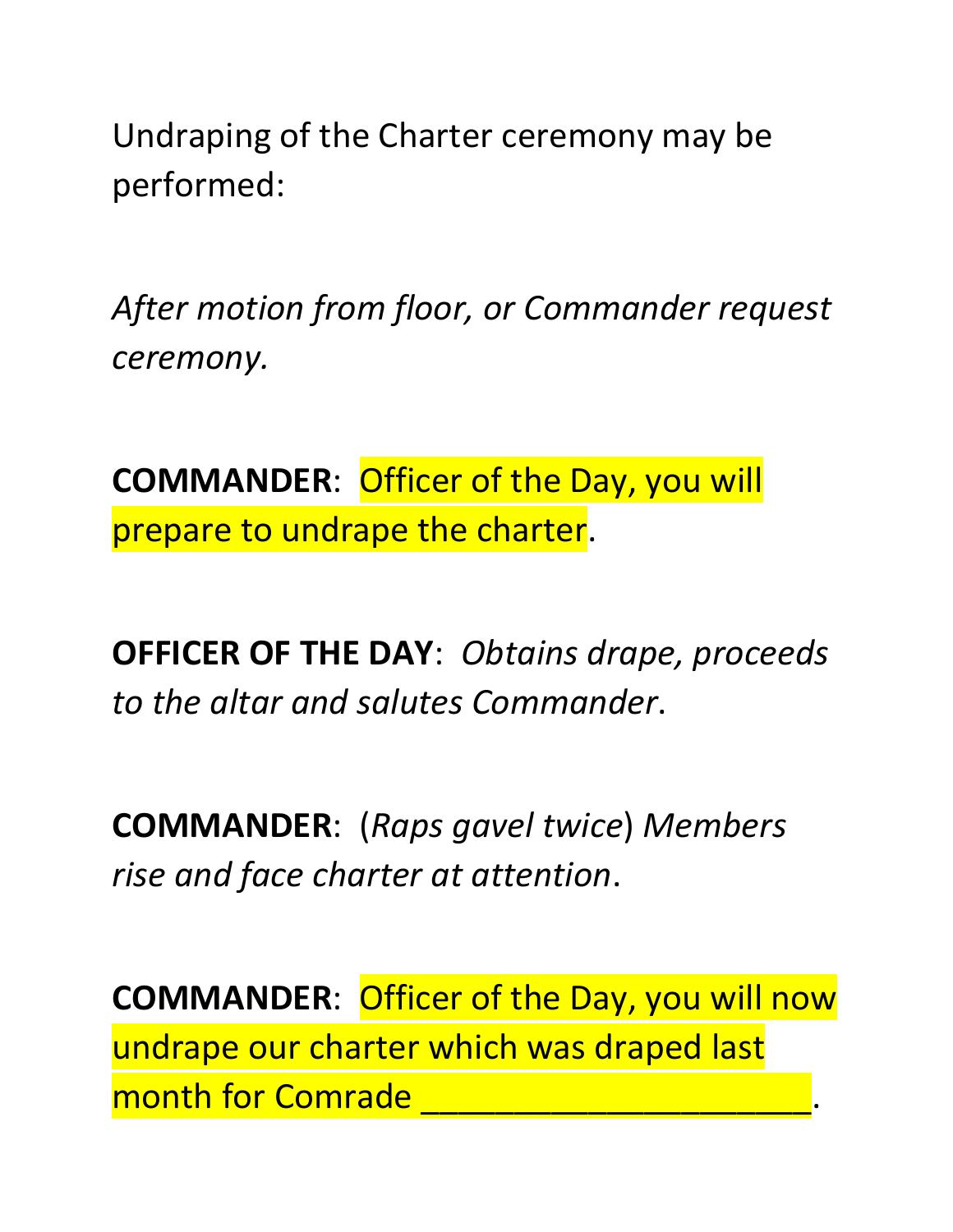**OFFICER OF THE DAY**: *Proceeds to undrape charter*.

**COMMANDER**: Comrades, *Salute – Two*.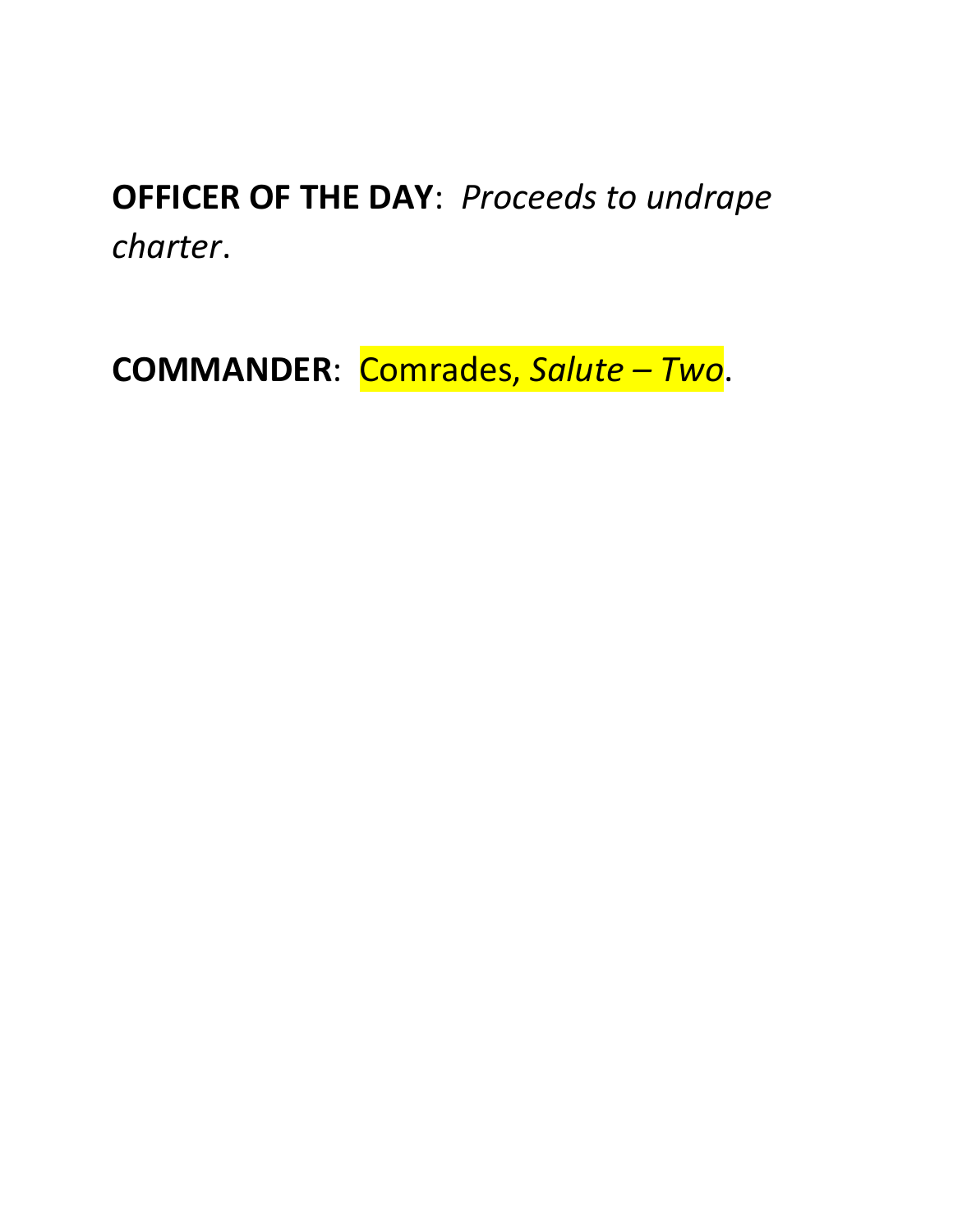#### **SUICIDE AWARENESS TRAINING**

#### *Suicide is the termination of ones living administered by that individual.*

The suicide rate of the US Veteran has risen and continues to rise. The numbers are also relevant and related to the individual or organization making the statement. In my research I discovered one specific, unique and consistent issue, specifically focused on the Veteran of the US Military, "Nobody really knows why suicide rates continue to climb." This comment made by Craig Bryan, PsyD, Executive Director of National Center for Veterans Studies at the University of Utah.

So, when someone stands before you or authors a paper telling you numbers and reasons for military suicide, nod your head and realize that the actual number and cause of raising is unknown.

Some will with determination blame demographics – 809% of the military is male and the male is more violent than the female. Men kill themselves more often than women. However, the female veteran will die by a higher rate than non-veteran or non-service members.

There are other factors which get the blame including insomnia, depression, anxiety, sexual victimization, gun ownership, substance abuse AND older veterans may also be coping with aging, stress, lingering effects stemming from military service.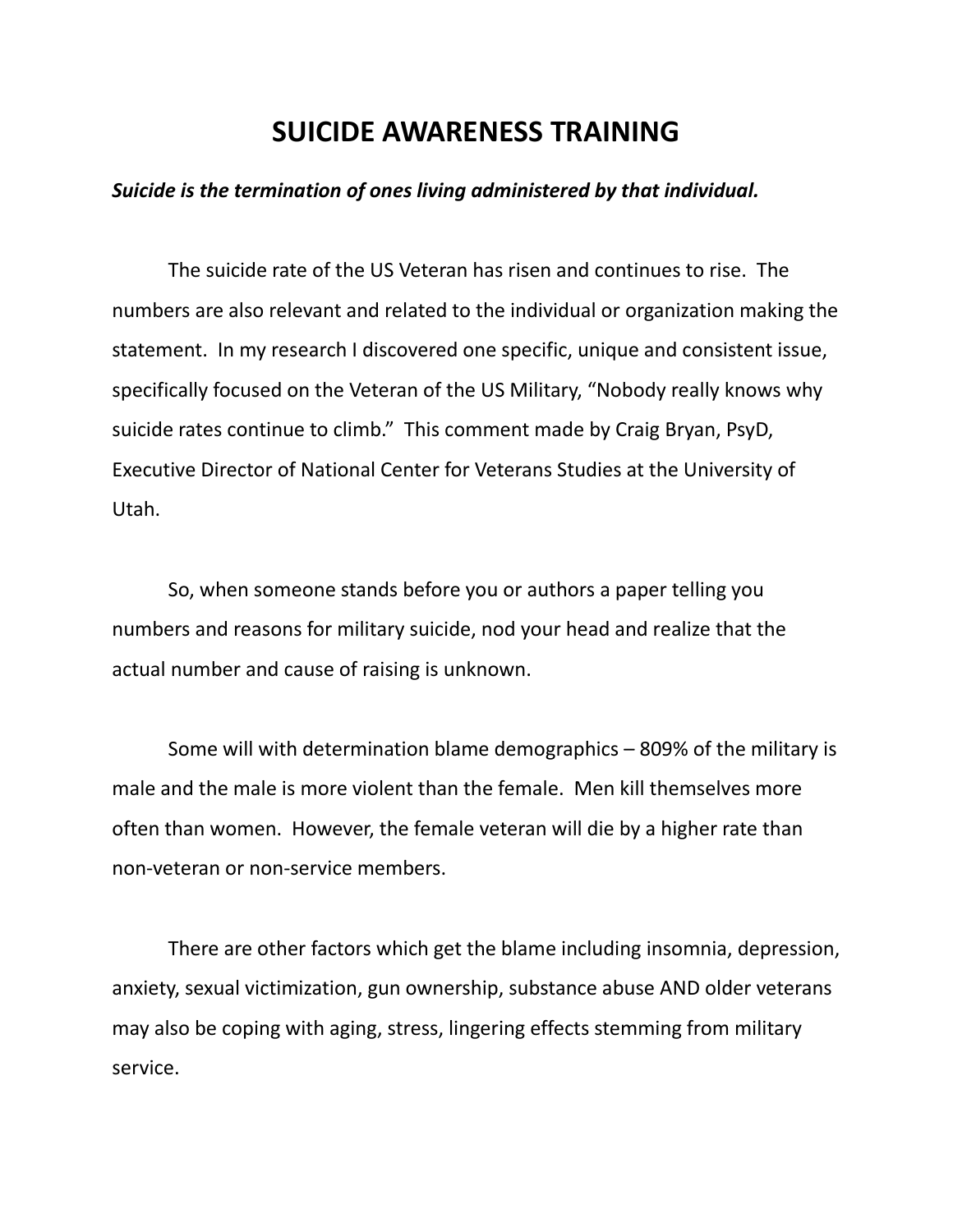Everyone may have their opinion and strongly hold to it, but of the articles I read, the only consistent observation was that the suicide rates continue to rise and nobody really knows why.

#### Here is the SO WHAT! WHAT SHOULD/COULD I BE DOING?

Generally speaking, VFW Posts have less than a 50% of membership attendance at the Post meeting – and that probably holds true with District. My personal recommendation is that each Post set a goal of visiting ALL members at least twice a year. And while you visit your comrades, talk! And in your talking, listen. Your comrade may give you a warning sign of suicide. Not everyone will give a warning of suicide; not everyone is a suicide candidate. Just visit and listen. A warning sign must be taken seriously – even is that comrade may seem to be joking.

So, for the next few minutes, I will share with you some of the warning signs of suicide. If you see any of these signs in yourself or another, reach out for assistance.

#### Everyone should have the

#### **SUICIDE AWARENESS: FACTORS, SYMPTOMS, WARNING SIGNS**.

If you recognize any of the following signs in yourself or others, you should reach out for support: